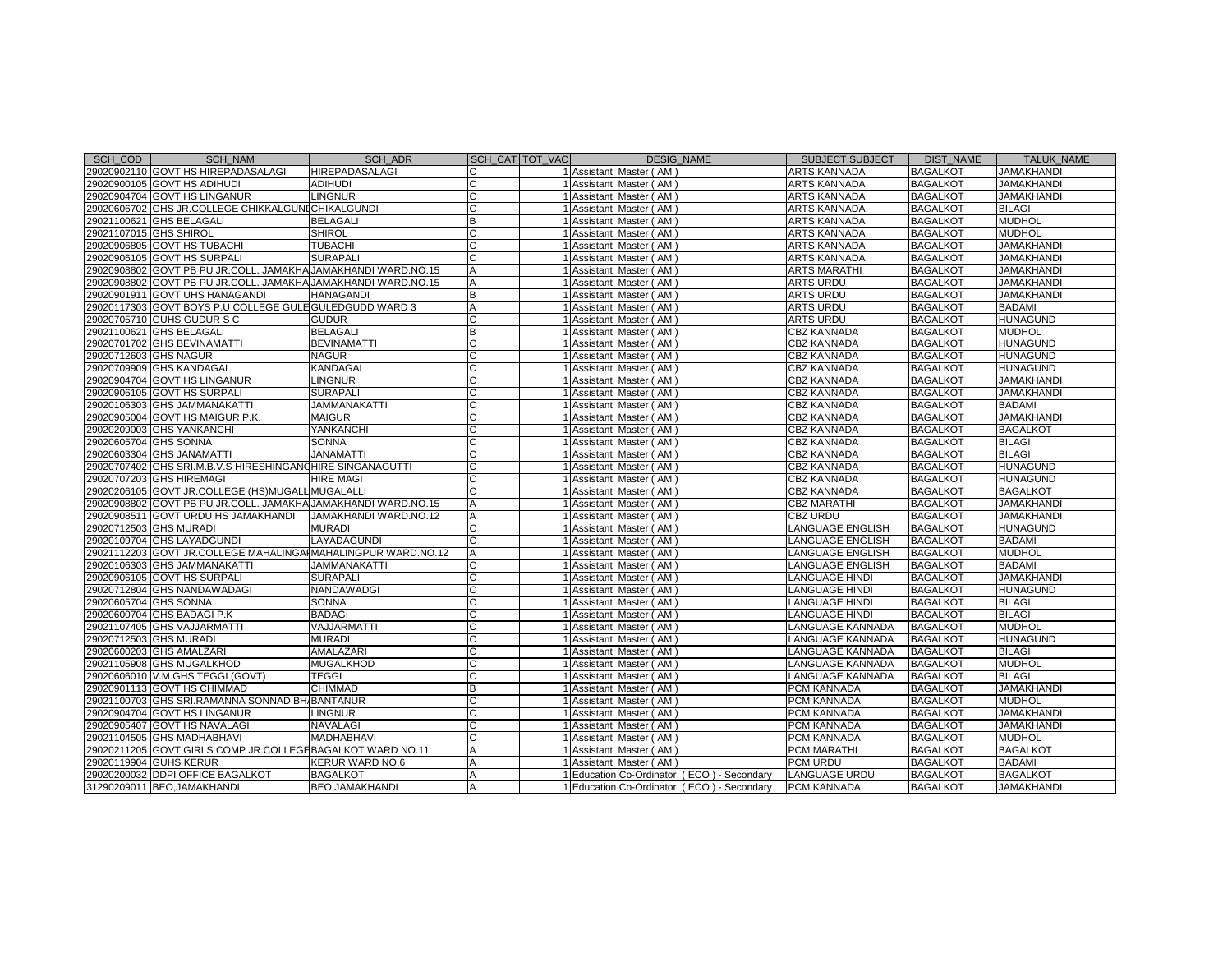| 29021110901 KGBV BALLUR                               | <b>BALLUR</b>      | Α             | 1 KGBV HM                                  | LANGUAGE KANNADA            | <b>BAGALKOT</b> | <b>MUDHOL</b>         |
|-------------------------------------------------------|--------------------|---------------|--------------------------------------------|-----------------------------|-----------------|-----------------------|
| 29020713813 K.G.B.V. SCHOOL KUDAL SANGA SANGAM        |                    |               | 1 KGBV HM                                  | LANGUAGE KANNADA            | <b>BAGALKOT</b> | <b>HUNAGUND</b>       |
| 29020255555 DDPI OFFICE BAGALKOT                      | <b>BAGALKOT</b>    |               | 1 RMSA Technical Asst                      | TECHNICAL ASSISTANT         | <b>BAGALKOT</b> | <b>BAGALKOT</b>       |
| 29020906801 GOVT HPS TUBACHI                          | <b>TUBACHI</b>     | C             | 1 TGT                                      | PCM-TGT                     | <b>BAGALKOT</b> | <b>JAMAKHANDI</b>     |
| 29020209002 GOVT HPS YANKANCHI                        | YANKANCHI          | $\mathcal{C}$ | 1 TGT                                      | PCM-TGT                     | <b>BAGALKOT</b> | <b>BAGALKOT</b>       |
| 29020111301 GOVT MPS NANDIKESHWAR                     | NANDIKESHWAR       | C             | 1 TGT                                      | PCM-TGT                     | <b>BAGALKOT</b> | BADAMI                |
| 29020208701 GOVT KB HPS UDAGATTI                      | <b>UDAGATTI</b>    | C             | 1 TGT                                      | PCM-TGT                     | <b>BAGALKOT</b> | <b>BAGALKOT</b>       |
| 29020110202 GOVT HPS MANGALAGUDD                      | MANGALAGUDDA       | C             | 1 TGT                                      | PCM-TGT                     | <b>BAGALKOT</b> | <b>BADAMI</b>         |
| 29021106801 GOVT HPS SAIDAPUR                         | <b>SAIDAPUR</b>    |               | 1 TGT                                      | PCM-TGT                     | <b>BAGALKOT</b> | <b>MUDHOL</b>         |
| 29020106101 GOVT HPS JALAGERI                         | <b>JALAGERI</b>    |               | 1 <sup>TGT</sup>                           | PCM-TGT                     | <b>BAGALKOT</b> | <b>BADAMI</b>         |
| 29011203502 GOVT HIGHSCHOOL HARUGOPIHARUGOPPA         |                    | C             | 1 Assistant Master (AM)                    | <b>ARTS KANNADA</b>         | <b>BELGAUM</b>  | SOUNDATTI             |
| 29010808102 GOVT HIGH SCHOOL HIREMUNA HIREMUNAVALLI   |                    | C             | 1 Assistant Master (AM)                    | ARTS KANNADA                | <b>BELGAUM</b>  | <b>KHANAPUR</b>       |
| 29010400402 GOVT HIGHSCHOOL ARALIKATTARALIKATTI       |                    | B             | 1 Assistant Master (AM)                    | <b>ARTS KANNADA</b>         | <b>BELGAUM</b>  | <b>BELGAUM RURAL.</b> |
| 29010202502 GOVT HIGHSCHOOL CHIKKABELCHIKKABELLIKATTI |                    | C             | 1 Assistant Master (AM)                    | ARTS KANNADA                | <b>BELGAUM</b>  | <b>BAILHONGAL</b>     |
| 29010205604 GOVT HIGHSCHOOL HANABARAHANABARATTI       |                    | C             | 1 Assistant Master (AM)                    | ARTS KANNADA                | <b>BELGAUM</b>  | <b>BAILHONGAL</b>     |
| 29011208702 GOVT HIGHSCHOOL SANGRESHSANGRESHAKOPPA    |                    |               | 1 Assistant Master (AM)                    | <b>ARTS KANNADA</b>         | <b>BELGAUM</b>  | SOUNDATTI             |
| 29011109502 GOVT HIGHSCHOOL SANGAL SANGAL             |                    |               | 1 Assistant Master (AM)                    | CBZ KANNADA                 | <b>BELGAUM</b>  | <b>RAMDURG</b>        |
| 29011205304 GOVT HIGHSCHOOL KARIKATTI KARIKATTI       |                    |               | 1 Assistant Master (AM)                    | <b>CBZ KANNADA</b>          | <b>BELGAUM</b>  | SOUNDATTI             |
| 29010413501 GOVT HIGHSCHOOL MANNIKERMANNIKERI         |                    | B             | 1 Assistant Master (AM)                    | <b>CBZ KANNADA</b>          | <b>BELGAUM</b>  | <b>BELGAUM RURAL</b>  |
| 29010813416 GOVT HIGH SCHOOL KHANAPURKHANAPUR(U)      |                    | A             | 1 Assistant Master (AM)                    | CBZ KANNADA                 | <b>BELGAUM</b>  | KHANAPUR              |
| 29010207702 GOVT HIGHSCHOOL LAKKUNDI LAKKUNDI         |                    |               | 1 Assistant Master (AM)                    | <b>CBZ KANNADA</b>          | <b>BELGAUM</b>  | <b>BAILHONGAL</b>     |
| 29011209204 GOVT HIGHSCHOOL SHINDOGI SHINDOGI         |                    | C             | 1 Assistant Master (AM)                    | CBZ KANNADA                 | <b>BELGAUM</b>  | SOUNDATTI             |
| 29011203502 GOVT HIGHSCHOOL HARUGOPIHARUGOPPA         |                    | C             | 1 Assistant Master (AM)                    | <b>CBZ KANNADA</b>          | <b>BELGAUM</b>  | SOUNDATTI             |
| 29011201802 GOVT HIGHSCHOOL CHULAKI CHULAKI           |                    |               | 1 Assistant Master (AM)                    | CBZ KANNADA                 | <b>BELGAUM</b>  | <b>SOUNDATTI</b>      |
| 29011207705 GOVT HIGHSCHOOL MUGALIHAIMUGALIHAL        |                    |               | 1 Assistant Master (AM)                    | <b>CBZ KANNADA</b>          | <b>BELGAUM</b>  | <b>SOUNDATTI</b>      |
| 29010209004 GOVT HIGHSCHOOL MEKALMARMEKALMARDI        |                    | C             | 1 Assistant Master (AM)                    | <b>CBZ KANNADA</b>          | <b>BELGAUM</b>  | <b>BAILHONGAL</b>     |
| 29011110623 GOVT HIGHSCHOOL COMP JR.C RAMDURG         |                    | C             | 1 Assistant Master (AM)                    | <b>CBZ KANNADA</b>          | <b>BELGAUM</b>  | <b>RAMDURG</b>        |
| 29011208809 GOVT HIGHSCHOOL SATTIGERISATTIGERI        |                    |               | 1 Assistant Master (AM)                    | <b>CBZ KANNADA</b>          | <b>BELGAUM</b>  | <b>SOUNDATTI</b>      |
| 29010209102 GOVT HIGHSCHOOL MURAKIBH MURAKIBHAVI      |                    | C             | 1 Assistant Master (AM)                    | LANGUAGE ENGLISH            | <b>BELGAUM</b>  | <b>BAILHONGAL</b>     |
| 29011209502 GOVT HIGHSCHOOL SUTAGATT SUTAGATTI        |                    |               | 1 Assistant Master (AM)                    | LANGUAGE ENGLISH            | <b>BELGAUM</b>  | <b>SOUNDATTI</b>      |
| 29011204105 GOVT HIGHSCHOOL HOOLI                     | <b>HOOLI</b>       |               | 1 Assistant Master (AM)                    | LANGUAGE HINDI              | <b>BELGAUM</b>  | <b>SOUNDATTI</b>      |
| 29011205503 GOVT HIGHSCHOOL KAGDAL                    | <b>KAGDAL</b>      |               | 1 Assistant Master (AM)                    | LANGUAGE KANNADA            | <b>BELGAUM</b>  | SOUNDATTI             |
| 29010204904 GOVT HIGHSCHOOL HANNIKER HANNIKERI        |                    |               | 1 Assistant Master (AM)                    | LANGUAGE KANNADA            | <b>BELGAUM</b>  | <b>BAILHONGAL</b>     |
| 29010208702 GOVT HIGHSCHOOL MALLAPUR MALLAPUR.(K.N)   |                    | C             | 1 Assistant Master (AM)                    | LANGUAGE KANNADA            | <b>BELGAUM</b>  | <b>BAILHONGAL</b>     |
| 29011209012 GOVT HIGHSCHOOL SHIVAPUR SHIVAPUR         |                    |               | 1 Assistant Master (AM)                    | LANGUAGE KANNADA            | <b>BELGAUM</b>  | <b>SOUNDATTI</b>      |
| 29010201802 GOVT HIGHSCHOOL BUDIHAL                   | <b>BUDIHAL</b>     | C             | 1 Assistant Master (AM)                    | ANGUAGE KANNADA             | <b>BELGAUM</b>  | <b>BAILHONGAL</b>     |
| 29010413501 GOVT HIGHSCHOOL MANNIKERMANNIKERI         |                    | B             | 1 Assistant Master (AM)                    | PCM KANNADA                 | <b>BELGAUM</b>  | <b>BELGAUM RURAL</b>  |
| 29011203802 GOVT HIGHSCHOOL HIREBUDN HIREBUDNUR       |                    | C             | 1 Assistant Master (AM)                    | PCM KANNADA                 | <b>BELGAUM</b>  | SOUNDATTI             |
| 29010208605 GOVT HIGHSCHOOL MUGABASAMUGABASAV         |                    |               | 1 Assistant Master (AM                     | PCM KANNADA                 | <b>BELGAUM</b>  | <b>BAILHONGAL</b>     |
| 29011209012 GOVT HIGHSCHOOL SHIVAPUR SHIVAPUR         |                    |               | 1 Assistant Master (AM                     | PCM KANNADA                 | <b>BELGAUM</b>  | SOUNDATTI             |
| 29011208809 GOVT HIGHSCHOOL SATTIGERISATTIGERI        |                    | C             | 1 Assistant Master (AM)                    | PCM KANNADA                 | <b>BELGAUM</b>  | SOUNDATTI             |
| 29011107203 GOVT HIGHSCHOOL MUDAKAVIMUDAKAVI          |                    | C             | 1 Assistant Master (AM)                    | PCM KANNADA                 | <b>BELGAUM</b>  | <b>RAMDURG</b>        |
| 29010204904 GOVT HIGHSCHOOL HANNIKERIHANNIKERI        |                    |               | 1 Assistant Master (AM)                    | PCM KANNADA                 | <b>BELGAUM</b>  | <b>BAILHONGAL</b>     |
| 29010206405 GOVT HIGHSCHOOL KADARAVAKADARAVALLI       |                    | C             | 1 Assistant Master (AM)                    | PCM KANNADA                 | <b>BELGAUM</b>  | <b>BAILHONGAL</b>     |
| 29011100030 BEO OFFICE RAMADURGA                      | <b>RAMADURGA</b>   | C             | 1 Education Co-Ordinator (ECO) - Secondary | PCM KANNADA                 | <b>BELGAUM</b>  | <b>RAMDURG</b>        |
| 29011210107 KGBVS UGARGOL UGARGOL                     | <b>UGARGOL</b>     |               | 1 KGBV HM                                  | LANGUAGE KANNADA            | <b>BELGAUM</b>  | <b>SOUNDATTI</b>      |
| 29011111258 KGBV KATAKOL K CHANDARGI                  | <b>K CHANDARGI</b> |               | 1 KGBV HM                                  | LANGUAGE KANNADA            | <b>BELGAUM</b>  | <b>RAMDURG</b>        |
| 29010300005 DDPI OFFICE BELGAUM                       | <b>BELGAUM</b>     | A             | 1 RMSA Technical Asst                      | TECHNICAL ASSISTANT BELGAUM |                 | <b>BELGAUM CITY</b>   |
| 29010818601 MHPS SAGARE SAGARE                        | <b>SAGARE</b>      |               | 1 TGT                                      | PCM-TGT                     | <b>BELGAUM</b>  | <b>KHANAPUR</b>       |
| 29010810201 MHPS KHAIRAWAD KHAIRWAD                   | <b>KHAIRWAD</b>    |               | 1TGT                                       | PCM-TGT                     | <b>BELGAUM</b>  | KHANAPUR              |
| 29011111002 KHPS KILLA TORGAL                         | KILLA TORGAL       | C             | 1 TGT                                      | PCM-TGT                     | <b>BELGAUM</b>  | <b>RAMDURG</b>        |
| 29011205501 K.H.P.S. KAGDAL                           | <b>KAGDAL</b>      | C             | 1 TGT                                      | PCM-TGT                     | <b>BELGAUM</b>  | <b>SOUNDATTI</b>      |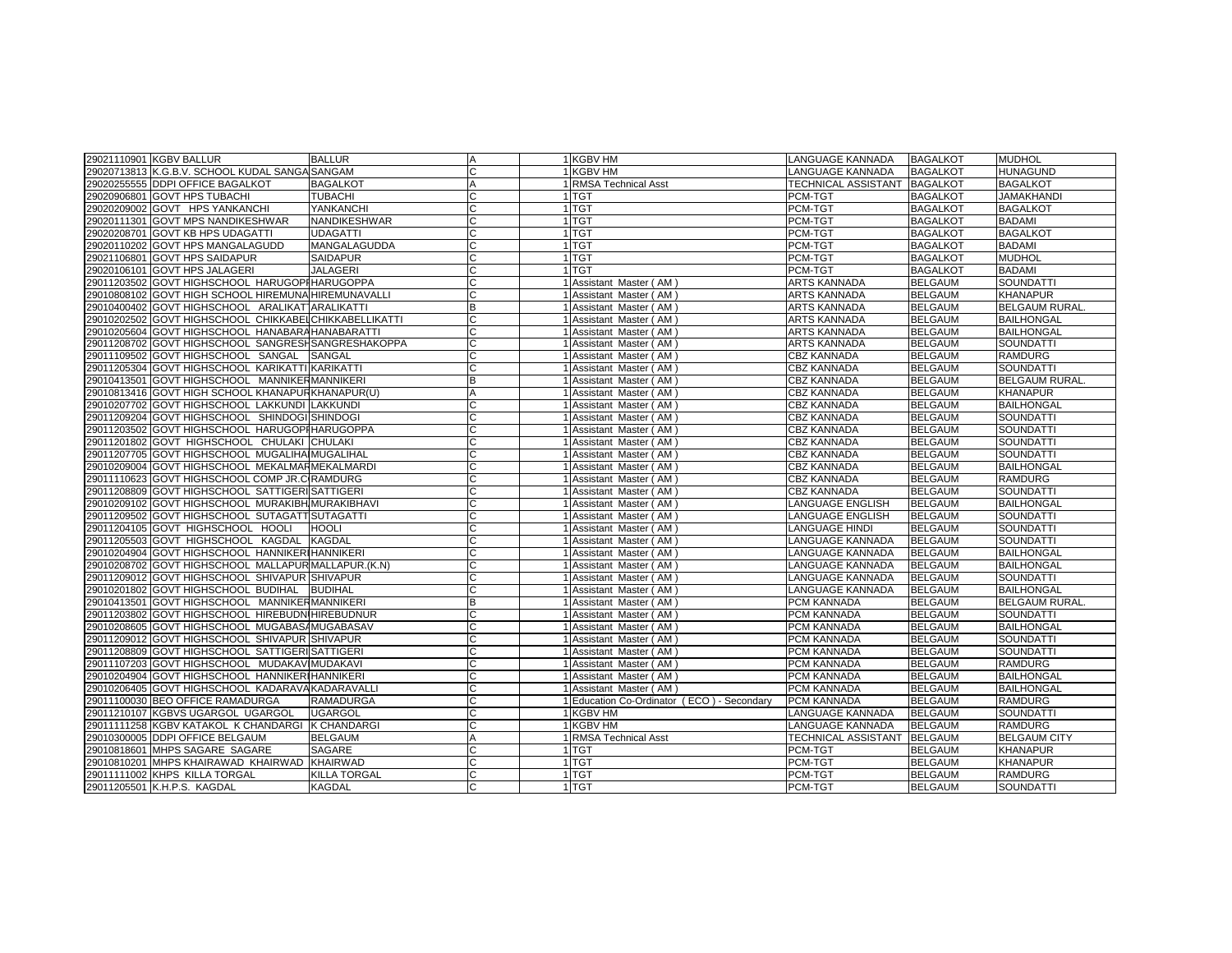| 29011201801 K.H.P.S. CHULAKI<br><b>CHULAKI</b><br>C<br>1 TGT<br>PCM-TGT<br><b>BELGAUM</b><br><b>SOUNDATTI</b><br>29010817501 MHPS RAMGURWADI RAMGURVRAMGURWADI<br>1 TGT<br>B<br>PCM-TGT<br><b>BELGAUM</b><br><b>KHANAPUR</b><br>1 TGT<br><b>BELGAUM</b><br><b>KHANAPUR</b><br>29010815702 KHPS ASHOK NAGAR NERASE<br><b>NERASE</b><br>PCM-TGT<br>29011208701 K.H.P.S. SANGRESHAKOPPA<br><b>SANGRESHAKOPPA</b><br>1 TGT<br>PCM-TGT<br><b>BELGAUM</b><br><b>SOUNDATTI</b><br>29011100401 K.H.P.S.BANNUR BANNUR<br>1 TGT<br>PCM-TGT<br><b>BELGAUM</b><br><b>RAMDURG</b><br><b>BANNUR</b><br>1 TGT<br>29010209501 K.H.P.S. NAVALAGATTI<br>NAVALAGATTI<br>PCM-TGT<br><b>BELGAUM</b><br><b>BAILHONGAL</b><br>1 <sub>TGT</sub><br>PCM-TGT<br><b>BELGAUM</b><br><b>BAILHONGAL</b><br>29010201801 K.H.P.S. BUDIHAL<br><b>BUDIHAL</b><br>29010203201 K.L.B.S. DEMATTI<br><b>DEMATTI</b><br>1 <sub>TGT</sub><br>PCM-TGT<br><b>BELGAUM</b><br><b>BAILHONGAL</b><br>29011101703 UHPS PEERANAGUDDI CHILAMUCHILAMUR<br>1 TGT<br>PCM-TGT<br><b>BELGAUM</b><br><b>RAMDURG</b><br>29011210604 U.H.P.S. YARGATTI<br>YARGATTI<br>1 TGT<br><b>BELGAUM</b><br><b>SOUNDATTI</b><br>PCM-TGT<br>29011200201 K.H.P.S ARATAGAL<br><b>ARATAGAL</b><br>1 TGT<br>PCM-TGT<br><b>BELGAUM</b><br><b>SOUNDATTI</b><br>29010814901 MHPS MERDA MERDA<br><b>MERDA</b><br>1 TGT<br>PCM-TGT<br><b>BELGAUM</b><br><b>KHANAPUR</b><br>1 TGT<br><b>BELGAUM</b><br><b>RAMDURG</b><br>29011105601 K.H.P.S. KITTUR(R)<br>KITTUR(R)<br>PCM-TGT<br>1 <sub>TGT</sub><br>PCM-TGT<br><b>BELGAUM</b><br><b>SOUNDATTI</b><br>29011203602 U.H.P.S. HIREKUMBI<br><b>HIREKUMBI</b><br>29010815302 KHPS GUNDENHATTI MANGENKMANGENKOP<br>1TGT<br>PCM-TGT<br><b>BELGAUM</b><br><b>KHANAPUR</b><br>29010211801 K.H.P.S. UGARKHOD<br>1 TGT<br>PCM-TGT<br><b>BELGAUM</b><br><b>BAILHONGAL</b><br><b>UGARKHOD</b><br>29010203801 K.H.P.S. GADDIKARAVINAKOPP GADDIKARAVINAKOPP<br>1 TGT<br><b>BELGAUM</b><br><b>BAILHONGAL</b><br>PCM-TGT<br>1 TGT<br><b>KHANAPUR</b><br>29010804901 MHPS DEVARAI DEVARAI<br><b>DEVARAI</b><br>PCM-TGT<br><b>BELGAUM</b><br>29010205101 K.L.P.S. HONNAPUR<br>1 TGT<br><b>BELGAUM</b><br><b>HONNAPUR</b><br>PCM-TGT<br><b>BAILHONGAL</b><br>29031302206 GOVT. HIGH SCHOOL HINGANI<br><b>ARTS KANNADA</b><br><b>HINGANI</b><br>1 Assistant Master (AM)<br><b>BIJAPUR</b><br>CHADACHAN<br><b>BIJAPUR</b><br><b>BASAVAN BAGEWADI</b><br>29030306906 GOVT PU COLLEGE KUDAGI<br><b>KUDAGI</b><br>1 Assistant Master (AM)<br><b>ARTS KANNADA</b><br>29031209006 GOVT HIGH SCHOOL KORAHALL KORAHALLI<br><b>ARTS KANNADA</b><br><b>BIJAPUR</b><br><b>SINDAGI</b><br>1 Assistant Master (AM)<br>29031204703 GOVT HIGH SCHOOL GANGANAHGANGANAHALLI<br>ARTS KANNADA<br><b>BIJAPUR</b><br><b>SINDAGI</b><br>1 Assistant Master (AM)<br><b>BIJAPUR</b><br><b>BIJAPUR RURAL</b><br>ARTS KANNADA<br>29030500506 GOVT HIGH SCHOOL ANKALAGI ANKALAGI<br>1 Assistant Master (AM)<br>ARTS KANNADA<br><b>BIJAPUR</b><br><b>SINDAGI</b><br>29031205104 GOVT HIGH SCHOOL GUBBEWAIGUBBEWAD<br>1 Assistant Master (AM)<br>29030809503 GOVT HIGH SCHOOL RODAGI<br><b>BIJAPUR</b><br><b>INDI</b><br><b>RODGI</b><br>1 Assistant Master (AM)<br><b>ARTS KANNADA</b><br>29031300315 GOVT PU COLLEGE BARADOL<br><b>BIJAPUR</b><br>CHADACHAN<br><b>BARADOL</b><br>1 Assistant Master (AM)<br>ARTS KANNADA<br>29030800307 GOVT HIGH SCHOOL AHIRASAN(AHIRSANG<br><b>BIJAPUR</b><br>1 Assistant Master (AM)<br>CBZ KANNADA<br><b>INDI</b><br><b>INDI</b><br>29030804103 GOVT PU COLLEGE HALAGUNAKHALAGUNAKI<br><b>CBZ KANNADA</b><br><b>BIJAPUR</b><br>1 Assistant Master (AM)<br>29031210705 GOVT HIGH SCHOOL NAGAVI BKNAGAVI BK<br><b>CBZ KANNADA</b><br><b>BIJAPUR</b><br><b>SINDAGI</b><br>1 Assistant Master (AM)<br><b>BIJAPUR</b><br><b>MUDDEBIHAL</b><br>29031000602 GOVT HIGH SCHOOL ALUR<br>1 Assistant Master (AM)<br><b>CBZ KANNADA</b><br><b>ALUR</b><br><b>BIJAPUR</b><br>CHADACHAN<br>29031305309 GOVT HIGH SCHOOL UMARANI<br><b>UMARANI</b><br>1 Assistant Master (AM)<br><b>CBZ KANNADA</b><br><b>BIJAPUR</b><br><b>BASAVAN BAGEWADI</b><br>29030305304 GOVT HIGH SCHOOL IVANAGI<br><b>IVANAGI</b><br>1 Assistant Master (AM)<br>CBZ KANNADA<br>C<br>29031202303 GOVT HIGH SCHOOL B B INGALAB B INGALGI<br><b>CBZ KANNADA</b><br><b>BIJAPUR</b><br><b>SINDAGI</b><br>1 Assistant Master (AM)<br><b>BASAVAN BAGEWADI</b><br>29030310803 GOVT HIGH SCHOOL SIDDANATI SIDDANATH<br><b>CBZ KANNADA</b><br><b>BIJAPUR</b><br>1 Assistant Master (AM)<br>29030303204 GOVT PUC GANI RC<br><b>BIJAPUR</b><br>BASAVAN BAGEWADI<br><b>GANI</b><br><b>CBZ KANNADA</b><br>1 Assistant Master (AM)<br>29030803503 GOVT PU COLLEGE GOLASAR<br><b>BIJAPUR</b><br><b>GOLASAR</b><br><b>CBZ KANNADA</b><br><b>INDI</b><br>1 Assistant Master (AM)<br>29031010605 GOVT. B.G.TUMBAGI HS MADIKE MADIKESHIRUR<br><b>BIJAPUR</b><br><b>MUDDEBIHAL</b><br>1 Assistant Master (AM)<br><b>CBZ KANNADA</b><br>29030809503 GOVT HIGH SCHOOL RODAGI<br><b>BIJAPUR</b><br><b>RODGI</b><br>1 Assistant Master (AM)<br><b>CBZ KANNADA</b><br><b>INDI</b><br><b>BIJAPUR</b><br>CBZ URDU<br><b>BASAVAN BAGEWADI</b><br>29030307516 GOVT URDU HIGH SCHOOL MAN MANAGULI<br>1 Assistant Master (AM)<br>29031210705 GOVT HIGH SCHOOL NAGAVI BKNAGAVI BK<br>LANGUAGE ENGLISH<br><b>BIJAPUR</b><br><b>SINDAGI</b><br>1 Assistant Master (AM)<br>29031012803 GOVT HIGH SCHOOL PEERAPUR PEERAPUR<br>ANGUAGE ENGLISH<br><b>BIJAPUR</b><br><b>MUDDEBIHAL</b><br>1 Assistant Master (AM)<br>29031203803 GOVT HIGH SCHOOL CHATTARA CHATTARKI<br>LANGUAGE ENGLISH<br><b>BIJAPUR</b><br><b>SINDAGI</b><br>1 Assistant Master (AM)<br>29031011406 GOVT HIGH SCHOOL MINAJAGI MINAJAGI<br>LANGUAGE ENGLISH<br><b>BIJAPUR</b><br><b>MUDDEBIHAL</b><br>R<br>1 Assistant Master (AM)<br>29030800307 GOVT HIGH SCHOOL AHIRASAN(AHIRSANG<br><b>LANGUAGE HINDI</b><br><b>BIJAPUR</b><br>INDI<br>1 Assistant Master (AM)<br><b>BIJAPUR</b><br><b>CHADACHAN</b><br>29031304511 GOVT HIGH SCHOOL UMARAJ<br><b>UMRAJ</b><br>1 Assistant Master (AM)<br>LANGUAGE HINDI<br><b>BIJAPUR</b><br>29031201104 GOVT HIGH SCHOOL ASKI<br><b>ASKI</b><br>1 Assistant Master (AM)<br><b>ANGUAGE HINDI</b><br><b>SINDAGI</b><br>29030507907 GOVT. PU COLLEGE MAMADAPUMAMADAPUR<br>LANGUAGE KANNADA<br><b>BIJAPUR</b><br><b>BIJAPUR RURAL</b><br>1 Assistant Master (AM)<br><b>BIJAPUR</b><br><b>BASAVAN BAGEWADI</b><br>29030301303 GOVT HIGH SCHOOL BALUTI<br><b>BALUTI R.C.</b><br>ANGUAGE KANNADA<br>1 Assistant Master (AM)<br>29030306906 GOVT PU COLLEGE KUDAGI<br><b>KUDAGI</b><br>1 Assistant Master (AM)<br>LANGUAGE KANNADA<br><b>BIJAPUR</b><br>BASAVAN BAGEWADI<br>29031012902 GOVT PU COLLEGE RAKKASAGI RAKKASGI<br>1 Assistant Master (AM)<br>PCM KANNADA<br><b>BIJAPUR</b><br><b>MUDDEBIHAL</b> | 29010809701 MHPS JATAGE JATGE | <b>JATGE</b> | 1 TGT | PCM-TGT | <b>BELGAUM</b> | <b>KHANAPUR</b> |
|---------------------------------------------------------------------------------------------------------------------------------------------------------------------------------------------------------------------------------------------------------------------------------------------------------------------------------------------------------------------------------------------------------------------------------------------------------------------------------------------------------------------------------------------------------------------------------------------------------------------------------------------------------------------------------------------------------------------------------------------------------------------------------------------------------------------------------------------------------------------------------------------------------------------------------------------------------------------------------------------------------------------------------------------------------------------------------------------------------------------------------------------------------------------------------------------------------------------------------------------------------------------------------------------------------------------------------------------------------------------------------------------------------------------------------------------------------------------------------------------------------------------------------------------------------------------------------------------------------------------------------------------------------------------------------------------------------------------------------------------------------------------------------------------------------------------------------------------------------------------------------------------------------------------------------------------------------------------------------------------------------------------------------------------------------------------------------------------------------------------------------------------------------------------------------------------------------------------------------------------------------------------------------------------------------------------------------------------------------------------------------------------------------------------------------------------------------------------------------------------------------------------------------------------------------------------------------------------------------------------------------------------------------------------------------------------------------------------------------------------------------------------------------------------------------------------------------------------------------------------------------------------------------------------------------------------------------------------------------------------------------------------------------------------------------------------------------------------------------------------------------------------------------------------------------------------------------------------------------------------------------------------------------------------------------------------------------------------------------------------------------------------------------------------------------------------------------------------------------------------------------------------------------------------------------------------------------------------------------------------------------------------------------------------------------------------------------------------------------------------------------------------------------------------------------------------------------------------------------------------------------------------------------------------------------------------------------------------------------------------------------------------------------------------------------------------------------------------------------------------------------------------------------------------------------------------------------------------------------------------------------------------------------------------------------------------------------------------------------------------------------------------------------------------------------------------------------------------------------------------------------------------------------------------------------------------------------------------------------------------------------------------------------------------------------------------------------------------------------------------------------------------------------------------------------------------------------------------------------------------------------------------------------------------------------------------------------------------------------------------------------------------------------------------------------------------------------------------------------------------------------------------------------------------------------------------------------------------------------------------------------------------------------------------------------------------------------------------------------------------------------------------------------------------------------------------------------------------------------------------------------------------------------------------------------------------------------------------------------------------------------------------------------------------------------------------------------------------------------------------------------------------------------------------------------------------------------------------------------------------------------------------------------------------------------------------------------------------------------------------------------------------------------------------------------------------------------------------------------------------------------------------------------------------------------------------------------------------------------------------------------------------------------------------------------------------------------------------------------------------------------------------------------------------------------------------------------------------------------------------------------------------------------------------------------------------------------------------------------------------------------------------------------------------------------------------------------------------------------------------------------------------------------------|-------------------------------|--------------|-------|---------|----------------|-----------------|
|                                                                                                                                                                                                                                                                                                                                                                                                                                                                                                                                                                                                                                                                                                                                                                                                                                                                                                                                                                                                                                                                                                                                                                                                                                                                                                                                                                                                                                                                                                                                                                                                                                                                                                                                                                                                                                                                                                                                                                                                                                                                                                                                                                                                                                                                                                                                                                                                                                                                                                                                                                                                                                                                                                                                                                                                                                                                                                                                                                                                                                                                                                                                                                                                                                                                                                                                                                                                                                                                                                                                                                                                                                                                                                                                                                                                                                                                                                                                                                                                                                                                                                                                                                                                                                                                                                                                                                                                                                                                                                                                                                                                                                                                                                                                                                                                                                                                                                                                                                                                                                                                                                                                                                                                                                                                                                                                                                                                                                                                                                                                                                                                                                                                                                                                                                                                                                                                                                                                                                                                                                                                                                                                                                                                                                                                                                                                                                                                                                                                                                                                                                                                                                                                                                                                                                                       |                               |              |       |         |                |                 |
|                                                                                                                                                                                                                                                                                                                                                                                                                                                                                                                                                                                                                                                                                                                                                                                                                                                                                                                                                                                                                                                                                                                                                                                                                                                                                                                                                                                                                                                                                                                                                                                                                                                                                                                                                                                                                                                                                                                                                                                                                                                                                                                                                                                                                                                                                                                                                                                                                                                                                                                                                                                                                                                                                                                                                                                                                                                                                                                                                                                                                                                                                                                                                                                                                                                                                                                                                                                                                                                                                                                                                                                                                                                                                                                                                                                                                                                                                                                                                                                                                                                                                                                                                                                                                                                                                                                                                                                                                                                                                                                                                                                                                                                                                                                                                                                                                                                                                                                                                                                                                                                                                                                                                                                                                                                                                                                                                                                                                                                                                                                                                                                                                                                                                                                                                                                                                                                                                                                                                                                                                                                                                                                                                                                                                                                                                                                                                                                                                                                                                                                                                                                                                                                                                                                                                                                       |                               |              |       |         |                |                 |
|                                                                                                                                                                                                                                                                                                                                                                                                                                                                                                                                                                                                                                                                                                                                                                                                                                                                                                                                                                                                                                                                                                                                                                                                                                                                                                                                                                                                                                                                                                                                                                                                                                                                                                                                                                                                                                                                                                                                                                                                                                                                                                                                                                                                                                                                                                                                                                                                                                                                                                                                                                                                                                                                                                                                                                                                                                                                                                                                                                                                                                                                                                                                                                                                                                                                                                                                                                                                                                                                                                                                                                                                                                                                                                                                                                                                                                                                                                                                                                                                                                                                                                                                                                                                                                                                                                                                                                                                                                                                                                                                                                                                                                                                                                                                                                                                                                                                                                                                                                                                                                                                                                                                                                                                                                                                                                                                                                                                                                                                                                                                                                                                                                                                                                                                                                                                                                                                                                                                                                                                                                                                                                                                                                                                                                                                                                                                                                                                                                                                                                                                                                                                                                                                                                                                                                                       |                               |              |       |         |                |                 |
|                                                                                                                                                                                                                                                                                                                                                                                                                                                                                                                                                                                                                                                                                                                                                                                                                                                                                                                                                                                                                                                                                                                                                                                                                                                                                                                                                                                                                                                                                                                                                                                                                                                                                                                                                                                                                                                                                                                                                                                                                                                                                                                                                                                                                                                                                                                                                                                                                                                                                                                                                                                                                                                                                                                                                                                                                                                                                                                                                                                                                                                                                                                                                                                                                                                                                                                                                                                                                                                                                                                                                                                                                                                                                                                                                                                                                                                                                                                                                                                                                                                                                                                                                                                                                                                                                                                                                                                                                                                                                                                                                                                                                                                                                                                                                                                                                                                                                                                                                                                                                                                                                                                                                                                                                                                                                                                                                                                                                                                                                                                                                                                                                                                                                                                                                                                                                                                                                                                                                                                                                                                                                                                                                                                                                                                                                                                                                                                                                                                                                                                                                                                                                                                                                                                                                                                       |                               |              |       |         |                |                 |
|                                                                                                                                                                                                                                                                                                                                                                                                                                                                                                                                                                                                                                                                                                                                                                                                                                                                                                                                                                                                                                                                                                                                                                                                                                                                                                                                                                                                                                                                                                                                                                                                                                                                                                                                                                                                                                                                                                                                                                                                                                                                                                                                                                                                                                                                                                                                                                                                                                                                                                                                                                                                                                                                                                                                                                                                                                                                                                                                                                                                                                                                                                                                                                                                                                                                                                                                                                                                                                                                                                                                                                                                                                                                                                                                                                                                                                                                                                                                                                                                                                                                                                                                                                                                                                                                                                                                                                                                                                                                                                                                                                                                                                                                                                                                                                                                                                                                                                                                                                                                                                                                                                                                                                                                                                                                                                                                                                                                                                                                                                                                                                                                                                                                                                                                                                                                                                                                                                                                                                                                                                                                                                                                                                                                                                                                                                                                                                                                                                                                                                                                                                                                                                                                                                                                                                                       |                               |              |       |         |                |                 |
|                                                                                                                                                                                                                                                                                                                                                                                                                                                                                                                                                                                                                                                                                                                                                                                                                                                                                                                                                                                                                                                                                                                                                                                                                                                                                                                                                                                                                                                                                                                                                                                                                                                                                                                                                                                                                                                                                                                                                                                                                                                                                                                                                                                                                                                                                                                                                                                                                                                                                                                                                                                                                                                                                                                                                                                                                                                                                                                                                                                                                                                                                                                                                                                                                                                                                                                                                                                                                                                                                                                                                                                                                                                                                                                                                                                                                                                                                                                                                                                                                                                                                                                                                                                                                                                                                                                                                                                                                                                                                                                                                                                                                                                                                                                                                                                                                                                                                                                                                                                                                                                                                                                                                                                                                                                                                                                                                                                                                                                                                                                                                                                                                                                                                                                                                                                                                                                                                                                                                                                                                                                                                                                                                                                                                                                                                                                                                                                                                                                                                                                                                                                                                                                                                                                                                                                       |                               |              |       |         |                |                 |
|                                                                                                                                                                                                                                                                                                                                                                                                                                                                                                                                                                                                                                                                                                                                                                                                                                                                                                                                                                                                                                                                                                                                                                                                                                                                                                                                                                                                                                                                                                                                                                                                                                                                                                                                                                                                                                                                                                                                                                                                                                                                                                                                                                                                                                                                                                                                                                                                                                                                                                                                                                                                                                                                                                                                                                                                                                                                                                                                                                                                                                                                                                                                                                                                                                                                                                                                                                                                                                                                                                                                                                                                                                                                                                                                                                                                                                                                                                                                                                                                                                                                                                                                                                                                                                                                                                                                                                                                                                                                                                                                                                                                                                                                                                                                                                                                                                                                                                                                                                                                                                                                                                                                                                                                                                                                                                                                                                                                                                                                                                                                                                                                                                                                                                                                                                                                                                                                                                                                                                                                                                                                                                                                                                                                                                                                                                                                                                                                                                                                                                                                                                                                                                                                                                                                                                                       |                               |              |       |         |                |                 |
|                                                                                                                                                                                                                                                                                                                                                                                                                                                                                                                                                                                                                                                                                                                                                                                                                                                                                                                                                                                                                                                                                                                                                                                                                                                                                                                                                                                                                                                                                                                                                                                                                                                                                                                                                                                                                                                                                                                                                                                                                                                                                                                                                                                                                                                                                                                                                                                                                                                                                                                                                                                                                                                                                                                                                                                                                                                                                                                                                                                                                                                                                                                                                                                                                                                                                                                                                                                                                                                                                                                                                                                                                                                                                                                                                                                                                                                                                                                                                                                                                                                                                                                                                                                                                                                                                                                                                                                                                                                                                                                                                                                                                                                                                                                                                                                                                                                                                                                                                                                                                                                                                                                                                                                                                                                                                                                                                                                                                                                                                                                                                                                                                                                                                                                                                                                                                                                                                                                                                                                                                                                                                                                                                                                                                                                                                                                                                                                                                                                                                                                                                                                                                                                                                                                                                                                       |                               |              |       |         |                |                 |
|                                                                                                                                                                                                                                                                                                                                                                                                                                                                                                                                                                                                                                                                                                                                                                                                                                                                                                                                                                                                                                                                                                                                                                                                                                                                                                                                                                                                                                                                                                                                                                                                                                                                                                                                                                                                                                                                                                                                                                                                                                                                                                                                                                                                                                                                                                                                                                                                                                                                                                                                                                                                                                                                                                                                                                                                                                                                                                                                                                                                                                                                                                                                                                                                                                                                                                                                                                                                                                                                                                                                                                                                                                                                                                                                                                                                                                                                                                                                                                                                                                                                                                                                                                                                                                                                                                                                                                                                                                                                                                                                                                                                                                                                                                                                                                                                                                                                                                                                                                                                                                                                                                                                                                                                                                                                                                                                                                                                                                                                                                                                                                                                                                                                                                                                                                                                                                                                                                                                                                                                                                                                                                                                                                                                                                                                                                                                                                                                                                                                                                                                                                                                                                                                                                                                                                                       |                               |              |       |         |                |                 |
|                                                                                                                                                                                                                                                                                                                                                                                                                                                                                                                                                                                                                                                                                                                                                                                                                                                                                                                                                                                                                                                                                                                                                                                                                                                                                                                                                                                                                                                                                                                                                                                                                                                                                                                                                                                                                                                                                                                                                                                                                                                                                                                                                                                                                                                                                                                                                                                                                                                                                                                                                                                                                                                                                                                                                                                                                                                                                                                                                                                                                                                                                                                                                                                                                                                                                                                                                                                                                                                                                                                                                                                                                                                                                                                                                                                                                                                                                                                                                                                                                                                                                                                                                                                                                                                                                                                                                                                                                                                                                                                                                                                                                                                                                                                                                                                                                                                                                                                                                                                                                                                                                                                                                                                                                                                                                                                                                                                                                                                                                                                                                                                                                                                                                                                                                                                                                                                                                                                                                                                                                                                                                                                                                                                                                                                                                                                                                                                                                                                                                                                                                                                                                                                                                                                                                                                       |                               |              |       |         |                |                 |
|                                                                                                                                                                                                                                                                                                                                                                                                                                                                                                                                                                                                                                                                                                                                                                                                                                                                                                                                                                                                                                                                                                                                                                                                                                                                                                                                                                                                                                                                                                                                                                                                                                                                                                                                                                                                                                                                                                                                                                                                                                                                                                                                                                                                                                                                                                                                                                                                                                                                                                                                                                                                                                                                                                                                                                                                                                                                                                                                                                                                                                                                                                                                                                                                                                                                                                                                                                                                                                                                                                                                                                                                                                                                                                                                                                                                                                                                                                                                                                                                                                                                                                                                                                                                                                                                                                                                                                                                                                                                                                                                                                                                                                                                                                                                                                                                                                                                                                                                                                                                                                                                                                                                                                                                                                                                                                                                                                                                                                                                                                                                                                                                                                                                                                                                                                                                                                                                                                                                                                                                                                                                                                                                                                                                                                                                                                                                                                                                                                                                                                                                                                                                                                                                                                                                                                                       |                               |              |       |         |                |                 |
|                                                                                                                                                                                                                                                                                                                                                                                                                                                                                                                                                                                                                                                                                                                                                                                                                                                                                                                                                                                                                                                                                                                                                                                                                                                                                                                                                                                                                                                                                                                                                                                                                                                                                                                                                                                                                                                                                                                                                                                                                                                                                                                                                                                                                                                                                                                                                                                                                                                                                                                                                                                                                                                                                                                                                                                                                                                                                                                                                                                                                                                                                                                                                                                                                                                                                                                                                                                                                                                                                                                                                                                                                                                                                                                                                                                                                                                                                                                                                                                                                                                                                                                                                                                                                                                                                                                                                                                                                                                                                                                                                                                                                                                                                                                                                                                                                                                                                                                                                                                                                                                                                                                                                                                                                                                                                                                                                                                                                                                                                                                                                                                                                                                                                                                                                                                                                                                                                                                                                                                                                                                                                                                                                                                                                                                                                                                                                                                                                                                                                                                                                                                                                                                                                                                                                                                       |                               |              |       |         |                |                 |
|                                                                                                                                                                                                                                                                                                                                                                                                                                                                                                                                                                                                                                                                                                                                                                                                                                                                                                                                                                                                                                                                                                                                                                                                                                                                                                                                                                                                                                                                                                                                                                                                                                                                                                                                                                                                                                                                                                                                                                                                                                                                                                                                                                                                                                                                                                                                                                                                                                                                                                                                                                                                                                                                                                                                                                                                                                                                                                                                                                                                                                                                                                                                                                                                                                                                                                                                                                                                                                                                                                                                                                                                                                                                                                                                                                                                                                                                                                                                                                                                                                                                                                                                                                                                                                                                                                                                                                                                                                                                                                                                                                                                                                                                                                                                                                                                                                                                                                                                                                                                                                                                                                                                                                                                                                                                                                                                                                                                                                                                                                                                                                                                                                                                                                                                                                                                                                                                                                                                                                                                                                                                                                                                                                                                                                                                                                                                                                                                                                                                                                                                                                                                                                                                                                                                                                                       |                               |              |       |         |                |                 |
|                                                                                                                                                                                                                                                                                                                                                                                                                                                                                                                                                                                                                                                                                                                                                                                                                                                                                                                                                                                                                                                                                                                                                                                                                                                                                                                                                                                                                                                                                                                                                                                                                                                                                                                                                                                                                                                                                                                                                                                                                                                                                                                                                                                                                                                                                                                                                                                                                                                                                                                                                                                                                                                                                                                                                                                                                                                                                                                                                                                                                                                                                                                                                                                                                                                                                                                                                                                                                                                                                                                                                                                                                                                                                                                                                                                                                                                                                                                                                                                                                                                                                                                                                                                                                                                                                                                                                                                                                                                                                                                                                                                                                                                                                                                                                                                                                                                                                                                                                                                                                                                                                                                                                                                                                                                                                                                                                                                                                                                                                                                                                                                                                                                                                                                                                                                                                                                                                                                                                                                                                                                                                                                                                                                                                                                                                                                                                                                                                                                                                                                                                                                                                                                                                                                                                                                       |                               |              |       |         |                |                 |
|                                                                                                                                                                                                                                                                                                                                                                                                                                                                                                                                                                                                                                                                                                                                                                                                                                                                                                                                                                                                                                                                                                                                                                                                                                                                                                                                                                                                                                                                                                                                                                                                                                                                                                                                                                                                                                                                                                                                                                                                                                                                                                                                                                                                                                                                                                                                                                                                                                                                                                                                                                                                                                                                                                                                                                                                                                                                                                                                                                                                                                                                                                                                                                                                                                                                                                                                                                                                                                                                                                                                                                                                                                                                                                                                                                                                                                                                                                                                                                                                                                                                                                                                                                                                                                                                                                                                                                                                                                                                                                                                                                                                                                                                                                                                                                                                                                                                                                                                                                                                                                                                                                                                                                                                                                                                                                                                                                                                                                                                                                                                                                                                                                                                                                                                                                                                                                                                                                                                                                                                                                                                                                                                                                                                                                                                                                                                                                                                                                                                                                                                                                                                                                                                                                                                                                                       |                               |              |       |         |                |                 |
|                                                                                                                                                                                                                                                                                                                                                                                                                                                                                                                                                                                                                                                                                                                                                                                                                                                                                                                                                                                                                                                                                                                                                                                                                                                                                                                                                                                                                                                                                                                                                                                                                                                                                                                                                                                                                                                                                                                                                                                                                                                                                                                                                                                                                                                                                                                                                                                                                                                                                                                                                                                                                                                                                                                                                                                                                                                                                                                                                                                                                                                                                                                                                                                                                                                                                                                                                                                                                                                                                                                                                                                                                                                                                                                                                                                                                                                                                                                                                                                                                                                                                                                                                                                                                                                                                                                                                                                                                                                                                                                                                                                                                                                                                                                                                                                                                                                                                                                                                                                                                                                                                                                                                                                                                                                                                                                                                                                                                                                                                                                                                                                                                                                                                                                                                                                                                                                                                                                                                                                                                                                                                                                                                                                                                                                                                                                                                                                                                                                                                                                                                                                                                                                                                                                                                                                       |                               |              |       |         |                |                 |
|                                                                                                                                                                                                                                                                                                                                                                                                                                                                                                                                                                                                                                                                                                                                                                                                                                                                                                                                                                                                                                                                                                                                                                                                                                                                                                                                                                                                                                                                                                                                                                                                                                                                                                                                                                                                                                                                                                                                                                                                                                                                                                                                                                                                                                                                                                                                                                                                                                                                                                                                                                                                                                                                                                                                                                                                                                                                                                                                                                                                                                                                                                                                                                                                                                                                                                                                                                                                                                                                                                                                                                                                                                                                                                                                                                                                                                                                                                                                                                                                                                                                                                                                                                                                                                                                                                                                                                                                                                                                                                                                                                                                                                                                                                                                                                                                                                                                                                                                                                                                                                                                                                                                                                                                                                                                                                                                                                                                                                                                                                                                                                                                                                                                                                                                                                                                                                                                                                                                                                                                                                                                                                                                                                                                                                                                                                                                                                                                                                                                                                                                                                                                                                                                                                                                                                                       |                               |              |       |         |                |                 |
|                                                                                                                                                                                                                                                                                                                                                                                                                                                                                                                                                                                                                                                                                                                                                                                                                                                                                                                                                                                                                                                                                                                                                                                                                                                                                                                                                                                                                                                                                                                                                                                                                                                                                                                                                                                                                                                                                                                                                                                                                                                                                                                                                                                                                                                                                                                                                                                                                                                                                                                                                                                                                                                                                                                                                                                                                                                                                                                                                                                                                                                                                                                                                                                                                                                                                                                                                                                                                                                                                                                                                                                                                                                                                                                                                                                                                                                                                                                                                                                                                                                                                                                                                                                                                                                                                                                                                                                                                                                                                                                                                                                                                                                                                                                                                                                                                                                                                                                                                                                                                                                                                                                                                                                                                                                                                                                                                                                                                                                                                                                                                                                                                                                                                                                                                                                                                                                                                                                                                                                                                                                                                                                                                                                                                                                                                                                                                                                                                                                                                                                                                                                                                                                                                                                                                                                       |                               |              |       |         |                |                 |
|                                                                                                                                                                                                                                                                                                                                                                                                                                                                                                                                                                                                                                                                                                                                                                                                                                                                                                                                                                                                                                                                                                                                                                                                                                                                                                                                                                                                                                                                                                                                                                                                                                                                                                                                                                                                                                                                                                                                                                                                                                                                                                                                                                                                                                                                                                                                                                                                                                                                                                                                                                                                                                                                                                                                                                                                                                                                                                                                                                                                                                                                                                                                                                                                                                                                                                                                                                                                                                                                                                                                                                                                                                                                                                                                                                                                                                                                                                                                                                                                                                                                                                                                                                                                                                                                                                                                                                                                                                                                                                                                                                                                                                                                                                                                                                                                                                                                                                                                                                                                                                                                                                                                                                                                                                                                                                                                                                                                                                                                                                                                                                                                                                                                                                                                                                                                                                                                                                                                                                                                                                                                                                                                                                                                                                                                                                                                                                                                                                                                                                                                                                                                                                                                                                                                                                                       |                               |              |       |         |                |                 |
|                                                                                                                                                                                                                                                                                                                                                                                                                                                                                                                                                                                                                                                                                                                                                                                                                                                                                                                                                                                                                                                                                                                                                                                                                                                                                                                                                                                                                                                                                                                                                                                                                                                                                                                                                                                                                                                                                                                                                                                                                                                                                                                                                                                                                                                                                                                                                                                                                                                                                                                                                                                                                                                                                                                                                                                                                                                                                                                                                                                                                                                                                                                                                                                                                                                                                                                                                                                                                                                                                                                                                                                                                                                                                                                                                                                                                                                                                                                                                                                                                                                                                                                                                                                                                                                                                                                                                                                                                                                                                                                                                                                                                                                                                                                                                                                                                                                                                                                                                                                                                                                                                                                                                                                                                                                                                                                                                                                                                                                                                                                                                                                                                                                                                                                                                                                                                                                                                                                                                                                                                                                                                                                                                                                                                                                                                                                                                                                                                                                                                                                                                                                                                                                                                                                                                                                       |                               |              |       |         |                |                 |
|                                                                                                                                                                                                                                                                                                                                                                                                                                                                                                                                                                                                                                                                                                                                                                                                                                                                                                                                                                                                                                                                                                                                                                                                                                                                                                                                                                                                                                                                                                                                                                                                                                                                                                                                                                                                                                                                                                                                                                                                                                                                                                                                                                                                                                                                                                                                                                                                                                                                                                                                                                                                                                                                                                                                                                                                                                                                                                                                                                                                                                                                                                                                                                                                                                                                                                                                                                                                                                                                                                                                                                                                                                                                                                                                                                                                                                                                                                                                                                                                                                                                                                                                                                                                                                                                                                                                                                                                                                                                                                                                                                                                                                                                                                                                                                                                                                                                                                                                                                                                                                                                                                                                                                                                                                                                                                                                                                                                                                                                                                                                                                                                                                                                                                                                                                                                                                                                                                                                                                                                                                                                                                                                                                                                                                                                                                                                                                                                                                                                                                                                                                                                                                                                                                                                                                                       |                               |              |       |         |                |                 |
|                                                                                                                                                                                                                                                                                                                                                                                                                                                                                                                                                                                                                                                                                                                                                                                                                                                                                                                                                                                                                                                                                                                                                                                                                                                                                                                                                                                                                                                                                                                                                                                                                                                                                                                                                                                                                                                                                                                                                                                                                                                                                                                                                                                                                                                                                                                                                                                                                                                                                                                                                                                                                                                                                                                                                                                                                                                                                                                                                                                                                                                                                                                                                                                                                                                                                                                                                                                                                                                                                                                                                                                                                                                                                                                                                                                                                                                                                                                                                                                                                                                                                                                                                                                                                                                                                                                                                                                                                                                                                                                                                                                                                                                                                                                                                                                                                                                                                                                                                                                                                                                                                                                                                                                                                                                                                                                                                                                                                                                                                                                                                                                                                                                                                                                                                                                                                                                                                                                                                                                                                                                                                                                                                                                                                                                                                                                                                                                                                                                                                                                                                                                                                                                                                                                                                                                       |                               |              |       |         |                |                 |
|                                                                                                                                                                                                                                                                                                                                                                                                                                                                                                                                                                                                                                                                                                                                                                                                                                                                                                                                                                                                                                                                                                                                                                                                                                                                                                                                                                                                                                                                                                                                                                                                                                                                                                                                                                                                                                                                                                                                                                                                                                                                                                                                                                                                                                                                                                                                                                                                                                                                                                                                                                                                                                                                                                                                                                                                                                                                                                                                                                                                                                                                                                                                                                                                                                                                                                                                                                                                                                                                                                                                                                                                                                                                                                                                                                                                                                                                                                                                                                                                                                                                                                                                                                                                                                                                                                                                                                                                                                                                                                                                                                                                                                                                                                                                                                                                                                                                                                                                                                                                                                                                                                                                                                                                                                                                                                                                                                                                                                                                                                                                                                                                                                                                                                                                                                                                                                                                                                                                                                                                                                                                                                                                                                                                                                                                                                                                                                                                                                                                                                                                                                                                                                                                                                                                                                                       |                               |              |       |         |                |                 |
|                                                                                                                                                                                                                                                                                                                                                                                                                                                                                                                                                                                                                                                                                                                                                                                                                                                                                                                                                                                                                                                                                                                                                                                                                                                                                                                                                                                                                                                                                                                                                                                                                                                                                                                                                                                                                                                                                                                                                                                                                                                                                                                                                                                                                                                                                                                                                                                                                                                                                                                                                                                                                                                                                                                                                                                                                                                                                                                                                                                                                                                                                                                                                                                                                                                                                                                                                                                                                                                                                                                                                                                                                                                                                                                                                                                                                                                                                                                                                                                                                                                                                                                                                                                                                                                                                                                                                                                                                                                                                                                                                                                                                                                                                                                                                                                                                                                                                                                                                                                                                                                                                                                                                                                                                                                                                                                                                                                                                                                                                                                                                                                                                                                                                                                                                                                                                                                                                                                                                                                                                                                                                                                                                                                                                                                                                                                                                                                                                                                                                                                                                                                                                                                                                                                                                                                       |                               |              |       |         |                |                 |
|                                                                                                                                                                                                                                                                                                                                                                                                                                                                                                                                                                                                                                                                                                                                                                                                                                                                                                                                                                                                                                                                                                                                                                                                                                                                                                                                                                                                                                                                                                                                                                                                                                                                                                                                                                                                                                                                                                                                                                                                                                                                                                                                                                                                                                                                                                                                                                                                                                                                                                                                                                                                                                                                                                                                                                                                                                                                                                                                                                                                                                                                                                                                                                                                                                                                                                                                                                                                                                                                                                                                                                                                                                                                                                                                                                                                                                                                                                                                                                                                                                                                                                                                                                                                                                                                                                                                                                                                                                                                                                                                                                                                                                                                                                                                                                                                                                                                                                                                                                                                                                                                                                                                                                                                                                                                                                                                                                                                                                                                                                                                                                                                                                                                                                                                                                                                                                                                                                                                                                                                                                                                                                                                                                                                                                                                                                                                                                                                                                                                                                                                                                                                                                                                                                                                                                                       |                               |              |       |         |                |                 |
|                                                                                                                                                                                                                                                                                                                                                                                                                                                                                                                                                                                                                                                                                                                                                                                                                                                                                                                                                                                                                                                                                                                                                                                                                                                                                                                                                                                                                                                                                                                                                                                                                                                                                                                                                                                                                                                                                                                                                                                                                                                                                                                                                                                                                                                                                                                                                                                                                                                                                                                                                                                                                                                                                                                                                                                                                                                                                                                                                                                                                                                                                                                                                                                                                                                                                                                                                                                                                                                                                                                                                                                                                                                                                                                                                                                                                                                                                                                                                                                                                                                                                                                                                                                                                                                                                                                                                                                                                                                                                                                                                                                                                                                                                                                                                                                                                                                                                                                                                                                                                                                                                                                                                                                                                                                                                                                                                                                                                                                                                                                                                                                                                                                                                                                                                                                                                                                                                                                                                                                                                                                                                                                                                                                                                                                                                                                                                                                                                                                                                                                                                                                                                                                                                                                                                                                       |                               |              |       |         |                |                 |
|                                                                                                                                                                                                                                                                                                                                                                                                                                                                                                                                                                                                                                                                                                                                                                                                                                                                                                                                                                                                                                                                                                                                                                                                                                                                                                                                                                                                                                                                                                                                                                                                                                                                                                                                                                                                                                                                                                                                                                                                                                                                                                                                                                                                                                                                                                                                                                                                                                                                                                                                                                                                                                                                                                                                                                                                                                                                                                                                                                                                                                                                                                                                                                                                                                                                                                                                                                                                                                                                                                                                                                                                                                                                                                                                                                                                                                                                                                                                                                                                                                                                                                                                                                                                                                                                                                                                                                                                                                                                                                                                                                                                                                                                                                                                                                                                                                                                                                                                                                                                                                                                                                                                                                                                                                                                                                                                                                                                                                                                                                                                                                                                                                                                                                                                                                                                                                                                                                                                                                                                                                                                                                                                                                                                                                                                                                                                                                                                                                                                                                                                                                                                                                                                                                                                                                                       |                               |              |       |         |                |                 |
|                                                                                                                                                                                                                                                                                                                                                                                                                                                                                                                                                                                                                                                                                                                                                                                                                                                                                                                                                                                                                                                                                                                                                                                                                                                                                                                                                                                                                                                                                                                                                                                                                                                                                                                                                                                                                                                                                                                                                                                                                                                                                                                                                                                                                                                                                                                                                                                                                                                                                                                                                                                                                                                                                                                                                                                                                                                                                                                                                                                                                                                                                                                                                                                                                                                                                                                                                                                                                                                                                                                                                                                                                                                                                                                                                                                                                                                                                                                                                                                                                                                                                                                                                                                                                                                                                                                                                                                                                                                                                                                                                                                                                                                                                                                                                                                                                                                                                                                                                                                                                                                                                                                                                                                                                                                                                                                                                                                                                                                                                                                                                                                                                                                                                                                                                                                                                                                                                                                                                                                                                                                                                                                                                                                                                                                                                                                                                                                                                                                                                                                                                                                                                                                                                                                                                                                       |                               |              |       |         |                |                 |
|                                                                                                                                                                                                                                                                                                                                                                                                                                                                                                                                                                                                                                                                                                                                                                                                                                                                                                                                                                                                                                                                                                                                                                                                                                                                                                                                                                                                                                                                                                                                                                                                                                                                                                                                                                                                                                                                                                                                                                                                                                                                                                                                                                                                                                                                                                                                                                                                                                                                                                                                                                                                                                                                                                                                                                                                                                                                                                                                                                                                                                                                                                                                                                                                                                                                                                                                                                                                                                                                                                                                                                                                                                                                                                                                                                                                                                                                                                                                                                                                                                                                                                                                                                                                                                                                                                                                                                                                                                                                                                                                                                                                                                                                                                                                                                                                                                                                                                                                                                                                                                                                                                                                                                                                                                                                                                                                                                                                                                                                                                                                                                                                                                                                                                                                                                                                                                                                                                                                                                                                                                                                                                                                                                                                                                                                                                                                                                                                                                                                                                                                                                                                                                                                                                                                                                                       |                               |              |       |         |                |                 |
|                                                                                                                                                                                                                                                                                                                                                                                                                                                                                                                                                                                                                                                                                                                                                                                                                                                                                                                                                                                                                                                                                                                                                                                                                                                                                                                                                                                                                                                                                                                                                                                                                                                                                                                                                                                                                                                                                                                                                                                                                                                                                                                                                                                                                                                                                                                                                                                                                                                                                                                                                                                                                                                                                                                                                                                                                                                                                                                                                                                                                                                                                                                                                                                                                                                                                                                                                                                                                                                                                                                                                                                                                                                                                                                                                                                                                                                                                                                                                                                                                                                                                                                                                                                                                                                                                                                                                                                                                                                                                                                                                                                                                                                                                                                                                                                                                                                                                                                                                                                                                                                                                                                                                                                                                                                                                                                                                                                                                                                                                                                                                                                                                                                                                                                                                                                                                                                                                                                                                                                                                                                                                                                                                                                                                                                                                                                                                                                                                                                                                                                                                                                                                                                                                                                                                                                       |                               |              |       |         |                |                 |
|                                                                                                                                                                                                                                                                                                                                                                                                                                                                                                                                                                                                                                                                                                                                                                                                                                                                                                                                                                                                                                                                                                                                                                                                                                                                                                                                                                                                                                                                                                                                                                                                                                                                                                                                                                                                                                                                                                                                                                                                                                                                                                                                                                                                                                                                                                                                                                                                                                                                                                                                                                                                                                                                                                                                                                                                                                                                                                                                                                                                                                                                                                                                                                                                                                                                                                                                                                                                                                                                                                                                                                                                                                                                                                                                                                                                                                                                                                                                                                                                                                                                                                                                                                                                                                                                                                                                                                                                                                                                                                                                                                                                                                                                                                                                                                                                                                                                                                                                                                                                                                                                                                                                                                                                                                                                                                                                                                                                                                                                                                                                                                                                                                                                                                                                                                                                                                                                                                                                                                                                                                                                                                                                                                                                                                                                                                                                                                                                                                                                                                                                                                                                                                                                                                                                                                                       |                               |              |       |         |                |                 |
|                                                                                                                                                                                                                                                                                                                                                                                                                                                                                                                                                                                                                                                                                                                                                                                                                                                                                                                                                                                                                                                                                                                                                                                                                                                                                                                                                                                                                                                                                                                                                                                                                                                                                                                                                                                                                                                                                                                                                                                                                                                                                                                                                                                                                                                                                                                                                                                                                                                                                                                                                                                                                                                                                                                                                                                                                                                                                                                                                                                                                                                                                                                                                                                                                                                                                                                                                                                                                                                                                                                                                                                                                                                                                                                                                                                                                                                                                                                                                                                                                                                                                                                                                                                                                                                                                                                                                                                                                                                                                                                                                                                                                                                                                                                                                                                                                                                                                                                                                                                                                                                                                                                                                                                                                                                                                                                                                                                                                                                                                                                                                                                                                                                                                                                                                                                                                                                                                                                                                                                                                                                                                                                                                                                                                                                                                                                                                                                                                                                                                                                                                                                                                                                                                                                                                                                       |                               |              |       |         |                |                 |
|                                                                                                                                                                                                                                                                                                                                                                                                                                                                                                                                                                                                                                                                                                                                                                                                                                                                                                                                                                                                                                                                                                                                                                                                                                                                                                                                                                                                                                                                                                                                                                                                                                                                                                                                                                                                                                                                                                                                                                                                                                                                                                                                                                                                                                                                                                                                                                                                                                                                                                                                                                                                                                                                                                                                                                                                                                                                                                                                                                                                                                                                                                                                                                                                                                                                                                                                                                                                                                                                                                                                                                                                                                                                                                                                                                                                                                                                                                                                                                                                                                                                                                                                                                                                                                                                                                                                                                                                                                                                                                                                                                                                                                                                                                                                                                                                                                                                                                                                                                                                                                                                                                                                                                                                                                                                                                                                                                                                                                                                                                                                                                                                                                                                                                                                                                                                                                                                                                                                                                                                                                                                                                                                                                                                                                                                                                                                                                                                                                                                                                                                                                                                                                                                                                                                                                                       |                               |              |       |         |                |                 |
|                                                                                                                                                                                                                                                                                                                                                                                                                                                                                                                                                                                                                                                                                                                                                                                                                                                                                                                                                                                                                                                                                                                                                                                                                                                                                                                                                                                                                                                                                                                                                                                                                                                                                                                                                                                                                                                                                                                                                                                                                                                                                                                                                                                                                                                                                                                                                                                                                                                                                                                                                                                                                                                                                                                                                                                                                                                                                                                                                                                                                                                                                                                                                                                                                                                                                                                                                                                                                                                                                                                                                                                                                                                                                                                                                                                                                                                                                                                                                                                                                                                                                                                                                                                                                                                                                                                                                                                                                                                                                                                                                                                                                                                                                                                                                                                                                                                                                                                                                                                                                                                                                                                                                                                                                                                                                                                                                                                                                                                                                                                                                                                                                                                                                                                                                                                                                                                                                                                                                                                                                                                                                                                                                                                                                                                                                                                                                                                                                                                                                                                                                                                                                                                                                                                                                                                       |                               |              |       |         |                |                 |
|                                                                                                                                                                                                                                                                                                                                                                                                                                                                                                                                                                                                                                                                                                                                                                                                                                                                                                                                                                                                                                                                                                                                                                                                                                                                                                                                                                                                                                                                                                                                                                                                                                                                                                                                                                                                                                                                                                                                                                                                                                                                                                                                                                                                                                                                                                                                                                                                                                                                                                                                                                                                                                                                                                                                                                                                                                                                                                                                                                                                                                                                                                                                                                                                                                                                                                                                                                                                                                                                                                                                                                                                                                                                                                                                                                                                                                                                                                                                                                                                                                                                                                                                                                                                                                                                                                                                                                                                                                                                                                                                                                                                                                                                                                                                                                                                                                                                                                                                                                                                                                                                                                                                                                                                                                                                                                                                                                                                                                                                                                                                                                                                                                                                                                                                                                                                                                                                                                                                                                                                                                                                                                                                                                                                                                                                                                                                                                                                                                                                                                                                                                                                                                                                                                                                                                                       |                               |              |       |         |                |                 |
|                                                                                                                                                                                                                                                                                                                                                                                                                                                                                                                                                                                                                                                                                                                                                                                                                                                                                                                                                                                                                                                                                                                                                                                                                                                                                                                                                                                                                                                                                                                                                                                                                                                                                                                                                                                                                                                                                                                                                                                                                                                                                                                                                                                                                                                                                                                                                                                                                                                                                                                                                                                                                                                                                                                                                                                                                                                                                                                                                                                                                                                                                                                                                                                                                                                                                                                                                                                                                                                                                                                                                                                                                                                                                                                                                                                                                                                                                                                                                                                                                                                                                                                                                                                                                                                                                                                                                                                                                                                                                                                                                                                                                                                                                                                                                                                                                                                                                                                                                                                                                                                                                                                                                                                                                                                                                                                                                                                                                                                                                                                                                                                                                                                                                                                                                                                                                                                                                                                                                                                                                                                                                                                                                                                                                                                                                                                                                                                                                                                                                                                                                                                                                                                                                                                                                                                       |                               |              |       |         |                |                 |
|                                                                                                                                                                                                                                                                                                                                                                                                                                                                                                                                                                                                                                                                                                                                                                                                                                                                                                                                                                                                                                                                                                                                                                                                                                                                                                                                                                                                                                                                                                                                                                                                                                                                                                                                                                                                                                                                                                                                                                                                                                                                                                                                                                                                                                                                                                                                                                                                                                                                                                                                                                                                                                                                                                                                                                                                                                                                                                                                                                                                                                                                                                                                                                                                                                                                                                                                                                                                                                                                                                                                                                                                                                                                                                                                                                                                                                                                                                                                                                                                                                                                                                                                                                                                                                                                                                                                                                                                                                                                                                                                                                                                                                                                                                                                                                                                                                                                                                                                                                                                                                                                                                                                                                                                                                                                                                                                                                                                                                                                                                                                                                                                                                                                                                                                                                                                                                                                                                                                                                                                                                                                                                                                                                                                                                                                                                                                                                                                                                                                                                                                                                                                                                                                                                                                                                                       |                               |              |       |         |                |                 |
|                                                                                                                                                                                                                                                                                                                                                                                                                                                                                                                                                                                                                                                                                                                                                                                                                                                                                                                                                                                                                                                                                                                                                                                                                                                                                                                                                                                                                                                                                                                                                                                                                                                                                                                                                                                                                                                                                                                                                                                                                                                                                                                                                                                                                                                                                                                                                                                                                                                                                                                                                                                                                                                                                                                                                                                                                                                                                                                                                                                                                                                                                                                                                                                                                                                                                                                                                                                                                                                                                                                                                                                                                                                                                                                                                                                                                                                                                                                                                                                                                                                                                                                                                                                                                                                                                                                                                                                                                                                                                                                                                                                                                                                                                                                                                                                                                                                                                                                                                                                                                                                                                                                                                                                                                                                                                                                                                                                                                                                                                                                                                                                                                                                                                                                                                                                                                                                                                                                                                                                                                                                                                                                                                                                                                                                                                                                                                                                                                                                                                                                                                                                                                                                                                                                                                                                       |                               |              |       |         |                |                 |
|                                                                                                                                                                                                                                                                                                                                                                                                                                                                                                                                                                                                                                                                                                                                                                                                                                                                                                                                                                                                                                                                                                                                                                                                                                                                                                                                                                                                                                                                                                                                                                                                                                                                                                                                                                                                                                                                                                                                                                                                                                                                                                                                                                                                                                                                                                                                                                                                                                                                                                                                                                                                                                                                                                                                                                                                                                                                                                                                                                                                                                                                                                                                                                                                                                                                                                                                                                                                                                                                                                                                                                                                                                                                                                                                                                                                                                                                                                                                                                                                                                                                                                                                                                                                                                                                                                                                                                                                                                                                                                                                                                                                                                                                                                                                                                                                                                                                                                                                                                                                                                                                                                                                                                                                                                                                                                                                                                                                                                                                                                                                                                                                                                                                                                                                                                                                                                                                                                                                                                                                                                                                                                                                                                                                                                                                                                                                                                                                                                                                                                                                                                                                                                                                                                                                                                                       |                               |              |       |         |                |                 |
|                                                                                                                                                                                                                                                                                                                                                                                                                                                                                                                                                                                                                                                                                                                                                                                                                                                                                                                                                                                                                                                                                                                                                                                                                                                                                                                                                                                                                                                                                                                                                                                                                                                                                                                                                                                                                                                                                                                                                                                                                                                                                                                                                                                                                                                                                                                                                                                                                                                                                                                                                                                                                                                                                                                                                                                                                                                                                                                                                                                                                                                                                                                                                                                                                                                                                                                                                                                                                                                                                                                                                                                                                                                                                                                                                                                                                                                                                                                                                                                                                                                                                                                                                                                                                                                                                                                                                                                                                                                                                                                                                                                                                                                                                                                                                                                                                                                                                                                                                                                                                                                                                                                                                                                                                                                                                                                                                                                                                                                                                                                                                                                                                                                                                                                                                                                                                                                                                                                                                                                                                                                                                                                                                                                                                                                                                                                                                                                                                                                                                                                                                                                                                                                                                                                                                                                       |                               |              |       |         |                |                 |
|                                                                                                                                                                                                                                                                                                                                                                                                                                                                                                                                                                                                                                                                                                                                                                                                                                                                                                                                                                                                                                                                                                                                                                                                                                                                                                                                                                                                                                                                                                                                                                                                                                                                                                                                                                                                                                                                                                                                                                                                                                                                                                                                                                                                                                                                                                                                                                                                                                                                                                                                                                                                                                                                                                                                                                                                                                                                                                                                                                                                                                                                                                                                                                                                                                                                                                                                                                                                                                                                                                                                                                                                                                                                                                                                                                                                                                                                                                                                                                                                                                                                                                                                                                                                                                                                                                                                                                                                                                                                                                                                                                                                                                                                                                                                                                                                                                                                                                                                                                                                                                                                                                                                                                                                                                                                                                                                                                                                                                                                                                                                                                                                                                                                                                                                                                                                                                                                                                                                                                                                                                                                                                                                                                                                                                                                                                                                                                                                                                                                                                                                                                                                                                                                                                                                                                                       |                               |              |       |         |                |                 |
|                                                                                                                                                                                                                                                                                                                                                                                                                                                                                                                                                                                                                                                                                                                                                                                                                                                                                                                                                                                                                                                                                                                                                                                                                                                                                                                                                                                                                                                                                                                                                                                                                                                                                                                                                                                                                                                                                                                                                                                                                                                                                                                                                                                                                                                                                                                                                                                                                                                                                                                                                                                                                                                                                                                                                                                                                                                                                                                                                                                                                                                                                                                                                                                                                                                                                                                                                                                                                                                                                                                                                                                                                                                                                                                                                                                                                                                                                                                                                                                                                                                                                                                                                                                                                                                                                                                                                                                                                                                                                                                                                                                                                                                                                                                                                                                                                                                                                                                                                                                                                                                                                                                                                                                                                                                                                                                                                                                                                                                                                                                                                                                                                                                                                                                                                                                                                                                                                                                                                                                                                                                                                                                                                                                                                                                                                                                                                                                                                                                                                                                                                                                                                                                                                                                                                                                       |                               |              |       |         |                |                 |
|                                                                                                                                                                                                                                                                                                                                                                                                                                                                                                                                                                                                                                                                                                                                                                                                                                                                                                                                                                                                                                                                                                                                                                                                                                                                                                                                                                                                                                                                                                                                                                                                                                                                                                                                                                                                                                                                                                                                                                                                                                                                                                                                                                                                                                                                                                                                                                                                                                                                                                                                                                                                                                                                                                                                                                                                                                                                                                                                                                                                                                                                                                                                                                                                                                                                                                                                                                                                                                                                                                                                                                                                                                                                                                                                                                                                                                                                                                                                                                                                                                                                                                                                                                                                                                                                                                                                                                                                                                                                                                                                                                                                                                                                                                                                                                                                                                                                                                                                                                                                                                                                                                                                                                                                                                                                                                                                                                                                                                                                                                                                                                                                                                                                                                                                                                                                                                                                                                                                                                                                                                                                                                                                                                                                                                                                                                                                                                                                                                                                                                                                                                                                                                                                                                                                                                                       |                               |              |       |         |                |                 |
|                                                                                                                                                                                                                                                                                                                                                                                                                                                                                                                                                                                                                                                                                                                                                                                                                                                                                                                                                                                                                                                                                                                                                                                                                                                                                                                                                                                                                                                                                                                                                                                                                                                                                                                                                                                                                                                                                                                                                                                                                                                                                                                                                                                                                                                                                                                                                                                                                                                                                                                                                                                                                                                                                                                                                                                                                                                                                                                                                                                                                                                                                                                                                                                                                                                                                                                                                                                                                                                                                                                                                                                                                                                                                                                                                                                                                                                                                                                                                                                                                                                                                                                                                                                                                                                                                                                                                                                                                                                                                                                                                                                                                                                                                                                                                                                                                                                                                                                                                                                                                                                                                                                                                                                                                                                                                                                                                                                                                                                                                                                                                                                                                                                                                                                                                                                                                                                                                                                                                                                                                                                                                                                                                                                                                                                                                                                                                                                                                                                                                                                                                                                                                                                                                                                                                                                       |                               |              |       |         |                |                 |
|                                                                                                                                                                                                                                                                                                                                                                                                                                                                                                                                                                                                                                                                                                                                                                                                                                                                                                                                                                                                                                                                                                                                                                                                                                                                                                                                                                                                                                                                                                                                                                                                                                                                                                                                                                                                                                                                                                                                                                                                                                                                                                                                                                                                                                                                                                                                                                                                                                                                                                                                                                                                                                                                                                                                                                                                                                                                                                                                                                                                                                                                                                                                                                                                                                                                                                                                                                                                                                                                                                                                                                                                                                                                                                                                                                                                                                                                                                                                                                                                                                                                                                                                                                                                                                                                                                                                                                                                                                                                                                                                                                                                                                                                                                                                                                                                                                                                                                                                                                                                                                                                                                                                                                                                                                                                                                                                                                                                                                                                                                                                                                                                                                                                                                                                                                                                                                                                                                                                                                                                                                                                                                                                                                                                                                                                                                                                                                                                                                                                                                                                                                                                                                                                                                                                                                                       |                               |              |       |         |                |                 |
|                                                                                                                                                                                                                                                                                                                                                                                                                                                                                                                                                                                                                                                                                                                                                                                                                                                                                                                                                                                                                                                                                                                                                                                                                                                                                                                                                                                                                                                                                                                                                                                                                                                                                                                                                                                                                                                                                                                                                                                                                                                                                                                                                                                                                                                                                                                                                                                                                                                                                                                                                                                                                                                                                                                                                                                                                                                                                                                                                                                                                                                                                                                                                                                                                                                                                                                                                                                                                                                                                                                                                                                                                                                                                                                                                                                                                                                                                                                                                                                                                                                                                                                                                                                                                                                                                                                                                                                                                                                                                                                                                                                                                                                                                                                                                                                                                                                                                                                                                                                                                                                                                                                                                                                                                                                                                                                                                                                                                                                                                                                                                                                                                                                                                                                                                                                                                                                                                                                                                                                                                                                                                                                                                                                                                                                                                                                                                                                                                                                                                                                                                                                                                                                                                                                                                                                       |                               |              |       |         |                |                 |
|                                                                                                                                                                                                                                                                                                                                                                                                                                                                                                                                                                                                                                                                                                                                                                                                                                                                                                                                                                                                                                                                                                                                                                                                                                                                                                                                                                                                                                                                                                                                                                                                                                                                                                                                                                                                                                                                                                                                                                                                                                                                                                                                                                                                                                                                                                                                                                                                                                                                                                                                                                                                                                                                                                                                                                                                                                                                                                                                                                                                                                                                                                                                                                                                                                                                                                                                                                                                                                                                                                                                                                                                                                                                                                                                                                                                                                                                                                                                                                                                                                                                                                                                                                                                                                                                                                                                                                                                                                                                                                                                                                                                                                                                                                                                                                                                                                                                                                                                                                                                                                                                                                                                                                                                                                                                                                                                                                                                                                                                                                                                                                                                                                                                                                                                                                                                                                                                                                                                                                                                                                                                                                                                                                                                                                                                                                                                                                                                                                                                                                                                                                                                                                                                                                                                                                                       |                               |              |       |         |                |                 |
|                                                                                                                                                                                                                                                                                                                                                                                                                                                                                                                                                                                                                                                                                                                                                                                                                                                                                                                                                                                                                                                                                                                                                                                                                                                                                                                                                                                                                                                                                                                                                                                                                                                                                                                                                                                                                                                                                                                                                                                                                                                                                                                                                                                                                                                                                                                                                                                                                                                                                                                                                                                                                                                                                                                                                                                                                                                                                                                                                                                                                                                                                                                                                                                                                                                                                                                                                                                                                                                                                                                                                                                                                                                                                                                                                                                                                                                                                                                                                                                                                                                                                                                                                                                                                                                                                                                                                                                                                                                                                                                                                                                                                                                                                                                                                                                                                                                                                                                                                                                                                                                                                                                                                                                                                                                                                                                                                                                                                                                                                                                                                                                                                                                                                                                                                                                                                                                                                                                                                                                                                                                                                                                                                                                                                                                                                                                                                                                                                                                                                                                                                                                                                                                                                                                                                                                       |                               |              |       |         |                |                 |
|                                                                                                                                                                                                                                                                                                                                                                                                                                                                                                                                                                                                                                                                                                                                                                                                                                                                                                                                                                                                                                                                                                                                                                                                                                                                                                                                                                                                                                                                                                                                                                                                                                                                                                                                                                                                                                                                                                                                                                                                                                                                                                                                                                                                                                                                                                                                                                                                                                                                                                                                                                                                                                                                                                                                                                                                                                                                                                                                                                                                                                                                                                                                                                                                                                                                                                                                                                                                                                                                                                                                                                                                                                                                                                                                                                                                                                                                                                                                                                                                                                                                                                                                                                                                                                                                                                                                                                                                                                                                                                                                                                                                                                                                                                                                                                                                                                                                                                                                                                                                                                                                                                                                                                                                                                                                                                                                                                                                                                                                                                                                                                                                                                                                                                                                                                                                                                                                                                                                                                                                                                                                                                                                                                                                                                                                                                                                                                                                                                                                                                                                                                                                                                                                                                                                                                                       |                               |              |       |         |                |                 |
|                                                                                                                                                                                                                                                                                                                                                                                                                                                                                                                                                                                                                                                                                                                                                                                                                                                                                                                                                                                                                                                                                                                                                                                                                                                                                                                                                                                                                                                                                                                                                                                                                                                                                                                                                                                                                                                                                                                                                                                                                                                                                                                                                                                                                                                                                                                                                                                                                                                                                                                                                                                                                                                                                                                                                                                                                                                                                                                                                                                                                                                                                                                                                                                                                                                                                                                                                                                                                                                                                                                                                                                                                                                                                                                                                                                                                                                                                                                                                                                                                                                                                                                                                                                                                                                                                                                                                                                                                                                                                                                                                                                                                                                                                                                                                                                                                                                                                                                                                                                                                                                                                                                                                                                                                                                                                                                                                                                                                                                                                                                                                                                                                                                                                                                                                                                                                                                                                                                                                                                                                                                                                                                                                                                                                                                                                                                                                                                                                                                                                                                                                                                                                                                                                                                                                                                       |                               |              |       |         |                |                 |
|                                                                                                                                                                                                                                                                                                                                                                                                                                                                                                                                                                                                                                                                                                                                                                                                                                                                                                                                                                                                                                                                                                                                                                                                                                                                                                                                                                                                                                                                                                                                                                                                                                                                                                                                                                                                                                                                                                                                                                                                                                                                                                                                                                                                                                                                                                                                                                                                                                                                                                                                                                                                                                                                                                                                                                                                                                                                                                                                                                                                                                                                                                                                                                                                                                                                                                                                                                                                                                                                                                                                                                                                                                                                                                                                                                                                                                                                                                                                                                                                                                                                                                                                                                                                                                                                                                                                                                                                                                                                                                                                                                                                                                                                                                                                                                                                                                                                                                                                                                                                                                                                                                                                                                                                                                                                                                                                                                                                                                                                                                                                                                                                                                                                                                                                                                                                                                                                                                                                                                                                                                                                                                                                                                                                                                                                                                                                                                                                                                                                                                                                                                                                                                                                                                                                                                                       |                               |              |       |         |                |                 |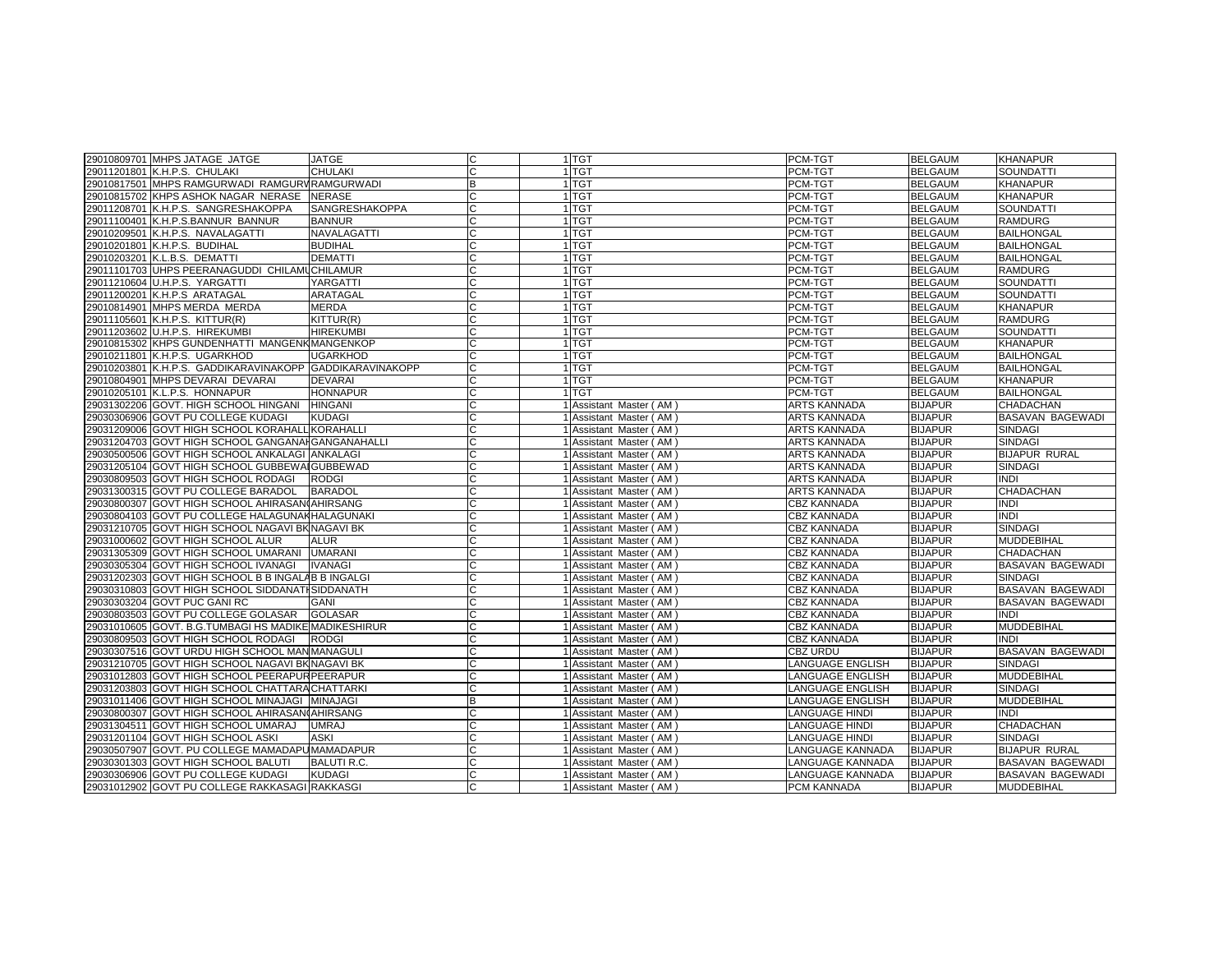|                       | 29030806912 GOVT PU COLLEGE LACHYAN              | <b>LACHYAN</b>             | C      | 1 Assistant Master (AM)                    | <b>PCM KANNADA</b>         | <b>BIJAPUR</b>  | <b>INDI</b>             |
|-----------------------|--------------------------------------------------|----------------------------|--------|--------------------------------------------|----------------------------|-----------------|-------------------------|
|                       | 29031206007 GOVT HIGH SCHOOL HANDIGAN HANDIGANUR |                            |        | 1 Assistant Master (AM)                    | PCM KANNADA                | <b>BIJAPUR</b>  | <b>SINDAGI</b>          |
|                       | 29030507907 GOVT. PU COLLEGE MAMADAPUMAMADAPUR   |                            |        | 2 Assistant Master (AM)                    | PCM KANNADA                | <b>BIJAPUR</b>  | <b>BIJAPUR RURAL</b>    |
|                       | 29030310803 GOVT HIGH SCHOOL SIDDANATI SIDDANATH |                            |        | 1 Assistant Master (AM)                    | PCM KANNADA                | <b>BIJAPUR</b>  | <b>BASAVAN BAGEWADI</b> |
|                       | 29031200304 GOVT HIGH SCHOOL ALAGUR              | <b>ALAGUR</b>              |        | 1 Assistant Master (AM)                    | PCM KANNADA                | <b>BIJAPUR</b>  | <b>SINDAGI</b>          |
|                       | 29031300605 GOVT HIGH SCHOOL BASANAL             | <b>BASANAL</b>             | $\cap$ | 1 Assistant Master (AM)                    | PCM KANNADA                | <b>BIJAPUR</b>  | CHADACHAN               |
|                       | 29031007202 GOVT HIGH SCHOOL INGALAGE INGALAGERI |                            |        | 1 Assistant Master (AM)                    | PCM KANNADA                | <b>BIJAPUR</b>  | MUDDEBIHAL              |
|                       | 29030303204 GOVT PUC GANI RC                     | GANI                       | $\cap$ | 1 Assistant Master (AM)                    | PCM KANNADA                | <b>BIJAPUR</b>  | BASAVAN BAGEWADI        |
|                       | 29031203803 GOVT HIGH SCHOOL CHATTARACHATTARKI   |                            |        | 1 Assistant Master (AM)                    | PCM KANNADA                | <b>BIJAPUR</b>  | <b>SINDAGI</b>          |
|                       | 29030301303 GOVT HIGH SCHOOL BALUTI              | <b>BALUTI R.C.</b>         |        | 1 Assistant Master (AM)                    | PCM KANNADA                | <b>BIJAPUR</b>  | BASAVAN BAGEWADI        |
|                       | 29031302206 GOVT. HIGH SCHOOL HINGANI            | <b>HINGANI</b>             |        | 1 Assistant Master (AM)                    | PCM KANNADA                | <b>BIJAPUR</b>  | <b>CHADACHAN</b>        |
|                       | 29031300919 GOVT URDU HIGH SCHOOL CHA CHADACHAN  |                            |        | 1 Assistant Master (AM)                    | PCM URDU                   | <b>BIJAPUR</b>  | CHADACHAN               |
|                       | 31290310016 BEO, MUDDEBIHAL                      | <b>BEO.MUDDEBIHAL</b>      | A      | 1 Education Co-Ordinator (ECO) - Secondary | PCM KANNADA                | <b>BIJAPUR</b>  | <b>MUDDEBIHAL</b>       |
| 29030875859 KGBV INDI |                                                  | <b>KGBV INDI</b>           | A      | 1 KGBV HM                                  | LANGUAGE KANNADA           | <b>BIJAPUR</b>  | INDI                    |
|                       | 29031204220 GOVT KGBV D.HIPPARAGI                | DEVARHIPPARGI.             |        | 1 KGBV HM                                  | LANGUAGE KANNADA           | <b>BIJAPUR</b>  | SINDAGI                 |
|                       | 29031468459 DDPI OFFICE BIJAPUR                  | <b>DDPI OFFICE BIJAPUR</b> | A      | 1 RMSA Technical Asst                      | <b>TECHNICAL ASSISTANT</b> | <b>BIJAPUR</b>  | <b>BIJAPUR CITY</b>     |
| 2903100191            | <b>GOVT HPS BILEBAVI</b>                         | <b>BILEBHAVI</b>           |        | 1 TGT                                      | PCM-TGT                    | <b>BIJAPUR</b>  | MUDDEBIHAL              |
| 29031209301           | <b>GOVT KB HPS KUMASAGI</b>                      | KUMASAGI                   |        | 1 TGT                                      | PCM-TGT                    | <b>BIJAPUR</b>  | <b>SINDAGI</b>          |
| 2903100194            | <b>GOVT HPS NAVADAGI</b>                         | NAVADAGI                   |        | 1 TGT                                      | PCM-TGT                    | <b>BIJAPUR</b>  | MUDDEBIHAL              |
|                       | 29031206201 GOVT HPS CHIKKHAVALGI                | HAVALGI                    | C      | 1 TGT                                      | PCM-TGT                    | <b>BIJAPUR</b>  | <b>SINDAGI</b>          |
|                       | 29030301801 GOVT KBHPS BIDNAL                    | <b>BIDNAL</b>              |        | 1 TGT                                      | PCM-TGT                    | <b>BIJAPUR</b>  | BASAVAN BAGEWADI        |
|                       | 29031302001 GOVT KBS ANCHI SHIRAGUR              | <b>ANACHI SHIRAGUR</b>     |        | 1 TGT                                      | PCM-TGT                    | <b>BIJAPUR</b>  | CHADACHAN               |
|                       | 29031002701 GOVT HPS BOMMANAHALLI                | <b>BOMMANAHALLI</b>        |        | 1 TGT                                      | PCM-TGT                    | <b>BIJAPUR</b>  | MUDDEBIHAL              |
| 2903120197            | <b>GOVT KBHPS BASTIHAL</b>                       | <b>BASTIHAL</b>            |        | 1 <sup>TGT</sup>                           | PCM-TGT                    | <b>BIJAPUR</b>  | <b>SINDAGI</b>          |
|                       | 29031303303 GOVT HPS KOLURAGI                    | KOLURGI                    |        | 1 TGT                                      | PCM-TGT                    | <b>BIJAPUR</b>  | CHADACHAN               |
|                       | 29030506501 GOVT HPS KATRAL                      | <b>KATRAL</b>              | C      | 1 TGT                                      | PCM-TGT                    | <b>BIJAPUR</b>  | <b>BIJAPUR RURAL</b>    |
|                       | 29031000201 GOVT. HPS ADVIHULAGABAL              | ADVIHULAGABAL              | C      | 1 TGT                                      | PCM-TGT                    | <b>BIJAPUR</b>  | MUDDEBIHAL              |
| 29031305201           | <b>GOVT HPS TAKALI</b>                           | <b>TAKALI</b>              |        | 1 TGT                                      | PCM-TGT                    | <b>BIJAPUR</b>  | CHADACHAN               |
|                       | 29031206501 GOVT HPS HONNALLI                    | HONNALLI                   |        | 1 TGT                                      | PCM-TGT                    | <b>BIJAPUR</b>  | <b>SINDAGI</b>          |
|                       | 29031010801 GOVT HPS MAILESHWAR                  | MAILESHWAR                 | B      | 1 TGT                                      | PCM-TGT                    | <b>BIJAPUR</b>  | MUDDEBIHAL              |
| 2903100292            | <b>GOVT KBLPS GONAL</b>                          | TANGADAGI                  |        | 1 TGT                                      | PCM-TGT                    | <b>BIJAPUR</b>  | MUDDEBIHAL              |
| 29031206801           | <b>GOVT HPS IBRAHIMPUR</b>                       | <b>BRAHIMPUR</b>           |        | 1 TGT                                      | PCM-TGT                    | <b>BIJAPUR</b>  | <b>SINDAGI</b>          |
|                       | 29031208501 GOVT KB LPS KESARATTI                | <b>KESARATTI</b>           |        | 1 TGT                                      | PCM-TGT                    | <b>BIJAPUR</b>  | <b>SINDAGI</b>          |
| 2903120225            | <b>GOVT KBHPS GORAVAGUNDGI</b>                   | <b>GORAVGUNDGI</b>         |        | 1 TGT                                      | PCM-TGT                    | <b>BIJAPUR</b>  | SINDAGI                 |
|                       | 29031289456 HPS CHATNALLI TQ SINDAGI             | HPS CHATNALLI TQ SINDAGI   | C      | 1 <sup>TGT</sup>                           | PCM-TGT                    | <b>BIJAPUR</b>  | <b>SINDAGI</b>          |
|                       | 29030502101 GOVT HPS DEVAPUR                     | <b>DEVAPUR</b>             |        | 1 TGT                                      | PCM-TGT                    | <b>BIJAPUR</b>  | <b>BIJAPUR RURAL</b>    |
| 2903120074            | <b>GOVT HPS ASANTAPUR</b>                        | <b>ASANTAPUR</b>           | C      | 1 TGT                                      | PCM-TGT                    | <b>BIJAPUR</b>  | <b>SINDAGI</b>          |
| 29031205201           | <b>GOVT LPS GUDDALLI</b>                         | <b>GUDDALLI</b>            |        | 1 TGT                                      | PCM-TGT                    | <b>BIJAPUR</b>  | <b>SINDAGI</b>          |
|                       | 29031305401 GOVT KBHPS ARJANAL                   | <b>ARJANAL</b>             |        | 1 <sup>TGT</sup>                           | PCM-TGT                    | <b>BIJAPUR</b>  | CHADACHAN               |
|                       | 29030800801 GOVT KBHPS ARJUNAGI BK               | <b>ARJUNAGI (BK)</b>       |        | 1 TGT                                      | PCM-TGT                    | <b>BIJAPUR</b>  | <b>INDI</b>             |
|                       | 29031211201 GOVT HPS NIVALAKHED                  | NIVALKHED                  | C      | 1 TGT                                      | PCM-TGT                    | <b>BIJAPUR</b>  | <b>SINDAGI</b>          |
|                       | 29031011401 GOVT HPS MINAJAGI                    | <b>MINAJAGI</b>            | B      | 1 TGT                                      | PCM-TGT                    | <b>BIJAPUR</b>  | MUDDEBIHAL              |
|                       | 29030808101 GOVT HPS MAVINALLI                   | <b>MAVINALLI</b>           | B      | 1 TGT                                      | PCM-TGT                    | <b>BIJAPUR</b>  | INDI                    |
| 2903100044            | <b>GOVT HPS HULLUR</b>                           | HULLUR                     |        | 1 TGT                                      | PCM-TGT                    | <b>BIJAPUR</b>  | MUDDEBIHAL              |
| 29031203001           | <b>GOVT HPS BUDIHAL DON</b>                      | <b>BUDIHAL DON</b>         |        | 1 <sup>TGT</sup>                           | PCM-TGT                    | <b>BIJAPUR</b>  | <b>SINDAGI</b>          |
|                       | 29031301601 GOVT HPS SHIRANAL                    | <b>SHIRANAL</b>            |        | 1 TGT                                      | PCM-TGT                    | <b>BIJAPUR</b>  | CHADACHAN               |
|                       | 29031200303 GOVT HPS ALAGUR                      | <b>ALAGUR</b>              |        | 1 TGT                                      | PCM-TGT                    | <b>BIJAPUR</b>  | <b>SINDAGI</b>          |
| 2903100043            | <b>GOVT HPS PADEKANUR</b>                        | <b>PADEKANUR</b>           | $\cap$ | 1 TGT                                      | PCM-TGT                    | <b>BIJAPUR</b>  | MUDDEBIHAL              |
|                       | 29300606604 GHS MADWAL                           | <b>MADWAL</b>              |        | 1 Assistant Master (AM)                    | ARTS KANNADA               | <b>CHIKKODI</b> | <b>GOKAK</b>            |
|                       | 29301300918 GOVT HIGH SCHOOL.MANGASUI MANGUSULI  |                            |        | 1 Assistant Master (AM                     | ARTS KANNADA               | <b>CHIKKODI</b> | KAGWAD                  |
| 29300702904 GOVT H.S. |                                                  | <b>GUDAS</b>               |        | 1 Assistant Master (AM)                    | ARTS KANNADA               | <b>CHIKKODI</b> | HUKKERI                 |
|                       | 29300705303 GOVT.H.S.KOTABAGI                    | <b>KOTABAGI</b>            |        | 1 Assistant Master (AM)                    | ARTS KANNADA               | <b>CHIKKODI</b> | <b>HUKKERI</b>          |
|                       |                                                  |                            |        |                                            |                            |                 |                         |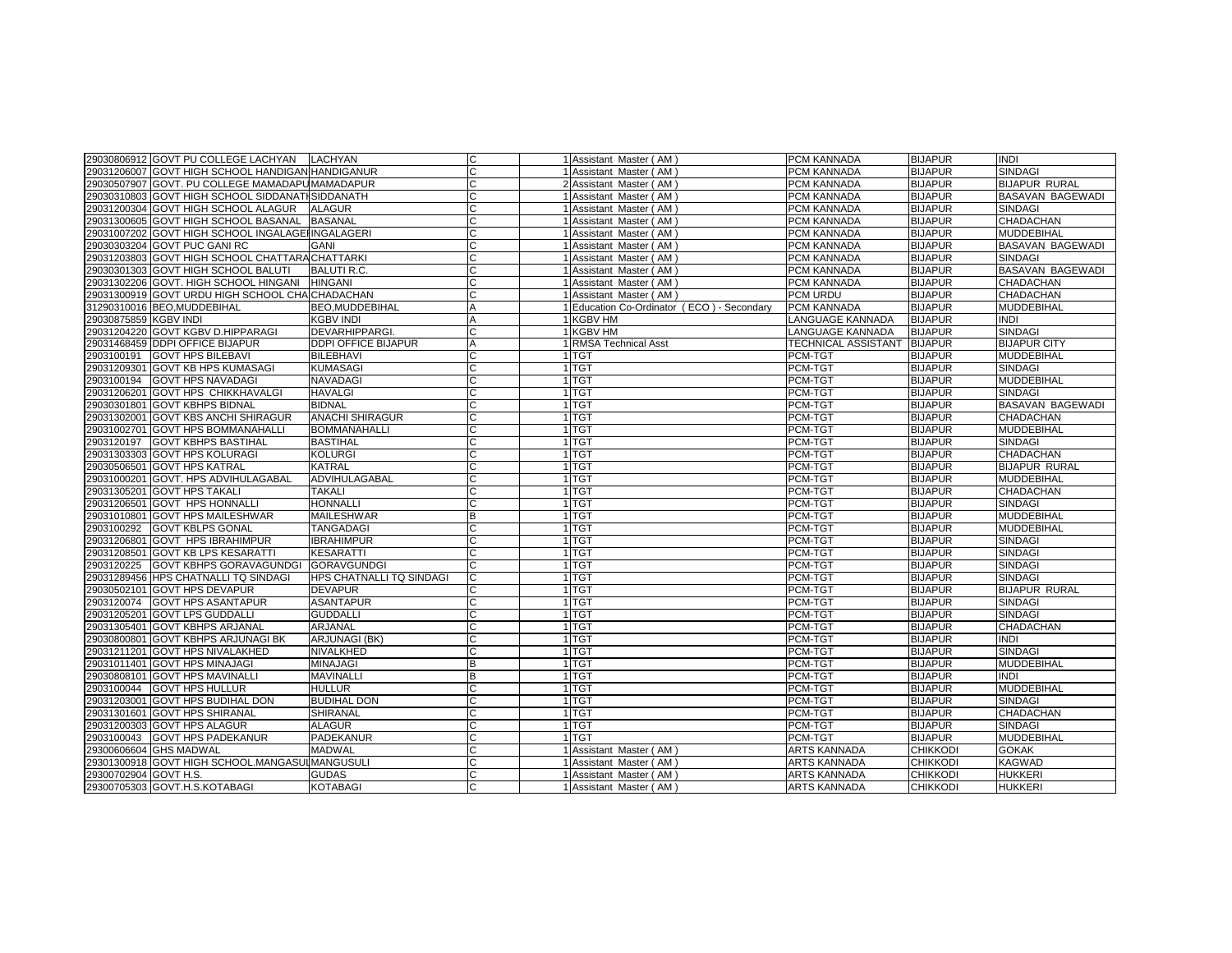| 29300606778 GHS MALIDNNI                        | <b>MALDINNI</b>     | C              | 2 Assistant Master (AM) | <b>ARTS KANNADA</b>     | <b>CHIKKODI</b> | <b>GOKAK</b>   |
|-------------------------------------------------|---------------------|----------------|-------------------------|-------------------------|-----------------|----------------|
| 29300704907 GOVT HS                             | <b>ISLAMPUR</b>     | C              | Assistant Master (AM)   | <b>ARTS KANNADA</b>     | <b>CHIKKODI</b> | <b>HUKKERI</b> |
| 29301401806 G.H.S. DURDUNDI                     | <b>DURDUNDI</b>     | C              | Assistant Master (AM)   | ARTS KANNADA            | <b>CHIKKODI</b> | <b>MUDALGI</b> |
| 29301000209 GHS ALAGAWADI                       | <b>ALAGAWADI</b>    | C              | Assistant Master (AM)   | <b>CBZ KANNADA</b>      | <b>CHIKKODI</b> | <b>RAIBAG</b>  |
|                                                 |                     | C              |                         |                         |                 |                |
| 29301402831 G.H.S. HUNASHAL                     | HUNSHAL (P.G.)      |                | Assistant Master (AM)   | <b>CBZ KANNADA</b>      | <b>CHIKKODI</b> | <b>MUDALGI</b> |
| 29300104208 GOVT.H.S.                           | <b>KOHALLI</b>      | C              | Assistant Master (AM)   | <b>CBZ KANNADA</b>      | <b>CHIKKODI</b> | <b>ATHANI</b>  |
| 29300101317 GHS BALLIGERI                       | <b>BALLIGERI</b>    | C              | Assistant Master (AM)   | <b>CBZ KANNADA</b>      | <b>CHIKKODI</b> | <b>ATHANI</b>  |
| 29300104535 GOVT PU COLLEGE                     | <b>KOKATNUR</b>     | ГC             | Assistant Master (AM)   | CBZ KANNADA             | <b>CHIKKODI</b> | <b>ATHANI</b>  |
| 29301406803 G.H.S. KHANNATI                     | <b>KHANATTI</b>     | C              | Assistant Master (AM)   | <b>CBZ KANNADA</b>      | <b>CHIKKODI</b> | <b>MUDALGI</b> |
| 29300102909 GOVT HS JAMBAGI                     | <b>JAMBAGI</b>      | C              | Assistant Master (AM)   | CBZ KANNADA             | <b>CHIKKODI</b> | <b>ATHANI</b>  |
| 29301004943 GHS RAIBAG                          | <b>RAIBAG</b>       | A              | Assistant Master (AM)   | <b>CBZ KANNADA</b>      | <b>CHIKKODI</b> | <b>RAIBAG</b>  |
| 29301005149 GHS SAVASSUDDI                      | <b>SAVASUDDI</b>    | C              | Assistant Master (AM)   | <b>CBZ KANNADA</b>      | <b>CHIKKODI</b> | <b>RAIBAG</b>  |
| 29300108402 GOVT H.S.                           | TANVASHI            | C              | Assistant Master (AM)   | <b>CBZ KANNADA</b>      | <b>CHIKKODI</b> | <b>ATHANI</b>  |
| 29300104308 GOVT H.S.                           | <b>KOTTALGI</b>     | C              | Assistant Master (AM)   | <b>CBZ KANNADA</b>      | <b>CHIKKODI</b> | <b>ATHANI</b>  |
| 29300509004 GOVT H.S                            | <b>MALIKWAD</b>     | C              | Assistant Master (AM)   | <b>CBZ MARATHI</b>      | <b>CHIKKODI</b> | <b>CHIKODI</b> |
| 29301005902 GHS KUDACHI                         | <b>KUDACHI</b>      | B              | Assistant Master (AM)   | CBZ URDU                | <b>CHIKKODI</b> | <b>RAIBAG</b>  |
| 29300709227 IGOVT UHS                           | <b>SANKESHWAR</b>   | $\overline{A}$ | Assistant Master (AM)   | CBZ URDU                | <b>CHIKKODI</b> | <b>HUKKERI</b> |
| 29301400404 GOVT. HIGH SCHOOL AWARADI AWARADI   |                     |                | Assistant Master (AM)   | LANGUAGE ENGLISH        | <b>CHIKKODI</b> | <b>MUDALGI</b> |
| 29300104308 GOVT H.S.                           | <b>KOTTALGI</b>     | C              | Assistant Master (AM)   | LANGUAGE ENGLISH        | <b>CHIKKODI</b> | <b>ATHANI</b>  |
| 29300701003 GOVT H.S.                           | <b>AWARGOL</b>      | C              | Assistant Master (AM)   | LANGUAGE ENGLISH        | <b>CHIKKODI</b> | <b>HUKKERI</b> |
| 29300106006 GOVT. H.S.                          | N.INGALGAON         | C              | Assistant Master (AM)   | LANGUAGE ENGLISH        | <b>CHIKKODI</b> | <b>ATHANI</b>  |
| 29301004943 GHS RAIBAG                          | <b>RAIBAG</b>       | $\overline{A}$ | Assistant Master (AM)   | LANGUAGE ENGLISH        | <b>CHIKKODI</b> | <b>RAIBAG</b>  |
| 29301401005 G.H.S. BETAGIRI                     | <b>BETAGERI</b>     | C              | Assistant Master (AM)   | LANGUAGE ENGLISH        | <b>CHIKKODI</b> | <b>MUDALGI</b> |
| 29300104308 GOVT H.S.                           | <b>KOTTALGI</b>     | C              | Assistant Master (AM)   | <b>LANGUAGE HINDI</b>   | <b>CHIKKODI</b> | <b>ATHANI</b>  |
| 29301406711 GOVT. HIGH SCHOOL KOPADATTYADAWAD   |                     | C              | Assistant Master (AM)   | LANGUAGE HINDI          | <b>CHIKKODI</b> | <b>MUDALGI</b> |
| 29300704804 GOVT.H.S.HULLOLI                    | <b>HULLOLI</b>      | C.             | Assistant Master (AM)   | LANGUAGE KANNADA        | <b>CHIKKODI</b> | <b>HUKKERI</b> |
| 29301002923 GHS KANKANWADI                      | <b>KANKANWADI</b>   | C              |                         | LANGUAGE KANNADA        | <b>CHIKKODI</b> | <b>RAIBAG</b>  |
|                                                 |                     |                | Assistant Master (AM)   |                         |                 | <b>ATHANI</b>  |
| 29300102206 GOVT HS DARUR                       | <b>DARUR</b>        | C              | Assistant Master (AM)   | LANGUAGE KANNADA        | <b>CHIKKODI</b> |                |
| 29300901505 GOVT.H.S.SHIRADWAD                  | <b>HUNNARAGI</b>    | C              | Assistant Master (AM)   | LANGUAGE KANNADA        | <b>CHIKKODI</b> | <b>NIPPANI</b> |
| 29301004314 GHS NANDIKURALI                     | NANDIKURALI         | C              | Assistant Master (AM)   | LANGUAGE KANNADA        | <b>CHIKKODI</b> | <b>RAIBAG</b>  |
| 29300700102 GOVT HS                             | <b>ATTIHAL</b>      | C              | Assistant Master (AM)   | LANGUAGE KANNADA        | <b>CHIKKODI</b> | <b>HUKKERI</b> |
| 29300100507 GOVT. H.S.                          | <b>ARALIHATTI</b>   | C              | Assistant Master (AM)   | <b>LANGUAGE MARATHI</b> | <b>CHIKKODI</b> | <b>ATHANI</b>  |
| 29301404567 GOVT. URDU HIGH SCHOOL              | <b>MUDALGI</b>      | $\overline{A}$ | Assistant Master (AM)   | <b>LANGUAGE URDU</b>    | <b>CHIKKODI</b> | <b>MUDALGI</b> |
| 29301404405 GOVT. HIGH SCHOOL MELAVANI MELVANKI |                     | C              | Assistant Master (AM)   | PCM KANNADA             | <b>CHIKKODI</b> | <b>MUDALGI</b> |
| 29300708203 GOVT H.S.                           | <b>SHIRGAON</b>     | C              | Assistant Master (AM)   | PCM KANNADA             | <b>CHIKKODI</b> | <b>HUKKERI</b> |
| 29300101603 GHS BADAGI                          | <b>BADAGI</b>       | C              | Assistant Master (AM)   | PCM KANNADA             | <b>CHIKKODI</b> | <b>ATHANI</b>  |
| 29301005309 GHS HAL SHIRGUR                     | <b>SHIRGUR</b>      | C              | Assistant Master (AM)   | PCM KANNADA             | <b>CHIKKODI</b> | <b>RAIBAG</b>  |
| 29300606778 GHS MALIDNNI                        | <b>MALDINNI</b>     |                | Assistant Master (AM)   | PCM KANNADA             | <b>CHIKKODI</b> | <b>GOKAK</b>   |
| 29300506305 GOVT H.S.                           | KALLOL              |                | Assistant Master (AM)   | PCM KANNADA             | <b>CHIKKODI</b> | <b>CHIKODI</b> |
| 29301404704 GOVT. HIGH SCHOOL MUSAGUP MUSGUPPI  |                     | C              | Assistant Master (AM)   | PCM KANNADA             | <b>CHIKKODI</b> | <b>MUDALGI</b> |
| 29300106814 GHS SATTI                           | <b>SATTI</b>        | C              | Assistant Master (AM)   | PCM KANNADA             | <b>CHIKKODI</b> | <b>ATHANI</b>  |
| 29300605790 GHS KHANGAON                        | <b>KHANGAON</b>     | C              | Assistant Master (AM)   | PCM KANNADA             | <b>CHIKKODI</b> | <b>GOKAK</b>   |
| 29301004708 GHS PALBHAVI                        | PALBHAVI            | C              | Assistant Master (AM)   | PCM KANNADA             | <b>CHIKKODI</b> | <b>RAIBAG</b>  |
| 29301401005 G.H.S. BETAGIRI                     | <b>BETAGERI</b>     | C              | Assistant Master (AM)   | PCM KANNADA             | <b>CHIKKODI</b> | <b>MUDALGI</b> |
| 29300605474 G H S KOLAVI                        | KOLAVI              |                | Assistant Master (AM)   | PCM KANNADA             | <b>CHIKKODI</b> | <b>GOKAK</b>   |
| 29300901506 GOVT H.S.                           | <b>HUNNARAGI</b>    | C              | Assistant Master (AM)   | PCM KANNADA             | <b>CHIKKODI</b> | <b>NIPPANI</b> |
| 29300101317 GHS BALLIGERI                       | <b>BALLIGERI</b>    | C              | Assistant Master (AM)   | PCM KANNADA             | <b>CHIKKODI</b> | <b>ATHANI</b>  |
| 29301405609 G.H.S. SHINDIKURBET                 | <b>SHINDIKURBET</b> | C              | Assistant Master (AM)   | PCM KANNADA             | <b>CHIKKODI</b> | <b>MUDALGI</b> |
| 29301400404 GOVT. HIGH SCHOOL AWARADI AWARADI   |                     | C              | Assistant Master (AM)   | PCM KANNADA             | <b>CHIKKODI</b> | <b>MUDALGI</b> |
| 29300510105 GOVT H.S. NAVALIHAL                 | NAVALIHAL           | C              | Assistant Master (AM)   | PCM MARATHI             | <b>CHIKKODI</b> | <b>CHIKODI</b> |
| 29300900403 GOVT.H.S.                           | <b>BARWAD</b>       | C              | Assistant Master (AM)   | PCM MARATHI             | <b>CHIKKODI</b> | <b>NIPPANI</b> |
| 29300901505 GOVT.H.S.SHIRADWAD                  | <b>HUNNARAGI</b>    | C              | Assistant Master (AM)   | <b>PCM MARATHI</b>      | <b>CHIKKODI</b> | <b>NIPPANI</b> |
|                                                 |                     |                |                         |                         |                 |                |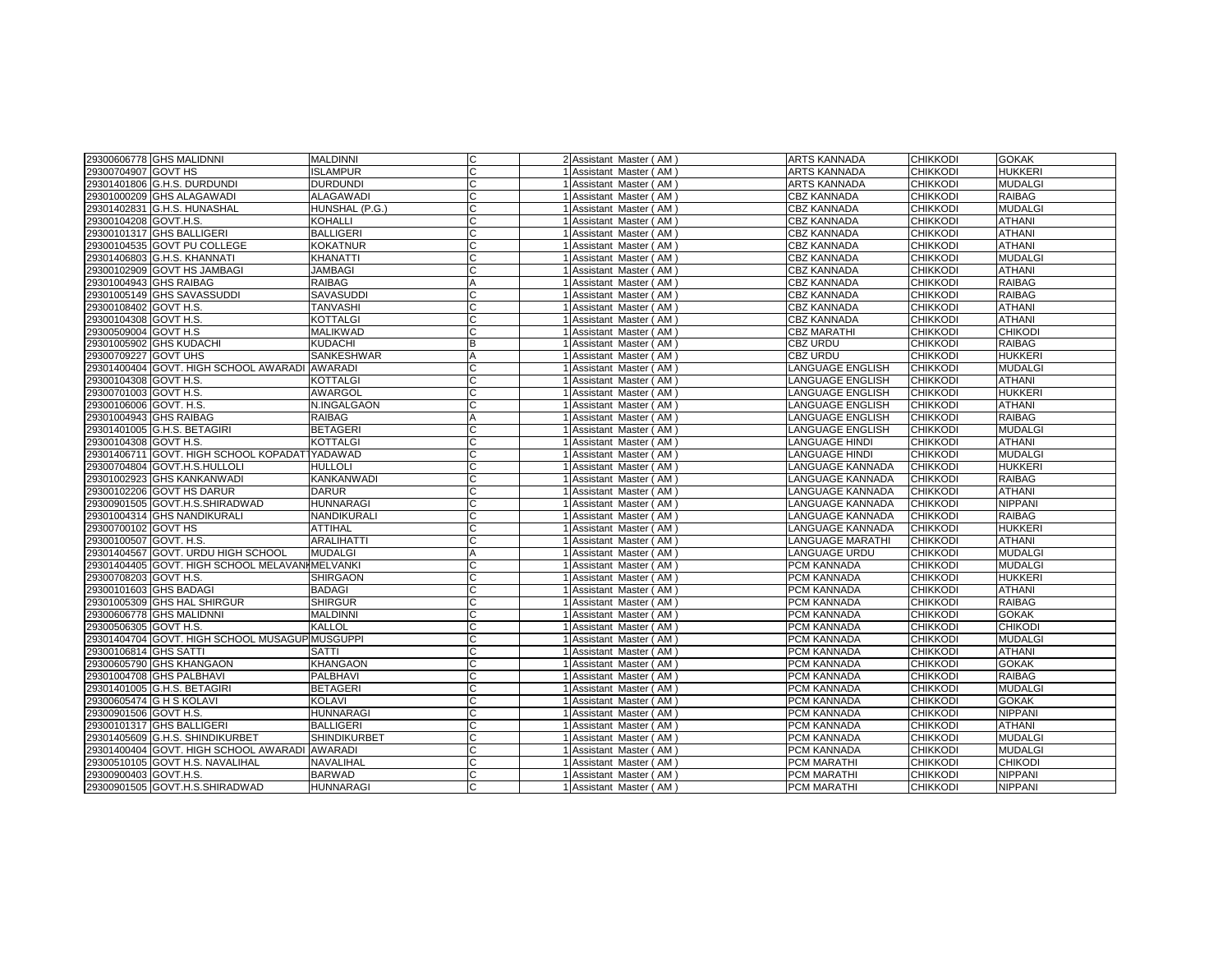| <b>NIPPANI</b><br><b>BEO, NIPPANI</b><br>Α<br>Education Co-Ordinator (ECO) - Secondary<br><b>ARTS KANNADA</b><br><b>CHIKKODI</b><br>31293009196 BEO, NIPPANI<br><b>KAGWAD</b><br>31293013198 BEO, KAGWAD<br><b>BEO.KAGWAD</b><br>Education Co-Ordinator (ECO) - Secondary<br><b>ARTS KANNADA</b><br><b>CHIKKODI</b><br>C<br><b>CHIKKODI</b><br><b>RAIBAG</b><br>31293010197 BEO, RAIBAG<br><b>BEO, RAIBAG</b><br>$\overline{A}$<br>Education Co-Ordinator (ECO) - Secondary<br><b>ARTS KANNADA</b><br><b>MUDALGI</b><br>31293014199 BEO, MUDALGI<br><b>BEO.MUDALGI</b><br>PCM KANNADA<br><b>CHIKKODI</b><br>A<br>Education Co-Ordinator (ECO) - Secondary<br>31293007195 BEO OFFICE HUKKERI<br><b>HUKKERI</b><br>Education Co-Ordinator (ECO) - Secondary<br>PCM KANNADA<br><b>CHIKKODI</b><br><b>HUKKERI</b><br>A<br>C<br>31293013198 BEO, KAGWAD<br>BEO,KAGWAD<br>Education Co-Ordinator (ECO) - Secondary<br>PCM KANNADA<br><b>CHIKKODI</b><br><b>KAGWAD</b><br>29300108301 MODEL SCHOOL TELSANG<br><b>TELSANG</b><br>C<br>LANGUAGE KANNADA<br><b>CHIKKODI</b><br><b>ATHANI</b><br>Graduate HM<br>29300702901 MLA MODEL SCHOOL GUDAS<br>lC.<br><b>CHIKKODI</b><br><b>HUKKERI</b><br><b>GUDAS</b><br>Graduate HM<br>LANGUAGE KANNADA<br><b>BYAKUD</b><br>C<br><b>KGBV HM</b><br>LANGUAGE KANNADA<br><b>CHIKKODI</b><br><b>RAIBAG</b><br>29301001203 KGBV Byakud<br>29301406616 K.G.B.V. WADERHATTI<br><b>WADERHATTI</b><br>C<br>1 KGBV HM<br>LANGUAGE KANNADA<br><b>CHIKKODI</b><br><b>MUDALGI</b><br><b>CHIKKODI</b><br><b>MUDALGI</b><br>29307777777 DDPI OFFICE CHIKKODI<br><b>CHIKKODI</b><br>$\overline{A}$<br><b>RMSA Technical Asst</b><br>TECHNICAL ASSISTANT<br>29300505601 MHPS NO-1 KODNI<br><b>KODANI</b><br>C<br>1 TGT<br>PCM-TGT<br><b>CHIKKODI</b><br><b>CHIKODI</b><br>29300107702 K.H.P.S.KUDAN HALLA<br><b>SHEGUNASHI</b><br>1 TGT<br>PCM-TGT<br><b>CHIKKODI</b><br><b>ATHANI</b><br>C<br><b>KOKATNUR</b><br>C<br>1TGT<br><b>CHIKKODI</b><br><b>ATHANI</b><br>29300104512 K.L.P.S BURLATTI TOT<br>PCM-TGT<br>C<br>1 TGT<br>29300107401 K.H.P.S.<br>PCM-TGT<br><b>CHIKKODI</b><br><b>ATHANI</b><br><b>SHIVNUR</b><br>29301003337 U.H.P.S.P B DARGA KUDCHI<br><b>KUDCHI</b><br>B<br>1 TGT<br>PCM-TGT<br><b>CHIKKODI</b><br><b>RAIBAG</b><br>29300102002 M.H.P.S.CHAMAKERI<br><b>CHAMEKERI</b><br>1 TGT<br>PCM-TGT<br><b>CHIKKODI</b><br><b>ATHANI</b><br>C<br>29300103503 KHPS.KALLOTHI<br><b>KALLOTI</b><br><b>TGT</b><br>PCM-TGT<br><b>CHIKKODI</b><br><b>ATHANI</b><br>C<br>29301000704 K.H.P.S.NISHANDARTOT<br><b>BIRADI</b><br>B<br><b>TGT</b><br>PCM-TGT<br><b>CHIKKODI</b><br><b>RAIBAG</b><br><b>NANDGAON</b><br><b>TGT</b><br>PCM-TGT<br><b>CHIKKODI</b><br><b>ATHANI</b><br>29300106401 K.H.P.S.NANDAGAON<br>C<br><b>TGT</b><br><b>CHIKKODI</b><br><b>RAIBAG</b><br>29301002402 K.H.P.S.<br><b>ITNAL</b><br>C<br>PCM-TGT<br><b>BAIRNATTI</b><br>C<br>1 <sup>TGT</sup><br><b>MUDALGI</b><br>29301400701 K.H.P.S.<br>PCM-TGT<br><b>CHIKKODI</b><br><b>JANWAD</b><br>29300103101 K.H.P.S.JANAWAD<br>C<br><b>TGT</b><br>PCM-TGT<br><b>CHIKKODI</b><br><b>ATHANI</b><br><b>KUSANAL</b><br>C<br>1 TGT<br><b>CHIKKODI</b><br><b>KAGWAD</b><br>29301302101 KHPS KUSANAL<br>PCM-TGT<br>C<br><b>TGT</b><br><b>CHIKKODI</b><br><b>GOKAK</b><br>29300609601 K.H.P.S.KANASGERI<br>TAVAG<br>PCM-TGT<br><b>TGT</b><br>PCM-TGT<br><b>RAIBAG</b><br>29301004602 K.H.P.S.<br><b>NILAGI</b><br><b>CHIKKODI</b><br><b>JANWAD</b><br>C<br><b>TGT</b><br><b>ATHANI</b><br>29300103102 U.H.P.S.JANAWAD<br>PCM-TGT<br><b>CHIKKODI</b><br><b>JALALPUR</b><br>B<br><b>RAIBAG</b><br>29301002503 H.P.M.B.S.<br>1 ITGT<br>PCM-TGT<br><b>CHIKKODI</b><br>C<br>1 <sup>TGT</sup><br><b>ATHANI</b><br>29300101801 K.H.P.S. BALAWAD<br><b>BALAWAD</b><br>PCM-TGT<br><b>CHIKKODI</b><br>29301300201 K.H.P.B.S.<br><b>AINAPUR</b><br>C<br>1 TGT<br>PCM-TGT<br><b>CHIKKODI</b><br><b>KAGWAD</b><br><b>CHIKKODI</b><br><b>ATHANI</b><br>29300104401 K.H.P.S.KODAGANUR<br><b>KODGANUR</b><br>C<br>1TGT<br>PCM-TGT<br><b>GOKAK</b><br><b>HIRNANDI</b><br>C<br><b>TGT</b><br>PCM-TGT<br><b>CHIKKODI</b><br>29300603801 K.H.P.S.<br>1 <sup>TGT</sup><br>29300606602 K.L.P.S.TELGINHATTI.<br><b>MADWAL</b><br>C<br>PCM-TGT<br><b>CHIKKODI</b><br><b>GOKAK</b><br>29301004001 K.H.P.S.BAGIKODI<br><b>MAKHALI</b><br>C<br>1 TGT<br>PCM-TGT<br><b>CHIKKODI</b><br><b>RAIBAG</b><br><b>CHIKKODI</b><br><b>ATHANI</b><br>29300102701 K.H.P.S.<br><b>HALHALLI</b><br>C<br><b>TGT</b><br>PCM-TGT<br>C<br>1 TGT<br>29301402601 K.H.P.S.<br><b>HOSATTI</b><br>PCM-TGT<br><b>CHIKKODI</b><br><b>MUDALGI</b><br>29301004003 K.H.P.S BEERDEV NAGAR<br><b>MAKHALI</b><br>C<br>1 TGT<br>PCM-TGT<br><b>CHIKKODI</b><br><b>RAIBAG</b><br><b>RAIBAG</b><br>29301003001 K.H.P.S.<br><b>KHANDAL</b><br>C<br>1TGT<br>PCM-TGT<br><b>CHIKKODI</b><br><b>DASANATTI</b><br><b>TGT</b><br><b>CHIKKODI</b><br><b>GOKAK</b><br>29300602501 K.H.P.S.<br>C<br>PCM-TGT<br><b>TAPSHI</b><br>C<br>1 TGT<br>PCM-TGT<br><b>CHIKKODI</b><br><b>MUDALGI</b><br>29301406001 K.H.P.S.<br>42930140006 CRC, SHIVAPUR<br><b>CRC.SHIVAPUR</b><br><b>TGT</b><br>PCM-TGT<br><b>CHIKKODI</b><br><b>MUDALGI</b><br>C<br>B<br><b>TGT</b><br><b>CHIKKODI</b><br><b>RAIBAG</b><br>29301005702 K.H.P.S.<br>YADRAVI<br>PCM-TGT<br>29300105308 K.H.P.S.TEVARATTI<br><b>MADHABHAVI</b><br>C<br>1 <sup>TGT</sup><br><b>ATHANI</b><br>PCM-TGT<br><b>CHIKKODI</b><br>YADDALGUDD<br><b>TGT</b><br><b>CHIKKODI</b><br><b>GOKAK</b><br>29300610501 K.H.P.S.<br>C<br>PCM-TGT<br>C<br>1 ITGT<br><b>CHIKKODI</b><br><b>RAIBAG</b><br>29301002202 K.H.P.S.<br><b>HIDKAL</b><br>PCM-TGT<br><b>ALAKNUR</b><br><b>TGT</b><br><b>CHIKKODI</b><br><b>RAIBAG</b><br>29301000106 K.H.P.S.SADASHIVNAGAR<br>PCM-TGT<br><b>TGT</b><br>29300104509 K.H.P.S.GUNDADAKODI<br><b>KOKATNUR</b><br>C<br>PCM-TGT<br><b>CHIKKODI</b><br><b>ATHANI</b><br>C<br>1 <sup>TGT</sup><br><b>MUDALGI</b><br>29301406101 K.H.P.S.<br><b>TIGADI</b><br>PCM-TGT<br><b>CHIKKODI</b><br>29300104508 K.H.P.S.SIDDARPURHATTI<br><b>KOKATNUR</b><br>1 ITGT<br><b>CHIKKODI</b><br><b>ATHANI</b><br>C<br>PCM-TGT<br>C<br>1 <sup>TGT</sup><br>29301002206 K.L.P.S.MANNIKERITOT<br><b>HIDKAL</b><br>PCM-TGT<br><b>CHIKKODI</b><br><b>RAIBAG</b><br><b>HANCHINAL</b><br>C<br>1 TGT<br>PCM-TGT<br><b>CHIKKODI</b><br><b>HUKKERI</b> |                        |                   |   |                         |             |                 |               |
|---------------------------------------------------------------------------------------------------------------------------------------------------------------------------------------------------------------------------------------------------------------------------------------------------------------------------------------------------------------------------------------------------------------------------------------------------------------------------------------------------------------------------------------------------------------------------------------------------------------------------------------------------------------------------------------------------------------------------------------------------------------------------------------------------------------------------------------------------------------------------------------------------------------------------------------------------------------------------------------------------------------------------------------------------------------------------------------------------------------------------------------------------------------------------------------------------------------------------------------------------------------------------------------------------------------------------------------------------------------------------------------------------------------------------------------------------------------------------------------------------------------------------------------------------------------------------------------------------------------------------------------------------------------------------------------------------------------------------------------------------------------------------------------------------------------------------------------------------------------------------------------------------------------------------------------------------------------------------------------------------------------------------------------------------------------------------------------------------------------------------------------------------------------------------------------------------------------------------------------------------------------------------------------------------------------------------------------------------------------------------------------------------------------------------------------------------------------------------------------------------------------------------------------------------------------------------------------------------------------------------------------------------------------------------------------------------------------------------------------------------------------------------------------------------------------------------------------------------------------------------------------------------------------------------------------------------------------------------------------------------------------------------------------------------------------------------------------------------------------------------------------------------------------------------------------------------------------------------------------------------------------------------------------------------------------------------------------------------------------------------------------------------------------------------------------------------------------------------------------------------------------------------------------------------------------------------------------------------------------------------------------------------------------------------------------------------------------------------------------------------------------------------------------------------------------------------------------------------------------------------------------------------------------------------------------------------------------------------------------------------------------------------------------------------------------------------------------------------------------------------------------------------------------------------------------------------------------------------------------------------------------------------------------------------------------------------------------------------------------------------------------------------------------------------------------------------------------------------------------------------------------------------------------------------------------------------------------------------------------------------------------------------------------------------------------------------------------------------------------------------------------------------------------------------------------------------------------------------------------------------------------------------------------------------------------------------------------------------------------------------------------------------------------------------------------------------------------------------------------------------------------------------------------------------------------------------------------------------------------------------------------------------------------------------------------------------------------------------------------------------------------------------------------------------------------------------------------------------------------------------------------------------------------------------------------------------------------------------------------------------------------------------------------------------------------------------------------------------------------------------------------------------------------------------------------------------------------------------------------------------------------------------------------------------------------------------------------------------------------------------------------------------------------------------------------------------------------------------------------------------------------------------------------------------------------------------------------------------------------------------------------------------------------------------------------|------------------------|-------------------|---|-------------------------|-------------|-----------------|---------------|
|                                                                                                                                                                                                                                                                                                                                                                                                                                                                                                                                                                                                                                                                                                                                                                                                                                                                                                                                                                                                                                                                                                                                                                                                                                                                                                                                                                                                                                                                                                                                                                                                                                                                                                                                                                                                                                                                                                                                                                                                                                                                                                                                                                                                                                                                                                                                                                                                                                                                                                                                                                                                                                                                                                                                                                                                                                                                                                                                                                                                                                                                                                                                                                                                                                                                                                                                                                                                                                                                                                                                                                                                                                                                                                                                                                                                                                                                                                                                                                                                                                                                                                                                                                                                                                                                                                                                                                                                                                                                                                                                                                                                                                                                                                                                                                                                                                                                                                                                                                                                                                                                                                                                                                                                                                                                                                                                                                                                                                                                                                                                                                                                                                                                                                                                                                                                                                                                                                                                                                                                                                                                                                                                                                                                                                                                                                               | 29300100507 GOVT. H.S. | <b>ARALIHATTI</b> | C | 1 Assistant Master (AM) | PCM MARATHI | <b>CHIKKODI</b> | <b>ATHANI</b> |
|                                                                                                                                                                                                                                                                                                                                                                                                                                                                                                                                                                                                                                                                                                                                                                                                                                                                                                                                                                                                                                                                                                                                                                                                                                                                                                                                                                                                                                                                                                                                                                                                                                                                                                                                                                                                                                                                                                                                                                                                                                                                                                                                                                                                                                                                                                                                                                                                                                                                                                                                                                                                                                                                                                                                                                                                                                                                                                                                                                                                                                                                                                                                                                                                                                                                                                                                                                                                                                                                                                                                                                                                                                                                                                                                                                                                                                                                                                                                                                                                                                                                                                                                                                                                                                                                                                                                                                                                                                                                                                                                                                                                                                                                                                                                                                                                                                                                                                                                                                                                                                                                                                                                                                                                                                                                                                                                                                                                                                                                                                                                                                                                                                                                                                                                                                                                                                                                                                                                                                                                                                                                                                                                                                                                                                                                                                               |                        |                   |   |                         |             |                 |               |
|                                                                                                                                                                                                                                                                                                                                                                                                                                                                                                                                                                                                                                                                                                                                                                                                                                                                                                                                                                                                                                                                                                                                                                                                                                                                                                                                                                                                                                                                                                                                                                                                                                                                                                                                                                                                                                                                                                                                                                                                                                                                                                                                                                                                                                                                                                                                                                                                                                                                                                                                                                                                                                                                                                                                                                                                                                                                                                                                                                                                                                                                                                                                                                                                                                                                                                                                                                                                                                                                                                                                                                                                                                                                                                                                                                                                                                                                                                                                                                                                                                                                                                                                                                                                                                                                                                                                                                                                                                                                                                                                                                                                                                                                                                                                                                                                                                                                                                                                                                                                                                                                                                                                                                                                                                                                                                                                                                                                                                                                                                                                                                                                                                                                                                                                                                                                                                                                                                                                                                                                                                                                                                                                                                                                                                                                                                               |                        |                   |   |                         |             |                 |               |
|                                                                                                                                                                                                                                                                                                                                                                                                                                                                                                                                                                                                                                                                                                                                                                                                                                                                                                                                                                                                                                                                                                                                                                                                                                                                                                                                                                                                                                                                                                                                                                                                                                                                                                                                                                                                                                                                                                                                                                                                                                                                                                                                                                                                                                                                                                                                                                                                                                                                                                                                                                                                                                                                                                                                                                                                                                                                                                                                                                                                                                                                                                                                                                                                                                                                                                                                                                                                                                                                                                                                                                                                                                                                                                                                                                                                                                                                                                                                                                                                                                                                                                                                                                                                                                                                                                                                                                                                                                                                                                                                                                                                                                                                                                                                                                                                                                                                                                                                                                                                                                                                                                                                                                                                                                                                                                                                                                                                                                                                                                                                                                                                                                                                                                                                                                                                                                                                                                                                                                                                                                                                                                                                                                                                                                                                                                               |                        |                   |   |                         |             |                 |               |
|                                                                                                                                                                                                                                                                                                                                                                                                                                                                                                                                                                                                                                                                                                                                                                                                                                                                                                                                                                                                                                                                                                                                                                                                                                                                                                                                                                                                                                                                                                                                                                                                                                                                                                                                                                                                                                                                                                                                                                                                                                                                                                                                                                                                                                                                                                                                                                                                                                                                                                                                                                                                                                                                                                                                                                                                                                                                                                                                                                                                                                                                                                                                                                                                                                                                                                                                                                                                                                                                                                                                                                                                                                                                                                                                                                                                                                                                                                                                                                                                                                                                                                                                                                                                                                                                                                                                                                                                                                                                                                                                                                                                                                                                                                                                                                                                                                                                                                                                                                                                                                                                                                                                                                                                                                                                                                                                                                                                                                                                                                                                                                                                                                                                                                                                                                                                                                                                                                                                                                                                                                                                                                                                                                                                                                                                                                               |                        |                   |   |                         |             |                 |               |
|                                                                                                                                                                                                                                                                                                                                                                                                                                                                                                                                                                                                                                                                                                                                                                                                                                                                                                                                                                                                                                                                                                                                                                                                                                                                                                                                                                                                                                                                                                                                                                                                                                                                                                                                                                                                                                                                                                                                                                                                                                                                                                                                                                                                                                                                                                                                                                                                                                                                                                                                                                                                                                                                                                                                                                                                                                                                                                                                                                                                                                                                                                                                                                                                                                                                                                                                                                                                                                                                                                                                                                                                                                                                                                                                                                                                                                                                                                                                                                                                                                                                                                                                                                                                                                                                                                                                                                                                                                                                                                                                                                                                                                                                                                                                                                                                                                                                                                                                                                                                                                                                                                                                                                                                                                                                                                                                                                                                                                                                                                                                                                                                                                                                                                                                                                                                                                                                                                                                                                                                                                                                                                                                                                                                                                                                                                               |                        |                   |   |                         |             |                 |               |
|                                                                                                                                                                                                                                                                                                                                                                                                                                                                                                                                                                                                                                                                                                                                                                                                                                                                                                                                                                                                                                                                                                                                                                                                                                                                                                                                                                                                                                                                                                                                                                                                                                                                                                                                                                                                                                                                                                                                                                                                                                                                                                                                                                                                                                                                                                                                                                                                                                                                                                                                                                                                                                                                                                                                                                                                                                                                                                                                                                                                                                                                                                                                                                                                                                                                                                                                                                                                                                                                                                                                                                                                                                                                                                                                                                                                                                                                                                                                                                                                                                                                                                                                                                                                                                                                                                                                                                                                                                                                                                                                                                                                                                                                                                                                                                                                                                                                                                                                                                                                                                                                                                                                                                                                                                                                                                                                                                                                                                                                                                                                                                                                                                                                                                                                                                                                                                                                                                                                                                                                                                                                                                                                                                                                                                                                                                               |                        |                   |   |                         |             |                 |               |
|                                                                                                                                                                                                                                                                                                                                                                                                                                                                                                                                                                                                                                                                                                                                                                                                                                                                                                                                                                                                                                                                                                                                                                                                                                                                                                                                                                                                                                                                                                                                                                                                                                                                                                                                                                                                                                                                                                                                                                                                                                                                                                                                                                                                                                                                                                                                                                                                                                                                                                                                                                                                                                                                                                                                                                                                                                                                                                                                                                                                                                                                                                                                                                                                                                                                                                                                                                                                                                                                                                                                                                                                                                                                                                                                                                                                                                                                                                                                                                                                                                                                                                                                                                                                                                                                                                                                                                                                                                                                                                                                                                                                                                                                                                                                                                                                                                                                                                                                                                                                                                                                                                                                                                                                                                                                                                                                                                                                                                                                                                                                                                                                                                                                                                                                                                                                                                                                                                                                                                                                                                                                                                                                                                                                                                                                                                               |                        |                   |   |                         |             |                 |               |
|                                                                                                                                                                                                                                                                                                                                                                                                                                                                                                                                                                                                                                                                                                                                                                                                                                                                                                                                                                                                                                                                                                                                                                                                                                                                                                                                                                                                                                                                                                                                                                                                                                                                                                                                                                                                                                                                                                                                                                                                                                                                                                                                                                                                                                                                                                                                                                                                                                                                                                                                                                                                                                                                                                                                                                                                                                                                                                                                                                                                                                                                                                                                                                                                                                                                                                                                                                                                                                                                                                                                                                                                                                                                                                                                                                                                                                                                                                                                                                                                                                                                                                                                                                                                                                                                                                                                                                                                                                                                                                                                                                                                                                                                                                                                                                                                                                                                                                                                                                                                                                                                                                                                                                                                                                                                                                                                                                                                                                                                                                                                                                                                                                                                                                                                                                                                                                                                                                                                                                                                                                                                                                                                                                                                                                                                                                               |                        |                   |   |                         |             |                 |               |
|                                                                                                                                                                                                                                                                                                                                                                                                                                                                                                                                                                                                                                                                                                                                                                                                                                                                                                                                                                                                                                                                                                                                                                                                                                                                                                                                                                                                                                                                                                                                                                                                                                                                                                                                                                                                                                                                                                                                                                                                                                                                                                                                                                                                                                                                                                                                                                                                                                                                                                                                                                                                                                                                                                                                                                                                                                                                                                                                                                                                                                                                                                                                                                                                                                                                                                                                                                                                                                                                                                                                                                                                                                                                                                                                                                                                                                                                                                                                                                                                                                                                                                                                                                                                                                                                                                                                                                                                                                                                                                                                                                                                                                                                                                                                                                                                                                                                                                                                                                                                                                                                                                                                                                                                                                                                                                                                                                                                                                                                                                                                                                                                                                                                                                                                                                                                                                                                                                                                                                                                                                                                                                                                                                                                                                                                                                               |                        |                   |   |                         |             |                 |               |
|                                                                                                                                                                                                                                                                                                                                                                                                                                                                                                                                                                                                                                                                                                                                                                                                                                                                                                                                                                                                                                                                                                                                                                                                                                                                                                                                                                                                                                                                                                                                                                                                                                                                                                                                                                                                                                                                                                                                                                                                                                                                                                                                                                                                                                                                                                                                                                                                                                                                                                                                                                                                                                                                                                                                                                                                                                                                                                                                                                                                                                                                                                                                                                                                                                                                                                                                                                                                                                                                                                                                                                                                                                                                                                                                                                                                                                                                                                                                                                                                                                                                                                                                                                                                                                                                                                                                                                                                                                                                                                                                                                                                                                                                                                                                                                                                                                                                                                                                                                                                                                                                                                                                                                                                                                                                                                                                                                                                                                                                                                                                                                                                                                                                                                                                                                                                                                                                                                                                                                                                                                                                                                                                                                                                                                                                                                               |                        |                   |   |                         |             |                 |               |
|                                                                                                                                                                                                                                                                                                                                                                                                                                                                                                                                                                                                                                                                                                                                                                                                                                                                                                                                                                                                                                                                                                                                                                                                                                                                                                                                                                                                                                                                                                                                                                                                                                                                                                                                                                                                                                                                                                                                                                                                                                                                                                                                                                                                                                                                                                                                                                                                                                                                                                                                                                                                                                                                                                                                                                                                                                                                                                                                                                                                                                                                                                                                                                                                                                                                                                                                                                                                                                                                                                                                                                                                                                                                                                                                                                                                                                                                                                                                                                                                                                                                                                                                                                                                                                                                                                                                                                                                                                                                                                                                                                                                                                                                                                                                                                                                                                                                                                                                                                                                                                                                                                                                                                                                                                                                                                                                                                                                                                                                                                                                                                                                                                                                                                                                                                                                                                                                                                                                                                                                                                                                                                                                                                                                                                                                                                               |                        |                   |   |                         |             |                 |               |
|                                                                                                                                                                                                                                                                                                                                                                                                                                                                                                                                                                                                                                                                                                                                                                                                                                                                                                                                                                                                                                                                                                                                                                                                                                                                                                                                                                                                                                                                                                                                                                                                                                                                                                                                                                                                                                                                                                                                                                                                                                                                                                                                                                                                                                                                                                                                                                                                                                                                                                                                                                                                                                                                                                                                                                                                                                                                                                                                                                                                                                                                                                                                                                                                                                                                                                                                                                                                                                                                                                                                                                                                                                                                                                                                                                                                                                                                                                                                                                                                                                                                                                                                                                                                                                                                                                                                                                                                                                                                                                                                                                                                                                                                                                                                                                                                                                                                                                                                                                                                                                                                                                                                                                                                                                                                                                                                                                                                                                                                                                                                                                                                                                                                                                                                                                                                                                                                                                                                                                                                                                                                                                                                                                                                                                                                                                               |                        |                   |   |                         |             |                 |               |
|                                                                                                                                                                                                                                                                                                                                                                                                                                                                                                                                                                                                                                                                                                                                                                                                                                                                                                                                                                                                                                                                                                                                                                                                                                                                                                                                                                                                                                                                                                                                                                                                                                                                                                                                                                                                                                                                                                                                                                                                                                                                                                                                                                                                                                                                                                                                                                                                                                                                                                                                                                                                                                                                                                                                                                                                                                                                                                                                                                                                                                                                                                                                                                                                                                                                                                                                                                                                                                                                                                                                                                                                                                                                                                                                                                                                                                                                                                                                                                                                                                                                                                                                                                                                                                                                                                                                                                                                                                                                                                                                                                                                                                                                                                                                                                                                                                                                                                                                                                                                                                                                                                                                                                                                                                                                                                                                                                                                                                                                                                                                                                                                                                                                                                                                                                                                                                                                                                                                                                                                                                                                                                                                                                                                                                                                                                               |                        |                   |   |                         |             |                 |               |
|                                                                                                                                                                                                                                                                                                                                                                                                                                                                                                                                                                                                                                                                                                                                                                                                                                                                                                                                                                                                                                                                                                                                                                                                                                                                                                                                                                                                                                                                                                                                                                                                                                                                                                                                                                                                                                                                                                                                                                                                                                                                                                                                                                                                                                                                                                                                                                                                                                                                                                                                                                                                                                                                                                                                                                                                                                                                                                                                                                                                                                                                                                                                                                                                                                                                                                                                                                                                                                                                                                                                                                                                                                                                                                                                                                                                                                                                                                                                                                                                                                                                                                                                                                                                                                                                                                                                                                                                                                                                                                                                                                                                                                                                                                                                                                                                                                                                                                                                                                                                                                                                                                                                                                                                                                                                                                                                                                                                                                                                                                                                                                                                                                                                                                                                                                                                                                                                                                                                                                                                                                                                                                                                                                                                                                                                                                               |                        |                   |   |                         |             |                 |               |
|                                                                                                                                                                                                                                                                                                                                                                                                                                                                                                                                                                                                                                                                                                                                                                                                                                                                                                                                                                                                                                                                                                                                                                                                                                                                                                                                                                                                                                                                                                                                                                                                                                                                                                                                                                                                                                                                                                                                                                                                                                                                                                                                                                                                                                                                                                                                                                                                                                                                                                                                                                                                                                                                                                                                                                                                                                                                                                                                                                                                                                                                                                                                                                                                                                                                                                                                                                                                                                                                                                                                                                                                                                                                                                                                                                                                                                                                                                                                                                                                                                                                                                                                                                                                                                                                                                                                                                                                                                                                                                                                                                                                                                                                                                                                                                                                                                                                                                                                                                                                                                                                                                                                                                                                                                                                                                                                                                                                                                                                                                                                                                                                                                                                                                                                                                                                                                                                                                                                                                                                                                                                                                                                                                                                                                                                                                               |                        |                   |   |                         |             |                 |               |
|                                                                                                                                                                                                                                                                                                                                                                                                                                                                                                                                                                                                                                                                                                                                                                                                                                                                                                                                                                                                                                                                                                                                                                                                                                                                                                                                                                                                                                                                                                                                                                                                                                                                                                                                                                                                                                                                                                                                                                                                                                                                                                                                                                                                                                                                                                                                                                                                                                                                                                                                                                                                                                                                                                                                                                                                                                                                                                                                                                                                                                                                                                                                                                                                                                                                                                                                                                                                                                                                                                                                                                                                                                                                                                                                                                                                                                                                                                                                                                                                                                                                                                                                                                                                                                                                                                                                                                                                                                                                                                                                                                                                                                                                                                                                                                                                                                                                                                                                                                                                                                                                                                                                                                                                                                                                                                                                                                                                                                                                                                                                                                                                                                                                                                                                                                                                                                                                                                                                                                                                                                                                                                                                                                                                                                                                                                               |                        |                   |   |                         |             |                 |               |
|                                                                                                                                                                                                                                                                                                                                                                                                                                                                                                                                                                                                                                                                                                                                                                                                                                                                                                                                                                                                                                                                                                                                                                                                                                                                                                                                                                                                                                                                                                                                                                                                                                                                                                                                                                                                                                                                                                                                                                                                                                                                                                                                                                                                                                                                                                                                                                                                                                                                                                                                                                                                                                                                                                                                                                                                                                                                                                                                                                                                                                                                                                                                                                                                                                                                                                                                                                                                                                                                                                                                                                                                                                                                                                                                                                                                                                                                                                                                                                                                                                                                                                                                                                                                                                                                                                                                                                                                                                                                                                                                                                                                                                                                                                                                                                                                                                                                                                                                                                                                                                                                                                                                                                                                                                                                                                                                                                                                                                                                                                                                                                                                                                                                                                                                                                                                                                                                                                                                                                                                                                                                                                                                                                                                                                                                                                               |                        |                   |   |                         |             |                 |               |
|                                                                                                                                                                                                                                                                                                                                                                                                                                                                                                                                                                                                                                                                                                                                                                                                                                                                                                                                                                                                                                                                                                                                                                                                                                                                                                                                                                                                                                                                                                                                                                                                                                                                                                                                                                                                                                                                                                                                                                                                                                                                                                                                                                                                                                                                                                                                                                                                                                                                                                                                                                                                                                                                                                                                                                                                                                                                                                                                                                                                                                                                                                                                                                                                                                                                                                                                                                                                                                                                                                                                                                                                                                                                                                                                                                                                                                                                                                                                                                                                                                                                                                                                                                                                                                                                                                                                                                                                                                                                                                                                                                                                                                                                                                                                                                                                                                                                                                                                                                                                                                                                                                                                                                                                                                                                                                                                                                                                                                                                                                                                                                                                                                                                                                                                                                                                                                                                                                                                                                                                                                                                                                                                                                                                                                                                                                               |                        |                   |   |                         |             |                 |               |
|                                                                                                                                                                                                                                                                                                                                                                                                                                                                                                                                                                                                                                                                                                                                                                                                                                                                                                                                                                                                                                                                                                                                                                                                                                                                                                                                                                                                                                                                                                                                                                                                                                                                                                                                                                                                                                                                                                                                                                                                                                                                                                                                                                                                                                                                                                                                                                                                                                                                                                                                                                                                                                                                                                                                                                                                                                                                                                                                                                                                                                                                                                                                                                                                                                                                                                                                                                                                                                                                                                                                                                                                                                                                                                                                                                                                                                                                                                                                                                                                                                                                                                                                                                                                                                                                                                                                                                                                                                                                                                                                                                                                                                                                                                                                                                                                                                                                                                                                                                                                                                                                                                                                                                                                                                                                                                                                                                                                                                                                                                                                                                                                                                                                                                                                                                                                                                                                                                                                                                                                                                                                                                                                                                                                                                                                                                               |                        |                   |   |                         |             |                 |               |
|                                                                                                                                                                                                                                                                                                                                                                                                                                                                                                                                                                                                                                                                                                                                                                                                                                                                                                                                                                                                                                                                                                                                                                                                                                                                                                                                                                                                                                                                                                                                                                                                                                                                                                                                                                                                                                                                                                                                                                                                                                                                                                                                                                                                                                                                                                                                                                                                                                                                                                                                                                                                                                                                                                                                                                                                                                                                                                                                                                                                                                                                                                                                                                                                                                                                                                                                                                                                                                                                                                                                                                                                                                                                                                                                                                                                                                                                                                                                                                                                                                                                                                                                                                                                                                                                                                                                                                                                                                                                                                                                                                                                                                                                                                                                                                                                                                                                                                                                                                                                                                                                                                                                                                                                                                                                                                                                                                                                                                                                                                                                                                                                                                                                                                                                                                                                                                                                                                                                                                                                                                                                                                                                                                                                                                                                                                               |                        |                   |   |                         |             |                 |               |
|                                                                                                                                                                                                                                                                                                                                                                                                                                                                                                                                                                                                                                                                                                                                                                                                                                                                                                                                                                                                                                                                                                                                                                                                                                                                                                                                                                                                                                                                                                                                                                                                                                                                                                                                                                                                                                                                                                                                                                                                                                                                                                                                                                                                                                                                                                                                                                                                                                                                                                                                                                                                                                                                                                                                                                                                                                                                                                                                                                                                                                                                                                                                                                                                                                                                                                                                                                                                                                                                                                                                                                                                                                                                                                                                                                                                                                                                                                                                                                                                                                                                                                                                                                                                                                                                                                                                                                                                                                                                                                                                                                                                                                                                                                                                                                                                                                                                                                                                                                                                                                                                                                                                                                                                                                                                                                                                                                                                                                                                                                                                                                                                                                                                                                                                                                                                                                                                                                                                                                                                                                                                                                                                                                                                                                                                                                               |                        |                   |   |                         |             |                 |               |
|                                                                                                                                                                                                                                                                                                                                                                                                                                                                                                                                                                                                                                                                                                                                                                                                                                                                                                                                                                                                                                                                                                                                                                                                                                                                                                                                                                                                                                                                                                                                                                                                                                                                                                                                                                                                                                                                                                                                                                                                                                                                                                                                                                                                                                                                                                                                                                                                                                                                                                                                                                                                                                                                                                                                                                                                                                                                                                                                                                                                                                                                                                                                                                                                                                                                                                                                                                                                                                                                                                                                                                                                                                                                                                                                                                                                                                                                                                                                                                                                                                                                                                                                                                                                                                                                                                                                                                                                                                                                                                                                                                                                                                                                                                                                                                                                                                                                                                                                                                                                                                                                                                                                                                                                                                                                                                                                                                                                                                                                                                                                                                                                                                                                                                                                                                                                                                                                                                                                                                                                                                                                                                                                                                                                                                                                                                               |                        |                   |   |                         |             |                 |               |
|                                                                                                                                                                                                                                                                                                                                                                                                                                                                                                                                                                                                                                                                                                                                                                                                                                                                                                                                                                                                                                                                                                                                                                                                                                                                                                                                                                                                                                                                                                                                                                                                                                                                                                                                                                                                                                                                                                                                                                                                                                                                                                                                                                                                                                                                                                                                                                                                                                                                                                                                                                                                                                                                                                                                                                                                                                                                                                                                                                                                                                                                                                                                                                                                                                                                                                                                                                                                                                                                                                                                                                                                                                                                                                                                                                                                                                                                                                                                                                                                                                                                                                                                                                                                                                                                                                                                                                                                                                                                                                                                                                                                                                                                                                                                                                                                                                                                                                                                                                                                                                                                                                                                                                                                                                                                                                                                                                                                                                                                                                                                                                                                                                                                                                                                                                                                                                                                                                                                                                                                                                                                                                                                                                                                                                                                                                               |                        |                   |   |                         |             |                 |               |
|                                                                                                                                                                                                                                                                                                                                                                                                                                                                                                                                                                                                                                                                                                                                                                                                                                                                                                                                                                                                                                                                                                                                                                                                                                                                                                                                                                                                                                                                                                                                                                                                                                                                                                                                                                                                                                                                                                                                                                                                                                                                                                                                                                                                                                                                                                                                                                                                                                                                                                                                                                                                                                                                                                                                                                                                                                                                                                                                                                                                                                                                                                                                                                                                                                                                                                                                                                                                                                                                                                                                                                                                                                                                                                                                                                                                                                                                                                                                                                                                                                                                                                                                                                                                                                                                                                                                                                                                                                                                                                                                                                                                                                                                                                                                                                                                                                                                                                                                                                                                                                                                                                                                                                                                                                                                                                                                                                                                                                                                                                                                                                                                                                                                                                                                                                                                                                                                                                                                                                                                                                                                                                                                                                                                                                                                                                               |                        |                   |   |                         |             |                 |               |
|                                                                                                                                                                                                                                                                                                                                                                                                                                                                                                                                                                                                                                                                                                                                                                                                                                                                                                                                                                                                                                                                                                                                                                                                                                                                                                                                                                                                                                                                                                                                                                                                                                                                                                                                                                                                                                                                                                                                                                                                                                                                                                                                                                                                                                                                                                                                                                                                                                                                                                                                                                                                                                                                                                                                                                                                                                                                                                                                                                                                                                                                                                                                                                                                                                                                                                                                                                                                                                                                                                                                                                                                                                                                                                                                                                                                                                                                                                                                                                                                                                                                                                                                                                                                                                                                                                                                                                                                                                                                                                                                                                                                                                                                                                                                                                                                                                                                                                                                                                                                                                                                                                                                                                                                                                                                                                                                                                                                                                                                                                                                                                                                                                                                                                                                                                                                                                                                                                                                                                                                                                                                                                                                                                                                                                                                                                               |                        |                   |   |                         |             |                 |               |
|                                                                                                                                                                                                                                                                                                                                                                                                                                                                                                                                                                                                                                                                                                                                                                                                                                                                                                                                                                                                                                                                                                                                                                                                                                                                                                                                                                                                                                                                                                                                                                                                                                                                                                                                                                                                                                                                                                                                                                                                                                                                                                                                                                                                                                                                                                                                                                                                                                                                                                                                                                                                                                                                                                                                                                                                                                                                                                                                                                                                                                                                                                                                                                                                                                                                                                                                                                                                                                                                                                                                                                                                                                                                                                                                                                                                                                                                                                                                                                                                                                                                                                                                                                                                                                                                                                                                                                                                                                                                                                                                                                                                                                                                                                                                                                                                                                                                                                                                                                                                                                                                                                                                                                                                                                                                                                                                                                                                                                                                                                                                                                                                                                                                                                                                                                                                                                                                                                                                                                                                                                                                                                                                                                                                                                                                                                               |                        |                   |   |                         |             |                 |               |
|                                                                                                                                                                                                                                                                                                                                                                                                                                                                                                                                                                                                                                                                                                                                                                                                                                                                                                                                                                                                                                                                                                                                                                                                                                                                                                                                                                                                                                                                                                                                                                                                                                                                                                                                                                                                                                                                                                                                                                                                                                                                                                                                                                                                                                                                                                                                                                                                                                                                                                                                                                                                                                                                                                                                                                                                                                                                                                                                                                                                                                                                                                                                                                                                                                                                                                                                                                                                                                                                                                                                                                                                                                                                                                                                                                                                                                                                                                                                                                                                                                                                                                                                                                                                                                                                                                                                                                                                                                                                                                                                                                                                                                                                                                                                                                                                                                                                                                                                                                                                                                                                                                                                                                                                                                                                                                                                                                                                                                                                                                                                                                                                                                                                                                                                                                                                                                                                                                                                                                                                                                                                                                                                                                                                                                                                                                               |                        |                   |   |                         |             |                 |               |
|                                                                                                                                                                                                                                                                                                                                                                                                                                                                                                                                                                                                                                                                                                                                                                                                                                                                                                                                                                                                                                                                                                                                                                                                                                                                                                                                                                                                                                                                                                                                                                                                                                                                                                                                                                                                                                                                                                                                                                                                                                                                                                                                                                                                                                                                                                                                                                                                                                                                                                                                                                                                                                                                                                                                                                                                                                                                                                                                                                                                                                                                                                                                                                                                                                                                                                                                                                                                                                                                                                                                                                                                                                                                                                                                                                                                                                                                                                                                                                                                                                                                                                                                                                                                                                                                                                                                                                                                                                                                                                                                                                                                                                                                                                                                                                                                                                                                                                                                                                                                                                                                                                                                                                                                                                                                                                                                                                                                                                                                                                                                                                                                                                                                                                                                                                                                                                                                                                                                                                                                                                                                                                                                                                                                                                                                                                               |                        |                   |   |                         |             |                 |               |
|                                                                                                                                                                                                                                                                                                                                                                                                                                                                                                                                                                                                                                                                                                                                                                                                                                                                                                                                                                                                                                                                                                                                                                                                                                                                                                                                                                                                                                                                                                                                                                                                                                                                                                                                                                                                                                                                                                                                                                                                                                                                                                                                                                                                                                                                                                                                                                                                                                                                                                                                                                                                                                                                                                                                                                                                                                                                                                                                                                                                                                                                                                                                                                                                                                                                                                                                                                                                                                                                                                                                                                                                                                                                                                                                                                                                                                                                                                                                                                                                                                                                                                                                                                                                                                                                                                                                                                                                                                                                                                                                                                                                                                                                                                                                                                                                                                                                                                                                                                                                                                                                                                                                                                                                                                                                                                                                                                                                                                                                                                                                                                                                                                                                                                                                                                                                                                                                                                                                                                                                                                                                                                                                                                                                                                                                                                               |                        |                   |   |                         |             |                 |               |
|                                                                                                                                                                                                                                                                                                                                                                                                                                                                                                                                                                                                                                                                                                                                                                                                                                                                                                                                                                                                                                                                                                                                                                                                                                                                                                                                                                                                                                                                                                                                                                                                                                                                                                                                                                                                                                                                                                                                                                                                                                                                                                                                                                                                                                                                                                                                                                                                                                                                                                                                                                                                                                                                                                                                                                                                                                                                                                                                                                                                                                                                                                                                                                                                                                                                                                                                                                                                                                                                                                                                                                                                                                                                                                                                                                                                                                                                                                                                                                                                                                                                                                                                                                                                                                                                                                                                                                                                                                                                                                                                                                                                                                                                                                                                                                                                                                                                                                                                                                                                                                                                                                                                                                                                                                                                                                                                                                                                                                                                                                                                                                                                                                                                                                                                                                                                                                                                                                                                                                                                                                                                                                                                                                                                                                                                                                               |                        |                   |   |                         |             |                 |               |
|                                                                                                                                                                                                                                                                                                                                                                                                                                                                                                                                                                                                                                                                                                                                                                                                                                                                                                                                                                                                                                                                                                                                                                                                                                                                                                                                                                                                                                                                                                                                                                                                                                                                                                                                                                                                                                                                                                                                                                                                                                                                                                                                                                                                                                                                                                                                                                                                                                                                                                                                                                                                                                                                                                                                                                                                                                                                                                                                                                                                                                                                                                                                                                                                                                                                                                                                                                                                                                                                                                                                                                                                                                                                                                                                                                                                                                                                                                                                                                                                                                                                                                                                                                                                                                                                                                                                                                                                                                                                                                                                                                                                                                                                                                                                                                                                                                                                                                                                                                                                                                                                                                                                                                                                                                                                                                                                                                                                                                                                                                                                                                                                                                                                                                                                                                                                                                                                                                                                                                                                                                                                                                                                                                                                                                                                                                               |                        |                   |   |                         |             |                 |               |
|                                                                                                                                                                                                                                                                                                                                                                                                                                                                                                                                                                                                                                                                                                                                                                                                                                                                                                                                                                                                                                                                                                                                                                                                                                                                                                                                                                                                                                                                                                                                                                                                                                                                                                                                                                                                                                                                                                                                                                                                                                                                                                                                                                                                                                                                                                                                                                                                                                                                                                                                                                                                                                                                                                                                                                                                                                                                                                                                                                                                                                                                                                                                                                                                                                                                                                                                                                                                                                                                                                                                                                                                                                                                                                                                                                                                                                                                                                                                                                                                                                                                                                                                                                                                                                                                                                                                                                                                                                                                                                                                                                                                                                                                                                                                                                                                                                                                                                                                                                                                                                                                                                                                                                                                                                                                                                                                                                                                                                                                                                                                                                                                                                                                                                                                                                                                                                                                                                                                                                                                                                                                                                                                                                                                                                                                                                               |                        |                   |   |                         |             |                 |               |
|                                                                                                                                                                                                                                                                                                                                                                                                                                                                                                                                                                                                                                                                                                                                                                                                                                                                                                                                                                                                                                                                                                                                                                                                                                                                                                                                                                                                                                                                                                                                                                                                                                                                                                                                                                                                                                                                                                                                                                                                                                                                                                                                                                                                                                                                                                                                                                                                                                                                                                                                                                                                                                                                                                                                                                                                                                                                                                                                                                                                                                                                                                                                                                                                                                                                                                                                                                                                                                                                                                                                                                                                                                                                                                                                                                                                                                                                                                                                                                                                                                                                                                                                                                                                                                                                                                                                                                                                                                                                                                                                                                                                                                                                                                                                                                                                                                                                                                                                                                                                                                                                                                                                                                                                                                                                                                                                                                                                                                                                                                                                                                                                                                                                                                                                                                                                                                                                                                                                                                                                                                                                                                                                                                                                                                                                                                               |                        |                   |   |                         |             |                 |               |
|                                                                                                                                                                                                                                                                                                                                                                                                                                                                                                                                                                                                                                                                                                                                                                                                                                                                                                                                                                                                                                                                                                                                                                                                                                                                                                                                                                                                                                                                                                                                                                                                                                                                                                                                                                                                                                                                                                                                                                                                                                                                                                                                                                                                                                                                                                                                                                                                                                                                                                                                                                                                                                                                                                                                                                                                                                                                                                                                                                                                                                                                                                                                                                                                                                                                                                                                                                                                                                                                                                                                                                                                                                                                                                                                                                                                                                                                                                                                                                                                                                                                                                                                                                                                                                                                                                                                                                                                                                                                                                                                                                                                                                                                                                                                                                                                                                                                                                                                                                                                                                                                                                                                                                                                                                                                                                                                                                                                                                                                                                                                                                                                                                                                                                                                                                                                                                                                                                                                                                                                                                                                                                                                                                                                                                                                                                               |                        |                   |   |                         |             |                 |               |
|                                                                                                                                                                                                                                                                                                                                                                                                                                                                                                                                                                                                                                                                                                                                                                                                                                                                                                                                                                                                                                                                                                                                                                                                                                                                                                                                                                                                                                                                                                                                                                                                                                                                                                                                                                                                                                                                                                                                                                                                                                                                                                                                                                                                                                                                                                                                                                                                                                                                                                                                                                                                                                                                                                                                                                                                                                                                                                                                                                                                                                                                                                                                                                                                                                                                                                                                                                                                                                                                                                                                                                                                                                                                                                                                                                                                                                                                                                                                                                                                                                                                                                                                                                                                                                                                                                                                                                                                                                                                                                                                                                                                                                                                                                                                                                                                                                                                                                                                                                                                                                                                                                                                                                                                                                                                                                                                                                                                                                                                                                                                                                                                                                                                                                                                                                                                                                                                                                                                                                                                                                                                                                                                                                                                                                                                                                               |                        |                   |   |                         |             |                 |               |
|                                                                                                                                                                                                                                                                                                                                                                                                                                                                                                                                                                                                                                                                                                                                                                                                                                                                                                                                                                                                                                                                                                                                                                                                                                                                                                                                                                                                                                                                                                                                                                                                                                                                                                                                                                                                                                                                                                                                                                                                                                                                                                                                                                                                                                                                                                                                                                                                                                                                                                                                                                                                                                                                                                                                                                                                                                                                                                                                                                                                                                                                                                                                                                                                                                                                                                                                                                                                                                                                                                                                                                                                                                                                                                                                                                                                                                                                                                                                                                                                                                                                                                                                                                                                                                                                                                                                                                                                                                                                                                                                                                                                                                                                                                                                                                                                                                                                                                                                                                                                                                                                                                                                                                                                                                                                                                                                                                                                                                                                                                                                                                                                                                                                                                                                                                                                                                                                                                                                                                                                                                                                                                                                                                                                                                                                                                               |                        |                   |   |                         |             |                 |               |
|                                                                                                                                                                                                                                                                                                                                                                                                                                                                                                                                                                                                                                                                                                                                                                                                                                                                                                                                                                                                                                                                                                                                                                                                                                                                                                                                                                                                                                                                                                                                                                                                                                                                                                                                                                                                                                                                                                                                                                                                                                                                                                                                                                                                                                                                                                                                                                                                                                                                                                                                                                                                                                                                                                                                                                                                                                                                                                                                                                                                                                                                                                                                                                                                                                                                                                                                                                                                                                                                                                                                                                                                                                                                                                                                                                                                                                                                                                                                                                                                                                                                                                                                                                                                                                                                                                                                                                                                                                                                                                                                                                                                                                                                                                                                                                                                                                                                                                                                                                                                                                                                                                                                                                                                                                                                                                                                                                                                                                                                                                                                                                                                                                                                                                                                                                                                                                                                                                                                                                                                                                                                                                                                                                                                                                                                                                               |                        |                   |   |                         |             |                 |               |
|                                                                                                                                                                                                                                                                                                                                                                                                                                                                                                                                                                                                                                                                                                                                                                                                                                                                                                                                                                                                                                                                                                                                                                                                                                                                                                                                                                                                                                                                                                                                                                                                                                                                                                                                                                                                                                                                                                                                                                                                                                                                                                                                                                                                                                                                                                                                                                                                                                                                                                                                                                                                                                                                                                                                                                                                                                                                                                                                                                                                                                                                                                                                                                                                                                                                                                                                                                                                                                                                                                                                                                                                                                                                                                                                                                                                                                                                                                                                                                                                                                                                                                                                                                                                                                                                                                                                                                                                                                                                                                                                                                                                                                                                                                                                                                                                                                                                                                                                                                                                                                                                                                                                                                                                                                                                                                                                                                                                                                                                                                                                                                                                                                                                                                                                                                                                                                                                                                                                                                                                                                                                                                                                                                                                                                                                                                               |                        |                   |   |                         |             |                 |               |
|                                                                                                                                                                                                                                                                                                                                                                                                                                                                                                                                                                                                                                                                                                                                                                                                                                                                                                                                                                                                                                                                                                                                                                                                                                                                                                                                                                                                                                                                                                                                                                                                                                                                                                                                                                                                                                                                                                                                                                                                                                                                                                                                                                                                                                                                                                                                                                                                                                                                                                                                                                                                                                                                                                                                                                                                                                                                                                                                                                                                                                                                                                                                                                                                                                                                                                                                                                                                                                                                                                                                                                                                                                                                                                                                                                                                                                                                                                                                                                                                                                                                                                                                                                                                                                                                                                                                                                                                                                                                                                                                                                                                                                                                                                                                                                                                                                                                                                                                                                                                                                                                                                                                                                                                                                                                                                                                                                                                                                                                                                                                                                                                                                                                                                                                                                                                                                                                                                                                                                                                                                                                                                                                                                                                                                                                                                               |                        |                   |   |                         |             |                 |               |
|                                                                                                                                                                                                                                                                                                                                                                                                                                                                                                                                                                                                                                                                                                                                                                                                                                                                                                                                                                                                                                                                                                                                                                                                                                                                                                                                                                                                                                                                                                                                                                                                                                                                                                                                                                                                                                                                                                                                                                                                                                                                                                                                                                                                                                                                                                                                                                                                                                                                                                                                                                                                                                                                                                                                                                                                                                                                                                                                                                                                                                                                                                                                                                                                                                                                                                                                                                                                                                                                                                                                                                                                                                                                                                                                                                                                                                                                                                                                                                                                                                                                                                                                                                                                                                                                                                                                                                                                                                                                                                                                                                                                                                                                                                                                                                                                                                                                                                                                                                                                                                                                                                                                                                                                                                                                                                                                                                                                                                                                                                                                                                                                                                                                                                                                                                                                                                                                                                                                                                                                                                                                                                                                                                                                                                                                                                               |                        |                   |   |                         |             |                 |               |
|                                                                                                                                                                                                                                                                                                                                                                                                                                                                                                                                                                                                                                                                                                                                                                                                                                                                                                                                                                                                                                                                                                                                                                                                                                                                                                                                                                                                                                                                                                                                                                                                                                                                                                                                                                                                                                                                                                                                                                                                                                                                                                                                                                                                                                                                                                                                                                                                                                                                                                                                                                                                                                                                                                                                                                                                                                                                                                                                                                                                                                                                                                                                                                                                                                                                                                                                                                                                                                                                                                                                                                                                                                                                                                                                                                                                                                                                                                                                                                                                                                                                                                                                                                                                                                                                                                                                                                                                                                                                                                                                                                                                                                                                                                                                                                                                                                                                                                                                                                                                                                                                                                                                                                                                                                                                                                                                                                                                                                                                                                                                                                                                                                                                                                                                                                                                                                                                                                                                                                                                                                                                                                                                                                                                                                                                                                               |                        |                   |   |                         |             |                 |               |
|                                                                                                                                                                                                                                                                                                                                                                                                                                                                                                                                                                                                                                                                                                                                                                                                                                                                                                                                                                                                                                                                                                                                                                                                                                                                                                                                                                                                                                                                                                                                                                                                                                                                                                                                                                                                                                                                                                                                                                                                                                                                                                                                                                                                                                                                                                                                                                                                                                                                                                                                                                                                                                                                                                                                                                                                                                                                                                                                                                                                                                                                                                                                                                                                                                                                                                                                                                                                                                                                                                                                                                                                                                                                                                                                                                                                                                                                                                                                                                                                                                                                                                                                                                                                                                                                                                                                                                                                                                                                                                                                                                                                                                                                                                                                                                                                                                                                                                                                                                                                                                                                                                                                                                                                                                                                                                                                                                                                                                                                                                                                                                                                                                                                                                                                                                                                                                                                                                                                                                                                                                                                                                                                                                                                                                                                                                               |                        |                   |   |                         |             |                 |               |
|                                                                                                                                                                                                                                                                                                                                                                                                                                                                                                                                                                                                                                                                                                                                                                                                                                                                                                                                                                                                                                                                                                                                                                                                                                                                                                                                                                                                                                                                                                                                                                                                                                                                                                                                                                                                                                                                                                                                                                                                                                                                                                                                                                                                                                                                                                                                                                                                                                                                                                                                                                                                                                                                                                                                                                                                                                                                                                                                                                                                                                                                                                                                                                                                                                                                                                                                                                                                                                                                                                                                                                                                                                                                                                                                                                                                                                                                                                                                                                                                                                                                                                                                                                                                                                                                                                                                                                                                                                                                                                                                                                                                                                                                                                                                                                                                                                                                                                                                                                                                                                                                                                                                                                                                                                                                                                                                                                                                                                                                                                                                                                                                                                                                                                                                                                                                                                                                                                                                                                                                                                                                                                                                                                                                                                                                                                               |                        |                   |   |                         |             |                 |               |
|                                                                                                                                                                                                                                                                                                                                                                                                                                                                                                                                                                                                                                                                                                                                                                                                                                                                                                                                                                                                                                                                                                                                                                                                                                                                                                                                                                                                                                                                                                                                                                                                                                                                                                                                                                                                                                                                                                                                                                                                                                                                                                                                                                                                                                                                                                                                                                                                                                                                                                                                                                                                                                                                                                                                                                                                                                                                                                                                                                                                                                                                                                                                                                                                                                                                                                                                                                                                                                                                                                                                                                                                                                                                                                                                                                                                                                                                                                                                                                                                                                                                                                                                                                                                                                                                                                                                                                                                                                                                                                                                                                                                                                                                                                                                                                                                                                                                                                                                                                                                                                                                                                                                                                                                                                                                                                                                                                                                                                                                                                                                                                                                                                                                                                                                                                                                                                                                                                                                                                                                                                                                                                                                                                                                                                                                                                               |                        |                   |   |                         |             |                 |               |
|                                                                                                                                                                                                                                                                                                                                                                                                                                                                                                                                                                                                                                                                                                                                                                                                                                                                                                                                                                                                                                                                                                                                                                                                                                                                                                                                                                                                                                                                                                                                                                                                                                                                                                                                                                                                                                                                                                                                                                                                                                                                                                                                                                                                                                                                                                                                                                                                                                                                                                                                                                                                                                                                                                                                                                                                                                                                                                                                                                                                                                                                                                                                                                                                                                                                                                                                                                                                                                                                                                                                                                                                                                                                                                                                                                                                                                                                                                                                                                                                                                                                                                                                                                                                                                                                                                                                                                                                                                                                                                                                                                                                                                                                                                                                                                                                                                                                                                                                                                                                                                                                                                                                                                                                                                                                                                                                                                                                                                                                                                                                                                                                                                                                                                                                                                                                                                                                                                                                                                                                                                                                                                                                                                                                                                                                                                               |                        |                   |   |                         |             |                 |               |
|                                                                                                                                                                                                                                                                                                                                                                                                                                                                                                                                                                                                                                                                                                                                                                                                                                                                                                                                                                                                                                                                                                                                                                                                                                                                                                                                                                                                                                                                                                                                                                                                                                                                                                                                                                                                                                                                                                                                                                                                                                                                                                                                                                                                                                                                                                                                                                                                                                                                                                                                                                                                                                                                                                                                                                                                                                                                                                                                                                                                                                                                                                                                                                                                                                                                                                                                                                                                                                                                                                                                                                                                                                                                                                                                                                                                                                                                                                                                                                                                                                                                                                                                                                                                                                                                                                                                                                                                                                                                                                                                                                                                                                                                                                                                                                                                                                                                                                                                                                                                                                                                                                                                                                                                                                                                                                                                                                                                                                                                                                                                                                                                                                                                                                                                                                                                                                                                                                                                                                                                                                                                                                                                                                                                                                                                                                               |                        |                   |   |                         |             |                 |               |
|                                                                                                                                                                                                                                                                                                                                                                                                                                                                                                                                                                                                                                                                                                                                                                                                                                                                                                                                                                                                                                                                                                                                                                                                                                                                                                                                                                                                                                                                                                                                                                                                                                                                                                                                                                                                                                                                                                                                                                                                                                                                                                                                                                                                                                                                                                                                                                                                                                                                                                                                                                                                                                                                                                                                                                                                                                                                                                                                                                                                                                                                                                                                                                                                                                                                                                                                                                                                                                                                                                                                                                                                                                                                                                                                                                                                                                                                                                                                                                                                                                                                                                                                                                                                                                                                                                                                                                                                                                                                                                                                                                                                                                                                                                                                                                                                                                                                                                                                                                                                                                                                                                                                                                                                                                                                                                                                                                                                                                                                                                                                                                                                                                                                                                                                                                                                                                                                                                                                                                                                                                                                                                                                                                                                                                                                                                               |                        |                   |   |                         |             |                 |               |
|                                                                                                                                                                                                                                                                                                                                                                                                                                                                                                                                                                                                                                                                                                                                                                                                                                                                                                                                                                                                                                                                                                                                                                                                                                                                                                                                                                                                                                                                                                                                                                                                                                                                                                                                                                                                                                                                                                                                                                                                                                                                                                                                                                                                                                                                                                                                                                                                                                                                                                                                                                                                                                                                                                                                                                                                                                                                                                                                                                                                                                                                                                                                                                                                                                                                                                                                                                                                                                                                                                                                                                                                                                                                                                                                                                                                                                                                                                                                                                                                                                                                                                                                                                                                                                                                                                                                                                                                                                                                                                                                                                                                                                                                                                                                                                                                                                                                                                                                                                                                                                                                                                                                                                                                                                                                                                                                                                                                                                                                                                                                                                                                                                                                                                                                                                                                                                                                                                                                                                                                                                                                                                                                                                                                                                                                                                               |                        |                   |   |                         |             |                 |               |
|                                                                                                                                                                                                                                                                                                                                                                                                                                                                                                                                                                                                                                                                                                                                                                                                                                                                                                                                                                                                                                                                                                                                                                                                                                                                                                                                                                                                                                                                                                                                                                                                                                                                                                                                                                                                                                                                                                                                                                                                                                                                                                                                                                                                                                                                                                                                                                                                                                                                                                                                                                                                                                                                                                                                                                                                                                                                                                                                                                                                                                                                                                                                                                                                                                                                                                                                                                                                                                                                                                                                                                                                                                                                                                                                                                                                                                                                                                                                                                                                                                                                                                                                                                                                                                                                                                                                                                                                                                                                                                                                                                                                                                                                                                                                                                                                                                                                                                                                                                                                                                                                                                                                                                                                                                                                                                                                                                                                                                                                                                                                                                                                                                                                                                                                                                                                                                                                                                                                                                                                                                                                                                                                                                                                                                                                                                               |                        |                   |   |                         |             |                 |               |
|                                                                                                                                                                                                                                                                                                                                                                                                                                                                                                                                                                                                                                                                                                                                                                                                                                                                                                                                                                                                                                                                                                                                                                                                                                                                                                                                                                                                                                                                                                                                                                                                                                                                                                                                                                                                                                                                                                                                                                                                                                                                                                                                                                                                                                                                                                                                                                                                                                                                                                                                                                                                                                                                                                                                                                                                                                                                                                                                                                                                                                                                                                                                                                                                                                                                                                                                                                                                                                                                                                                                                                                                                                                                                                                                                                                                                                                                                                                                                                                                                                                                                                                                                                                                                                                                                                                                                                                                                                                                                                                                                                                                                                                                                                                                                                                                                                                                                                                                                                                                                                                                                                                                                                                                                                                                                                                                                                                                                                                                                                                                                                                                                                                                                                                                                                                                                                                                                                                                                                                                                                                                                                                                                                                                                                                                                                               |                        |                   |   |                         |             |                 |               |
|                                                                                                                                                                                                                                                                                                                                                                                                                                                                                                                                                                                                                                                                                                                                                                                                                                                                                                                                                                                                                                                                                                                                                                                                                                                                                                                                                                                                                                                                                                                                                                                                                                                                                                                                                                                                                                                                                                                                                                                                                                                                                                                                                                                                                                                                                                                                                                                                                                                                                                                                                                                                                                                                                                                                                                                                                                                                                                                                                                                                                                                                                                                                                                                                                                                                                                                                                                                                                                                                                                                                                                                                                                                                                                                                                                                                                                                                                                                                                                                                                                                                                                                                                                                                                                                                                                                                                                                                                                                                                                                                                                                                                                                                                                                                                                                                                                                                                                                                                                                                                                                                                                                                                                                                                                                                                                                                                                                                                                                                                                                                                                                                                                                                                                                                                                                                                                                                                                                                                                                                                                                                                                                                                                                                                                                                                                               | 29300704001 K.H.P.S.   |                   |   |                         |             |                 |               |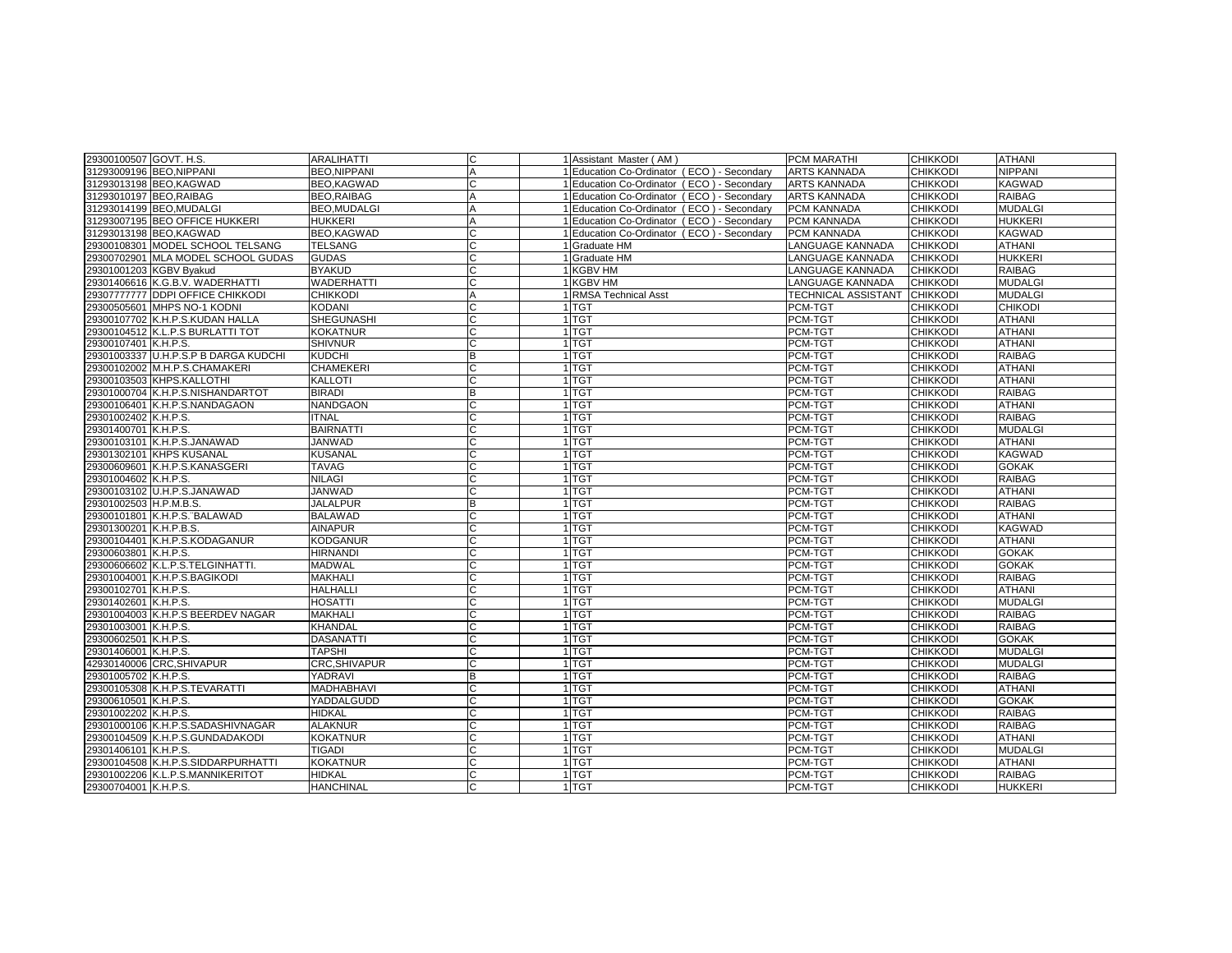| 29301403201 K.H.P.S. |                                                    | <b>KALLIGUDDI</b>      |   | 1 TGT                   | PCM-TGT             | <b>CHIKKODI</b> | <b>MUDALGI</b>   |
|----------------------|----------------------------------------------------|------------------------|---|-------------------------|---------------------|-----------------|------------------|
| 29300507601 K.H.P.S. |                                                    | KANAKIKODI             | C | 1 TGT                   | PCM-TGT             | <b>CHIKKODI</b> | <b>CHIKODI</b>   |
|                      | 29300603302 K H.P.S GODACHINAMALKI                 | <b>GODACHINMALKI</b>   | C | 1 TGT                   | PCM-TGT             | <b>CHIKKODI</b> | <b>GOKAK</b>     |
| 29300105901 K.H.P.S. |                                                    | NAGNUR P.K.            | C | 1 TGT                   | PCM-TGT             | <b>CHIKKODI</b> | <b>ATHANI</b>    |
|                      | 29300100707 K.H.P.S.HIPPARAGI TOT                  | <b>ADAHALLI</b>        | C | 1 TGT                   | PCM-TGT             | <b>CHIKKODI</b> | <b>ATHANI</b>    |
|                      | 29301407201 KHPS HONAKUPPI                         | <b>HONAKUPPI</b>       | C | 1 TGT                   | PCM-TGT             | <b>CHIKKODI</b> | <b>MUDALGI</b>   |
| 29300102502 M.H.P.S. |                                                    | <b>HULAGBALI</b>       | C | 1 TGT                   | PCM-TGT             | <b>CHIKKODI</b> | <b>ATHANI</b>    |
|                      | 29300704002 K.H.P.S.JINARAL                        | <b>HANCHINAL</b>       | Ć | 1 <sub>TGT</sub>        | PCM-TGT             | <b>CHIKKODI</b> | <b>HUKKERI</b>   |
| 29301001001 K.H.P.S. |                                                    | <b>BOMMANAL</b>        | C | 1 <sub>TGT</sub>        | PCM-TGT             | <b>CHIKKODI</b> | <b>RAIBAG</b>    |
|                      | 29300106002 K.H.P.S.PERALTOT                       | N.INGALGAON            | C | 1 TGT                   | PCM-TGT             | <b>CHIKKODI</b> | <b>ATHANI</b>    |
|                      | 29300102003 K.H.P.S.BEDARHATTI                     | <b>CHAMEKERI</b>       | C | 1 TGT                   | PCM-TGT             | <b>CHIKKODI</b> | <b>ATHANI</b>    |
| 29300505401 K.H.P.S. |                                                    | <b>JODHATTI</b>        | C | 1 TGT                   | PCM-TGT             | <b>CHIKKODI</b> | <b>CHIKODI</b>   |
|                      | 29300107001 K.H.P.S.SAPTASAGAR                     | SAPTSAGAR              | C | 1 TGT                   | PCM-TGT             | <b>CHIKKODI</b> | <b>ATHANI</b>    |
| 29300106701 K.H.P.S. |                                                    | <b>RAMTIRTH</b>        | C | 1 TGT                   | PCM-TGT             | <b>CHIKKODI</b> | <b>ATHANI</b>    |
|                      | 29300105303 M.H.P.S.MADABHAVI                      | <b>MADHABHAVI</b>      | C | 1 <sub>TGT</sub>        | PCM-TGT             | <b>CHIKKODI</b> | <b>ATHANI</b>    |
| 29300501101 K.H.P.S. |                                                    | <b>BENNIHALLI</b>      | C | 1 TGT                   | PCM-TGT             | <b>CHIKKODI</b> | <b>CHIKODI</b>   |
|                      | 29301400209 U.H.P.S.SANGANKERI                     | ARBHAVI                | C | 1 TGT                   | PCM-TGT             | <b>CHIKKODI</b> | <b>MUDALGI</b>   |
|                      | 29300100601 K.H.P.S. ARTAL                         | K.H.P.S. ARTAL         | C | 1 TGT                   | PCM-TGT             | <b>CHIKKODI</b> | <b>ATHANI</b>    |
| 29301004503 K.H.P.S. |                                                    | NIDAGUNDI              | C | 1 TGT                   | PCM-TGT             | <b>CHIKKODI</b> | <b>RAIBAG</b>    |
| 29300106502 U.L.P.S. |                                                    | PARTHANHALLI           | C | 1 TGT                   | PCM-TGT             | <b>CHIKKODI</b> | <b>ATHANI</b>    |
| 29301401101 K.H.P.S. |                                                    | <b>BILKUNDI</b>        | C | 1 TGT                   | PCM-TGT             | <b>CHIKKODI</b> | <b>MUDALGI</b>   |
| 29301401301 K.H.P.S. |                                                    | <b>BISANKOPPA</b>      | C | 1 <sub>TGT</sub>        | PCM-TGT             | <b>CHIKKODI</b> | <b>MUDALGI</b>   |
|                      | 29300105401 K.H.P.S.MALABAD                        | <b>MALABAD</b>         | C | 1 TGT                   | PCM-TGT             | <b>CHIKKODI</b> | <b>ATHANI</b>    |
| 29300606401 K.H.P.S. |                                                    | MALLAPUR (S.A.)        | C | 1 TGT                   | PCM-TGT             | <b>CHIKKODI</b> | <b>GOKAK</b>     |
|                      | 29090400203 GHS BARADWAD                           | BARADAWAD              |   | 1 Assistant Master (AM) | ARTS KANNADA        | <b>DHARWAD</b>  | <b>KUNDAGOL</b>  |
|                      | 29090405506 GHS YARAGUPPI                          | <b>YARAGUPPI</b>       |   | 1 Assistant Master (AM) | <b>ARTS KANNADA</b> | <b>DHARWAD</b>  | <b>KUNDAGOL</b>  |
|                      | 29090402905 GHS INGALAGI                           | <b>INGALAGI</b>        |   | 1 Assistant Master (AM) | CBZ KANNADA         | <b>DHARWAD</b>  | <b>KUNDAGOL</b>  |
|                      | 29090405604 GHS YAREBUDIHAL                        | YARIBUDIHAL            |   | 1 Assistant Master (AM) | CBZ KANNADA         | <b>DHARWAD</b>  | <b>KUNDAGOL</b>  |
|                      | 29090502002 GHS GUDISAGAR                          | <b>GUDISAGAR</b>       |   | 1 Assistant Master (AM) | CBZ KANNADA         | <b>DHARWAD</b>  | NAVALGUND        |
|                      | 29090400203 GHS BARADWAD                           | <b>BARADAWAD</b>       |   | I Assistant Master (AM) | LANGUAGE KANNADA    | <b>DHARWAD</b>  | <b>KUNDAGOL</b>  |
|                      | 29090308822 GHS KALGHATAGI LT SHIVAPUR KALGHATAGI  |                        |   | 1 Assistant Master (AM) | LANGUAGE KANNADA    | <b>DHARWAD</b>  | KALGHATAGI       |
|                      | 29090502002 GHS GUDISAGAR                          | <b>GUDISAGAR</b>       |   | 1 Assistant Master (AM) | PCM KANNADA         | <b>DHARWAD</b>  | NAVALGUND        |
|                      | 29090307002 GOVT. PU COLLEGE SANGAMES SANGAMESHWAR |                        | C | 1 Assistant Master (AM) | PCM KANNADA         | <b>DHARWAD</b>  | KALGHATAGI       |
|                      | 29090308002 GHS SURASHETTIKOPPA                    | <b>SURASHETTIKOPPA</b> | C | 1 Assistant Master (AM) | PCM KANNADA         | <b>DHARWAD</b>  | KALGHATAGI       |
|                      | 29090501703 GHS DATANAL                            | <b>DATANAL</b>         |   | 1 Assistant Master (AM) | PCM KANNADA         | <b>DHARWAD</b>  | NAVALGUND        |
|                      | 29090401708 FCM GOVT PU COLL GUDAGERI GUDAGERI     |                        |   | 1 Assistant Master (AM) | PCM KANNADA         | <b>DHARWAD</b>  | <b>KUNDAGOL</b>  |
|                      | 29090403104 HPUBS KALAS                            | <b>KALAS</b>           |   | 1 TGT                   | PCM-TGT             | <b>DHARWAD</b>  | <b>KUNDAGOL</b>  |
|                      | 29090505910 HPUBS ANNIGERI                         | <b>ANNIGERI</b>        | A | 1 TGT                   | PCM-TGT             | <b>DHARWAD</b>  | NAVALGUND        |
|                      | 29080200603 GOVT HS HALLIGUDI                      | <b>HALLIGUDI</b>       | C | 1 Assistant Master (AM) | ARTS KANNADA        | <b>GADAG</b>    | <b>MUNDARAGI</b> |
|                      | 29080303003 GLPS COMP SURKOD                       | <b>SURKOD</b>          | C | 1 Assistant Master (AM) | ARTS KANNADA        | <b>GADAG</b>    | <b>NARAGUND</b>  |
|                      | 29080300903 GOVT HS JAGAPUR                        | <b>JAGAPUR</b>         | C | 1 Assistant Master (AM) | ARTS KANNADA        | <b>GADAG</b>    | NARAGUND         |
|                      | 29080505007 GVOT COMP JUN COL BELLATTI BELLATTI    |                        | C | 1 Assistant Master (AM) | <b>ARTS KANNADA</b> | <b>GADAG</b>    | <b>SHIRHATTI</b> |
|                      | 29080300702 GOVT HS KANAKIKOPPA                    | KANAKIKOPPA            | C | 1 Assistant Master (AM) | ARTS KANNADA        | <b>GADAG</b>    | NARAGUND         |
|                      | 29080302901 GHS RADDERNAGANUR                      | <b>NARAGUND</b>        | C | 1 Assistant Master (AM) | ARTS KANNADA        | <b>GADAG</b>    | NARAGUND         |
|                      | 29080303125 GOVT COMP JUN COL NARAGUNNARAGUND      |                        | A | Assistant Master (AM)   | ARTS KANNADA        | <b>GADAG</b>    | <b>NARAGUND</b>  |
|                      | 29080403803 GOVT COMP JUN COL MUSHIGE MUSHIGERI    |                        | C | Assistant Master (AM)   | <b>ARTS KANNADA</b> | <b>GADAG</b>    | <b>RON</b>       |
|                      | 29080205529 GOVT UHS MUNDARAGI                     | <b>MUNDARAGI</b>       | A | 1 Assistant Master (AM) | ARTS URDU           | <b>GADAG</b>    | <b>MUNDARAGI</b> |
|                      | 29080200603 GOVT HS HALLIGUDI                      | <b>HALLIGUDI</b>       | C | 1 Assistant Master (AM) | CBZ KANNADA         | <b>GADAG</b>    | <b>MUNDARAGI</b> |
|                      | 29080501302 GOVT HS BADNI                          | <b>FUTAGAO BADNI</b>   | C | 1 Assistant Master (AM) | CBZ KANNADA         | GADAG           | <b>SHIRHATTI</b> |
|                      | 29080204902 GOVT HS BIDARALLI                      | <b>BIDARAHALLI</b>     | C | 1 Assistant Master (AM) | CBZ KANNADA         | <b>GADAG</b>    | <b>MUNDARAGI</b> |
|                      | 29080408502 GOVT HS KUNTOJI                        | <b>KUNTOJI</b>         | C | 1 Assistant Master (AM) | CBZ KANNADA         | <b>GADAG</b>    | <b>RON</b>       |
|                      | 29080403803 GOVT COMP JUN COL MUSHIGE MUSHIGERI    |                        | Ć | 1 Assistant Master (AM) | CBZ KANNADA         | <b>GADAG</b>    | <b>RON</b>       |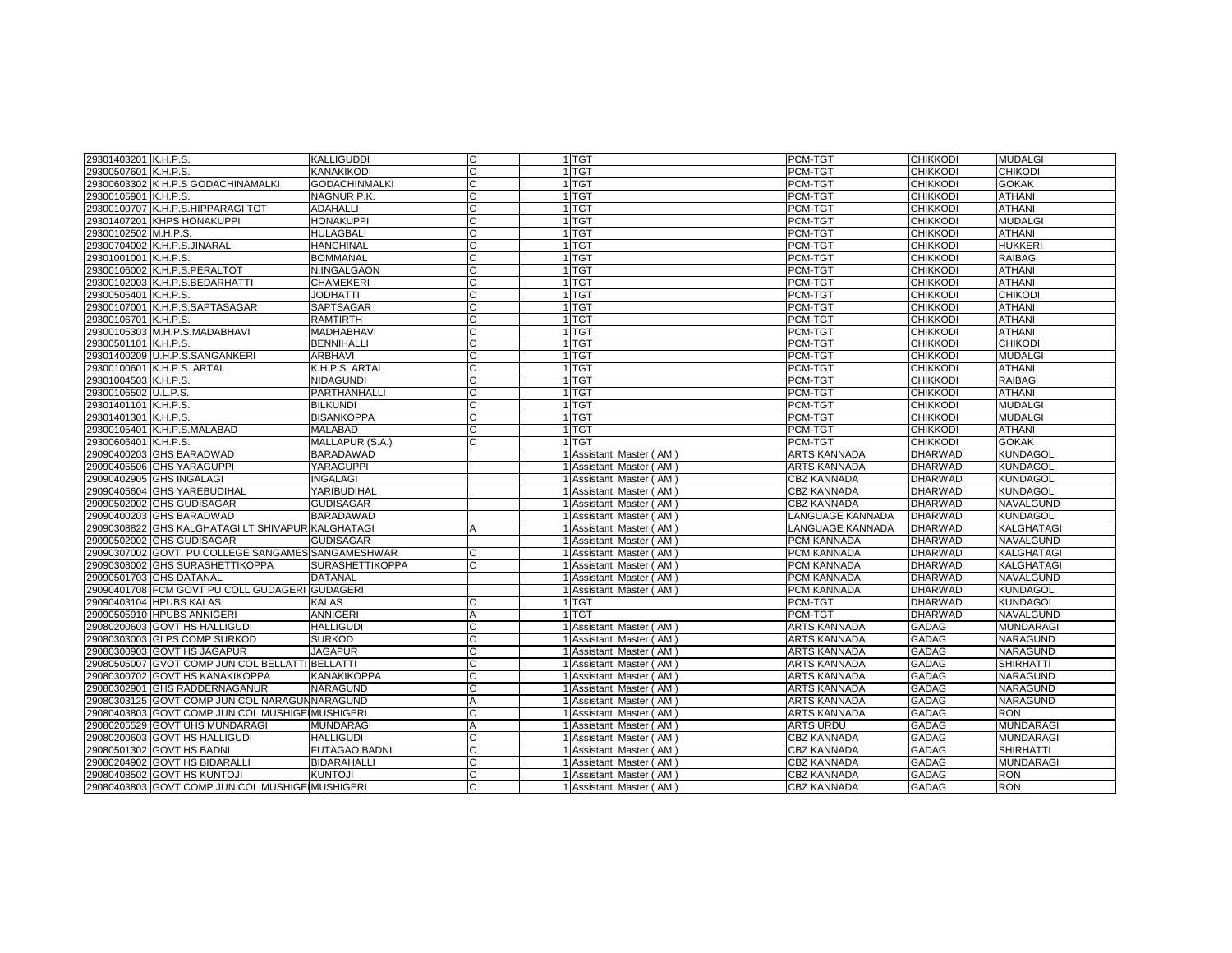|                       | 29080605503 GOVT HS YALISHIRUR                        | YALISHIRUR         | C              | 1 Assistant Master (AM) | <b>CBZ KANNADA</b>    | <b>GADAG</b>  | <b>GADAG RURAL</b> |
|-----------------------|-------------------------------------------------------|--------------------|----------------|-------------------------|-----------------------|---------------|--------------------|
|                       | 29080500506 N V A GOVT COMP JUN COL MACMAGADI         |                    | С              | Assistant Master (AM)   | <b>CBZ KANNADA</b>    | <b>GADAG</b>  | <b>SHIRHATTI</b>   |
|                       | 29080507220 GOVT COMP JUN COL SHIRAHATSHIRHATTI       |                    | $\overline{A}$ | Assistant Master (AM)   | <b>CBZ KANNADA</b>    | <b>GADAG</b>  | <b>SHIRHATTI</b>   |
|                       | 29080601003 GOVT HS BELAHOD                           | <b>BELHOD</b>      |                | Assistant Master (AM)   | <b>CBZ KANNADA</b>    | <b>GADAG</b>  | <b>GADAG RURAL</b> |
|                       | 29080406004 GOVT HS ITAGI                             | <b>ITAGI</b>       | C              | 2 Assistant Master (AM) | <b>CBZ KANNADA</b>    | <b>GADAG</b>  | <b>RON</b>         |
|                       | 29080503405 GOVT HS BALEHOSUR                         | <b>BALEHOSUR</b>   | C              | Assistant Master (AM)   | <b>CBZ KANNADA</b>    | <b>GADAG</b>  | <b>SHIRHATTI</b>   |
| 29080300404           | <b>GOVT HS HIREKOPPA</b>                              | <b>HIREKOPPA</b>   | C              | Assistant Master (AM)   | LANGUAGE ENGLISH      | <b>GADAG</b>  | NARAGUND           |
|                       | 29080505007 GVOT COMP JUN COL BELLATTI BELLATTI       |                    | ГC             | Assistant Master (AM)   | LANGUAGE ENGLISH      | <b>GADAG</b>  | <b>SHIRHATTI</b>   |
|                       | 29080402204 GOVT COMP JUN COL YAVAGAL YAVAGAL         |                    | C              | Assistant Master (AM)   | LANGUAGE ENGLISH      | <b>GADAG</b>  | <b>RON</b>         |
|                       | 29080204902 GOVT HS BIDARALLI                         | <b>BIDARAHALLI</b> | С              | Assistant Master (AM)   | LANGUAGE ENGLISH      | <b>GADAG</b>  | <b>MUNDARAGI</b>   |
|                       | 29080408502 GOVT HS KUNTOJI                           | <b>KUNTOJI</b>     |                | Assistant Master (AM)   | LANGUAGE ENGLISH      | <b>GADAG</b>  | <b>RON</b>         |
|                       | 29080504004 GOVT COMP JUN COL KADAKOL KADAKOL         |                    | C              | Assistant Master (AM)   | LANGUAGE ENGLISH      | <b>GADAG</b>  | <b>SHIRHATTI</b>   |
|                       | 29080201902 GOVT HS BARADUR                           | <b>BARADUR</b>     | B              | Assistant Master (AM)   | LANGUAGE ENGLISH      | <b>GADAG</b>  | <b>MUNDARAGI</b>   |
|                       | 29080604604 GOVT HS KANAVI                            | <b>KANAVI</b>      | ГC             | Assistant Master (AM)   | LANGUAGE ENGLISH      | <b>GADAG</b>  | <b>GADAG RURAL</b> |
|                       | 29080408502 GOVT HS KUNTOJI                           | <b>KUNTOJI</b>     | C              | Assistant Master (AM)   | <b>LANGUAGE HINDI</b> | <b>GADAG</b>  | <b>RON</b>         |
|                       | 29080503302 GOVT HS YALLAPUR                          | YALLAPUR           | C              | Assistant Master (AM)   | LANGUAGE KANNADA      | <b>GADAG</b>  | <b>SHIRHATTI</b>   |
|                       | 29080402503 GOVT HS MALLAPUR                          | <b>MALLAPUR</b>    | C              | Assistant Master (AM)   | LANGUAGE KANNADA      | <b>GADAG</b>  | <b>RON</b>         |
|                       | 29080605605 GOVT COMP JUNIOR COLLEGE SSORATUR         |                    |                | Assistant Master (AM)   | LANGUAGE KANNADA      | <b>GADAG</b>  | <b>GADAG RURAL</b> |
|                       | 29080303003 GLPS COMP SURKOD                          | <b>SURKOD</b>      | C              | Assistant Master (AM)   | LANGUAGE KANNADA      | <b>GADAG</b>  | <b>NARAGUND</b>    |
|                       | 29080605503 GOVT HS YALISHIRUR                        | <b>YALISHIRUR</b>  | C              | Assistant Master (AM)   | LANGUAGE KANNADA      | <b>GADAG</b>  | <b>GADAG RURAL</b> |
| 29080201405           | GOVT COMP JUN COL DONI                                | <b>DONI</b>        | C              | 2 Assistant Master (AM) | PCM KANNADA           | <b>GADAG</b>  | <b>MUNDARAGI</b>   |
|                       | 29080303003 GLPS COMP SURKOD                          | <b>SURKOD</b>      | C              | Assistant Master (AM)   | PCM KANNADA           | GADAG         | NARAGUND           |
|                       | 29080500506 N V A GOVT COMP JUN COL MACMAGADI         |                    | C              | Assistant Master (AM)   | PCM KANNADA           | <b>GADAG</b>  | <b>SHIRHATTI</b>   |
|                       | 29080605605 GOVT COMP JUNIOR COLLEGE SSORATUR         |                    |                | Assistant Master (AM)   | PCM KANNADA           | <b>GADAG</b>  | <b>GADAG RURAL</b> |
|                       | 29080401002 GOVT HS B-S BELERI                        | <b>B-S-BELLERI</b> | C              | Assistant Master (AM)   | PCM KANNADA           | <b>GADAG</b>  | <b>RON</b>         |
|                       | 29080300404 GOVT HS HIREKOPPA                         | <b>HIREKOPPA</b>   | C              | Assistant Master (AM)   | PCM KANNADA           | <b>GADAG</b>  | NARAGUND           |
|                       | 29080205529 GOVT UHS MUNDARAGI                        | <b>MUNDARAGI</b>   | A              | Assistant Master (AM)   | PCM URDU              | <b>GADAG</b>  | <b>MUNDARAGI</b>   |
|                       | 29080200202 KGBV DAMBAL MUNDARAGI                     | <b>MUNDARAGI</b>   | A              | <b>KGBV HM</b>          | LANGUAGE KANNADA      | <b>GADAG</b>  | <b>MUNDARAGI</b>   |
| 29080406305 KGBV SUDI |                                                       | <b>SUDI</b>        | C              | <b>KGBV HM</b>          | LANGUAGE KANNADA      | <b>GADAG</b>  | <b>RON</b>         |
|                       | 29080605902 GMPBS MULAGUND                            | <b>MULAGUND</b>    | $\overline{A}$ | 1TGT                    | PCM-TGT               | <b>GADAG</b>  | <b>GADAG RURAL</b> |
|                       | 29080502901 GHPS HULLUR                               | <b>HULLUR</b>      |                | <b>TGT</b>              | PCM-TGT               | <b>GADAG</b>  | <b>SHIRHATTI</b>   |
|                       | 29080402901 GHPS NAINAPUR                             | <b>NAINAPUR</b>    | C              | 1 <sup>TGT</sup>        | PCM-TGT               | <b>GADAG</b>  | <b>RON</b>         |
|                       | 29080410002 GHPUS NAREGAL                             | <b>NAREGAL</b>     | A              | 1 TGT                   | PCM-TGT               | <b>GADAG</b>  | <b>RON</b>         |
|                       | 29080409601 GHPS RAMAPUR                              | <b>RAMAPUR</b>     | C              | 1 TGT                   | PCM-TGT               | <b>GADAG</b>  | <b>RON</b>         |
|                       | 29080504201 GHPS MAJJUR                               | <b>MAJJUR</b>      | ГC             | 1 <sup>TGT</sup>        | PCM-TGT               | <b>GADAG</b>  | <b>SHIRHATTI</b>   |
|                       | 29080505101 GHPS SUGNALL                              | <b>SUGNALLI</b>    | C              | <b>TGT</b>              | PCM-TGT               | <b>GADAG</b>  | <b>SHIRHATTI</b>   |
|                       | 29080600701 GLPUS HOMBAL                              | <b>HOMBAL</b>      | C              | 1 TGT                   | PCM-TGT               | <b>GADAG</b>  | <b>GADAG RURAL</b> |
|                       | 29080403002 GHS MADALAGERI                            | <b>MADALAGERI</b>  | C              | <b>TGT</b>              | PCM-TGT               | <b>GADAG</b>  | <b>RON</b>         |
|                       | 29111403207 GOVT HIGH SCHOOL GUDIHONA GUDIHONNATTI    |                    |                | Assistant Master (AM)   | ARTS KANNADA          | <b>HAVERI</b> | <b>RANNEBENNUR</b> |
|                       | 29110501906 GOVT HIGH SCHOOL BELAGALP BELAGALPETH     |                    | C              | Assistant Master (AM)   | <b>ARTS KANNADA</b>   | <b>HAVERI</b> | <b>HANAGAL</b>     |
|                       | 29111400411 GOVT HIGH SCHOOL AREMALLA AREMALLAPUR     |                    | C              | 2 Assistant Master (AM) | ARTS KANNADA          | <b>HAVERI</b> | <b>RANNEBENNUR</b> |
|                       | 29110103803 GOVT HIGH SCHOOL MUTTUR                   | <b>MUTTUR</b>      | C              | Assistant Master (AM)   | ARTS KANNADA          | <b>HAVERI</b> | <b>BYADAGI</b>     |
|                       | 29111607507 GOVT P U COL SAVANUR                      | SAVANUR WARD NO 4  | $\overline{A}$ | Assistant Master (AM)   | ARTS KANNADA          | <b>HAVERI</b> | <b>SAVANUR</b>     |
|                       | 29111703302 GOVT HIGH SCH HUNGUNDA                    | <b>HUNAGUND</b>    | C              | Assistant Master (AM)   | ARTS KANNADA          | <b>HAVERI</b> | <b>SHIGGOAN</b>    |
|                       | 29111404002 GOVT HIGH SCHOOL HARANGIR HARANAGIRI      |                    |                | Assistant Master (AM)   | ARTS KANNADA          | <b>HAVERI</b> | <b>RANNEBENNUR</b> |
|                       | 29110109701 GOVT SJJM COMPOSITE JUN COBYADAGI WARD 15 |                    | $\overline{A}$ | Assistant Master (AM)   | ARTS URDU             | <b>HAVERI</b> | <b>BYADAGI</b>     |
|                       | 29110512002 GOVT HIGH SCHOOL SHESHGIRSHESHGIRI        |                    | C              | Assistant Master (AM)   | <b>CBZ KANNADA</b>    | <b>HAVERI</b> | <b>HANAGAL</b>     |
|                       | 29110508403 GOVT HIGH SCHOOL KANCHINE KANCHINEGLUR    |                    | C              | Assistant Master (AM)   | <b>CBZ KANNADA</b>    | <b>HAVERI</b> | <b>HANAGAL</b>     |
| 29110605503           | GOVT HIGH SCHOOL CHIKKALIN CHIKKALINGADALLI           |                    | <b>B</b>       | Assistant Master (AM)   | <b>CBZ KANNADA</b>    | <b>HAVERI</b> | <b>HAVERI</b>      |
|                       | 29110706304 GOVT HIGH SCHOOL KACHAVI                  | <b>KACHAVI</b>     | C              | Assistant Master (AM)   | CBZ KANNADA           | <b>HAVERI</b> | <b>HIREKERUR</b>   |
|                       | 29110101804 GOVT HIGH SCHOOL MASANAGI MASANAGI        |                    | C              | Assistant Master (AM)   | <b>CBZ KANNADA</b>    | <b>HAVERI</b> | <b>BYADAGI</b>     |
|                       | 29110517102 GOVT HIGH SCHOOL MARANBEEMARANBEED        |                    |                | Assistant Master (AM)   | <b>CBZ KANNADA</b>    | <b>HAVERI</b> | <b>HANAGAL</b>     |
|                       |                                                       |                    |                |                         |                       |               |                    |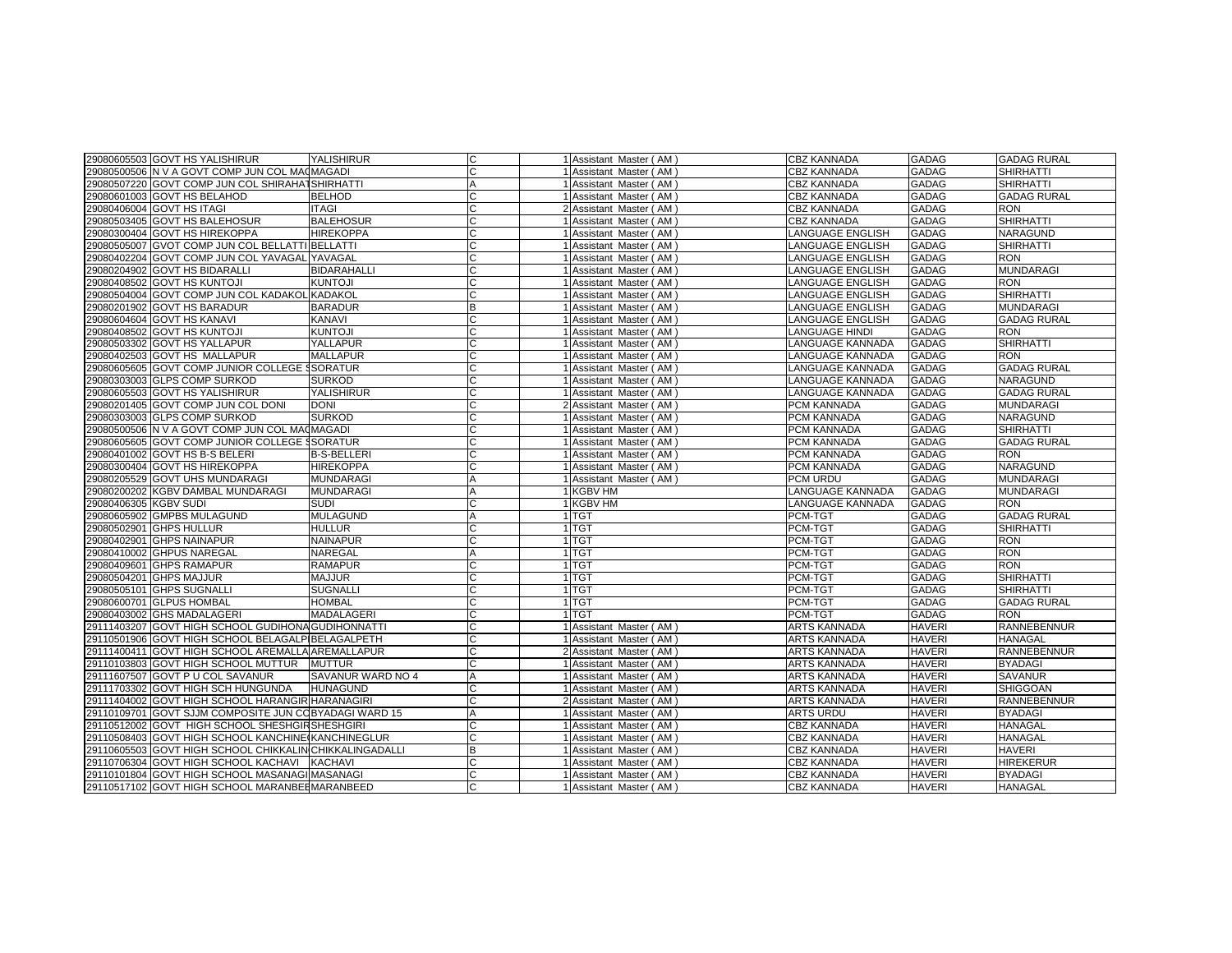| 29110502313 GOVT HIGH SCHOOL BOMMANH BOMMANAHALLI         |                     |                | 1 Assistant Master (AM)                    | <b>CBZ URDU</b>       | <b>HAVERI</b> | <b>HANAGAL</b>     |
|-----------------------------------------------------------|---------------------|----------------|--------------------------------------------|-----------------------|---------------|--------------------|
| 29111403308 GOVT URDU HIGH SCHOOL HAL/HALAGERI            |                     |                | 1 Assistant Master (AM)                    | <b>CBZ URDU</b>       | HAVERI        | <b>RANNEBENNUR</b> |
| 29110500312 GOVT URDU HIGH SCHOOL AKKIAKKIALUR            |                     |                | 1 Assistant Master (AM                     | <b>CBZ URDU</b>       | HAVERI        | <b>HANAGAL</b>     |
| 29111713601 GOVT URDU HIGH SCH SHIGGA0SHIGGAON WARD NO 14 |                     | A              | 1 Assistant Master (AM)                    | CBZ URDU              | <b>HAVERI</b> | SHIGGOAN           |
| 29110600607 GOVT URDU HIGH SCHOOL DEVIDEVIHOSUR           |                     | B              | 1 Assistant Master (AM)                    | <b>CBZ URDU</b>       | <b>HAVERI</b> | <b>HAVERI</b>      |
| 29110103803 GOVT HIGH SCHOOL MUTTUR                       | <b>MUTTUR</b>       |                | 1 Assistant Master (AM)                    | LANGUAGE ENGLISH      | <b>HAVERI</b> | <b>BYADAGI</b>     |
| 29111400411 GOVT HIGH SCHOOL AREMALLA AREMALLAPUR         |                     |                | 1 Assistant Master (AM)                    | LANGUAGE ENGLISH      | <b>HAVERI</b> | RANNEBENNUR        |
| 29111601709 GOVT PU COL HATTIMATTUR                       | <b>HATTIMATTUR</b>  |                | 1 Assistant Master (AM)                    | ANGUAGE ENGLISH       | <b>HAVERI</b> | <b>SAVANUR</b>     |
| 29110708314 GOVT URDU HIGH SCHOOL MAS MASUR               |                     |                | 1 Assistant Master (AM)                    | LANGUAGE ENGLISH      | <b>HAVERI</b> | HIREKERUR          |
| 29110100505 GOVT URDU HIGH SCHOOL CHINCHIKKABASUR         |                     |                | 1 Assistant Master (AM                     | LANGUAGE ENGLISH      | <b>HAVERI</b> | <b>BYADAGI</b>     |
| 29110100704 GOVT HIGH SCHOOL GUNDENH/GUNDENAHALLI         |                     |                | 1 Assistant Master (AM)                    | LANGUAGE HINDI        | <b>HAVERI</b> | <b>BYADAGI</b>     |
| 29110705803 GOVT HIGH SCHOOL HULLATTI HULLATTI            |                     |                | 1 Assistant Master (AM)                    | <b>LANGUAGE HINDI</b> | <b>HAVERI</b> | <b>HIREKERUR</b>   |
| 29110603706 GOVT HIGH SCHOOL HAVANUR HAVANUR              |                     |                | 1 Assistant Master (AM)                    | LANGUAGE HINDI        | <b>HAVERI</b> | <b>HAVERI</b>      |
| 29110517102 GOVT HIGH SCHOOL MARANBEEMARANBEED            |                     |                | 1 Assistant Master (AM)                    | LANGUAGE HINDI        | <b>HAVERI</b> | <b>HANAGAL</b>     |
| 29110512910 GOVT URDU (B) HIGH SCHOOL TITILVALLI          |                     |                | 1 Assistant Master (AM)                    | LANGUAGE KANNADA      | <b>HAVERI</b> | HANAGAL            |
| 29110709102 GOVT HIGH SCHOOL NULGERI                      | <b>NULAGERI</b>     |                | 1 Assistant Master (AM)                    | LANGUAGE KANNADA      | <b>HAVERI</b> | <b>HIREKERUR</b>   |
| 29111607507 GOVT P U COL SAVANUR                          | SAVANUR WARD NO 4   | A              | 1 Assistant Master (AM)                    | LANGUAGE KANNADA      | <b>HAVERI</b> | <b>SAVANUR</b>     |
| 29111601709 GOVT PU COL HATTIMATTUR                       | <b>HATTIMATTUR</b>  |                | 1 Assistant Master (AM)                    | LANGUAGE KANNADA      | <b>HAVERI</b> | <b>SAVANUR</b>     |
| 29110704617 GOVT URDU HIGH SCH HAUNSAIHAUNSABHAVI         |                     |                | 1 Assistant Master (AM)                    | LANGUAGE KANNADA      | <b>HAVERI</b> | <b>HIREKERUR</b>   |
| 29110705803 GOVT HIGH SCHOOL HULLATTI   HULLATTI          |                     |                | 1 Assistant Master (AM)                    | LANGUAGE KANNADA      | <b>HAVERI</b> | <b>HIREKERUR</b>   |
| 29111706102 GOVT HIGH SCH NEERALGI                        | <b>NEERALAGI</b>    |                | 1 Assistant Master (AM)                    | ANGUAGE KANNADA       | <b>HAVERI</b> | <b>SHIGGOAN</b>    |
| 29110505703 GOVT HIGH SCHOOL HIREBASUI HIREBASUR          |                     | C              | 1 Assistant Master (AM)                    | ANGUAGE KANNADA.      | <b>HAVERI</b> | HANAGAL            |
| 29110602106 GOVT URDU HIGH SCHOOL KAN KANVALLI            |                     |                | 1 Assistant Master (AM                     | LANGUAGE URDU         | <b>HAVERI</b> | <b>HAVERI</b>      |
| 29110707306 GOVT URDU HIGH SCHOOL KOD KOD                 |                     |                | 1 Assistant Master (AM                     | LANGUAGE URDU         | <b>HAVERI</b> | <b>HIREKERUR</b>   |
| 29111403308 GOVT URDU HIGH SCHOOL HAL HALAGERI            |                     | C              | 1 Assistant Master (AM)                    | LANGUAGE URDU         | <b>HAVERI</b> | <b>RANNEBENNUR</b> |
| 29111713601 GOVT URDU HIGH SCH SHIGGAOSHIGGAON WARD NO 14 |                     | A              | 1 Assistant Master (AM)                    | LANGUAGE URDU         | <b>HAVERI</b> | <b>SHIGGOAN</b>    |
| 29111602804 GOVT HIGH SCH HUVINSHIGALI HUVINASHIGLI       |                     | $\mathsf{C}$   | 1 Assistant Master (AM)                    | PCM KANNADA           | <b>HAVERI</b> | <b>SAVANUR</b>     |
| 29111603902 GOVT HIGH SCH KALSUR                          | <b>KALSUR</b>       | C              | 1 Assistant Master (AM                     | PCM KANNADA           | <b>HAVERI</b> | <b>SAVANUR</b>     |
| 29111704605 GOVT HIGH SCH KUNNUR                          | <b>KUNNUR</b>       | C              | 1 Assistant Master (AM)                    | PCM KANNADA           | <b>HAVERI</b> | SHIGGOAN           |
| 29111607507 GOVT P U COL SAVANUR                          | SAVANUR WARD NO 4   | A              | 2 Assistant Master (AM)                    | PCM KANNADA           | HAVERI        | <b>SAVANUR</b>     |
| 29111403207 GOVT HIGH SCHOOL GUDIHONA GUDIHONNATTI        |                     |                | 1 Assistant Master (AM                     | PCM KANNADA           | <b>HAVERI</b> | <b>RANNEBENNUR</b> |
| 29110512203 GOVT HIGH SCHOOL SHIRGOD                      | <b>SHIRGOD</b>      |                | 1 Assistant Master (AM)                    | PCM KANNADA           | <b>HAVERI</b> | HANAGAL            |
| 29110517102 GOVT HIGH SCHOOL MARANBEHMARANBEED            |                     |                | 1 Assistant Master (AM)                    | PCM KANNADA           | <b>HAVERI</b> | <b>HANAGAL</b>     |
| 29110507703 GOVT HIGH SCHOOL KADSHETT KADSHETTIHALLI      |                     | C              | 1 Assistant Master (AM)                    | PCM KANNADA           | <b>HAVERI</b> | <b>HANAGAL</b>     |
| 29110505802 GOVT HIGH SCHOOL HIREHULY HIREHULLAL          |                     |                | 1 Assistant Master (AM)                    | PCM KANNADA           | <b>HAVERI</b> | <b>HANAGAL</b>     |
| 29111700403 GOVT HIGH SCH ATTIGERI                        | <b>ATTIGERI</b>     |                | 1 Assistant Master (AM)                    | PCM KANNADA           | <b>HAVERI</b> | <b>SHIGGOAN</b>    |
| 29110702709 GOVT URDU HIGH SCH CHIKKER CHIKKERUR          |                     |                | 1 Assistant Master (AM)                    | PCM URDU              | <b>HAVERI</b> | HIREKERUR          |
| 29110518301 GOVT GIRLS URDU HIGH SCHOOHANGAL WARD NO 2    |                     | $\Delta$       | 1 Assistant Master (AM)                    | PCM URDU              | <b>HAVERI</b> | HANAGAL            |
| 31291116070 BEO, SAVANUR                                  | <b>BEO.SAVANUR</b>  | $\Delta$       | 1 Education Co-Ordinator (ECO) - Secondary | <b>ARTS KANNADA</b>   | HAVERI        | <b>SAVANUR</b>     |
| 31291105066 BEO.HANAGAL                                   | <b>BEO.HANAGAL</b>  | $\overline{A}$ | 1 Education Co-Ordinator (ECO) - Secondary | ARTS KANNADA          | <b>HAVERI</b> | <b>HANAGAL</b>     |
| 31291114069 BEO, RANNEBENNUR                              | BEO, RANNEBENNUR    | A              | 1 Education Co-Ordinator (ECO) - Secondary | PCM KANNADA           | <b>HAVERI</b> | RANNEBENNUR        |
| 29110501903 GHPUBS BELGALPETH                             | <b>BELAGALPETH</b>  |                | 1 TGT                                      | PCM-TGT               | <b>HAVERI</b> | <b>HANAGAL</b>     |
| 29111607503 GHPUS SAVANUR                                 | SAVANUR WARD NO 4   | A              | 1 TGT                                      | PCM-TGT               | <b>HAVERI</b> | <b>SAVANUR</b>     |
| 29111744444 HPUBS HULGUR                                  | SHIGGAON            |                | 1 TGT                                      | PCM-TGT               | HAVERI        | <b>SHIGGOAN</b>    |
| 29110707303 GHPUS KOD                                     | KOD                 |                | 1 TGT                                      | PCM-TGT               | HAVERI        | HIREKERUR          |
| 29110519901 GHPUBS NO 2 KANCHAGAR ONI                     | HANGAL WARD NO 18   | A              | 1 TGT                                      | PCM-TGT               | <b>HAVERI</b> | HANAGAL            |
| 29110500102 GHPUBS ADUR                                   | <b>ADUR</b>         |                | 1 TGT                                      | PCM-TGT               | <b>HAVERI</b> | <b>HANAGAL</b>     |
| 29110105502 GLPS HALEGUNGARAKOPPA                         | <b>GUNGARAKOPPA</b> |                | 1 TGT                                      | PCM-TGT               | <b>HAVERI</b> | <b>BYADAGI</b>     |
| 29110106501 GHPKBS DHULIKOPPA                             | <b>DHULIKOPPA</b>   |                | 1 TGT                                      | PCM-TGT               | <b>HAVERI</b> | <b>BYADAGI</b>     |
| 29100412803 G.H.S MAGALWAD                                | MANGALAWAD          | B              | 1 Assistant Master (AM)                    | ARTS KANNADA          | <b>SIRSI</b>  | <b>HALIYAL</b>     |
| 29101003103 G.HIGH SCHOOL ANDALGI                         | <b>ANDALGI</b>      |                | 1 Assistant Master (AM)                    | ARTS KANNADA          | <b>SIRSI</b>  | MUNDAGOD           |
| 29101110002 GOVT HIGHSCHOOL NANDIGADINANDIGADDE           |                     |                | 1 Assistant Master (AM)                    | ARTS KANNADA          | <b>SIRSI</b>  | <b>JOIDA</b>       |
|                                                           |                     |                |                                            |                       |               |                    |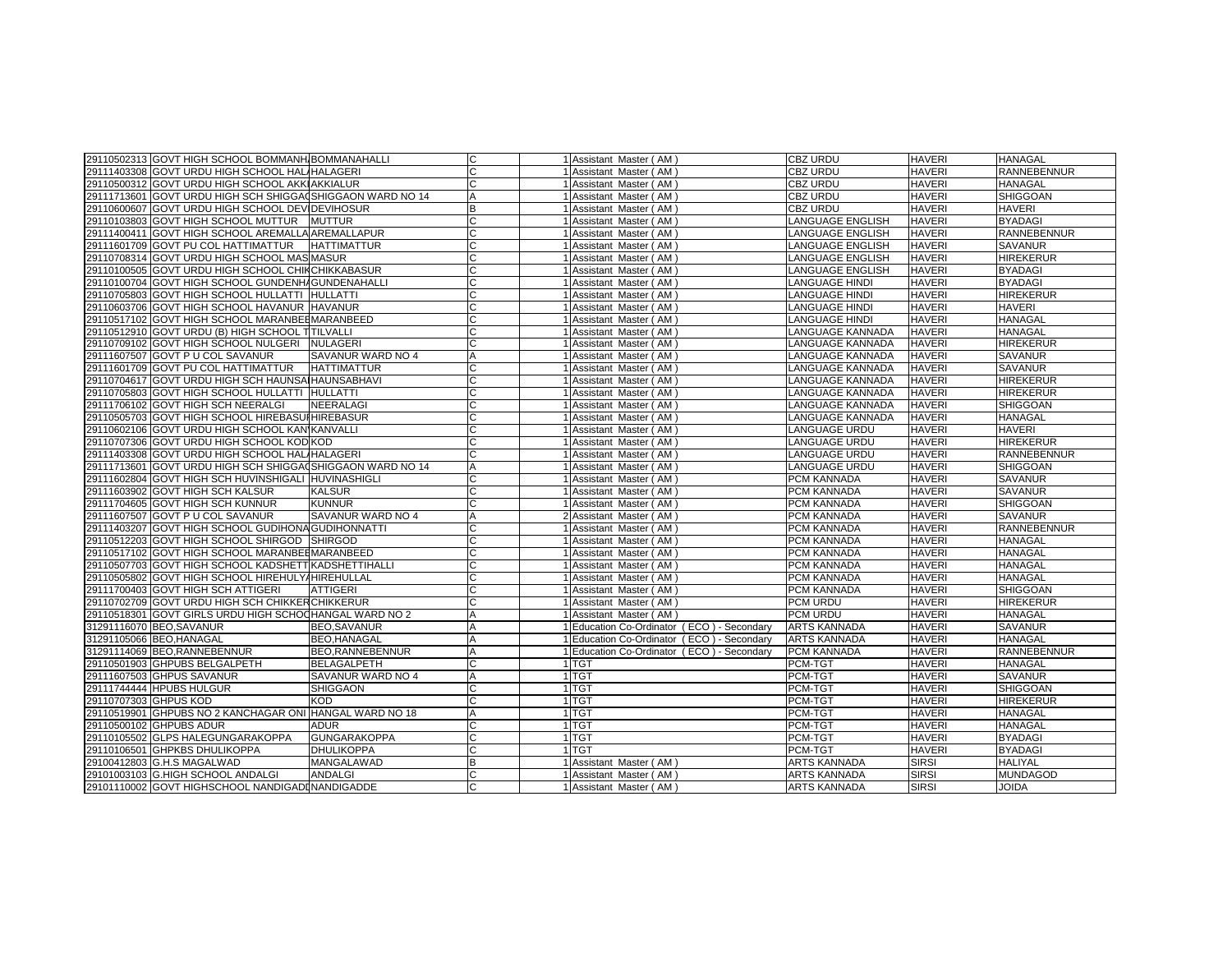| 29100704108 GOVT HIGHSCHOOL KALACHE VAJRALLI       |                      | lC.            | 1 Assistant Master (AM) | <b>ARTS KANNADA</b>        | <b>SIRSI</b> | <b>YELLAPUR</b> |
|----------------------------------------------------|----------------------|----------------|-------------------------|----------------------------|--------------|-----------------|
| 29101109210 SHRIRAM HIGHSCHOOL JOIDA               | <b>JOIDA</b>         | c              | 1 Assistant Master (AM) | ARTS KANNADA               | <b>SIRSI</b> | JOIDA           |
| 29100421102 G.H.S. GUNDOLLI                        | <b>GUNDOLLI</b>      | C              | 1 Assistant Master (AM) | <b>ARTS KANNADA</b>        | <b>SIRSI</b> | <b>HALIYAL</b>  |
| 29101113801 GOVT HIGHSCHOOL CASTLEROICASTLEROCK    |                      | lC.            | 1 Assistant Master (AM) | <b>ARTS MARATHI</b>        | <b>SIRSI</b> | <b>JOIDA</b>    |
| 29101105202 GOVT HIGHSCHOOL JAGALPET JAGALBET      |                      | C              | 1 Assistant Master (AM) | <b>ARTS MARATHI</b>        | <b>SIRSI</b> | <b>JOIDA</b>    |
| 29101114001 GOVT HIGHSCHOOL KUMBARWAKUMBARWADA     |                      | c              | Assistant Master (AM)   | <b>CBZ KANNADA</b>         | <b>SIRSI</b> | <b>JOIDA</b>    |
| 29100428007 GPU SHIVAJI C. HALIYAL                 | <b>HALIYAL</b>       | A              | 1 Assistant Master (AM) | <b>CBZ KANNADA</b>         | <b>SIRSI</b> | <b>HALIYAL</b>  |
| 29100421102 G.H.S. GUNDOLLI                        | <b>GUNDOLLI</b>      | C              | 1 Assistant Master (AM) | CBZ KANNADA                | <b>SIRSI</b> | <b>HALIYAL</b>  |
| 29101008323 JONIOR COLLEGE MUNDGOD                 | <b>MUNDAGOD TOWN</b> | $\overline{A}$ | 1 Assistant Master (AM) | <b>CBZ KANNADA</b>         | <b>SIRSI</b> | MUNDAGOD        |
| 29100428008 G.H.SG. JAVALIGALLI HA                 | <b>HALIYAL</b>       | A              | Assistant Master (AM)   | CBZ KANNADA                | <b>SIRSI</b> | <b>HALIYAL</b>  |
| 29100400402 GHS CHIBELGERI                         | <b>CHIBBALAGERI</b>  | B              | Assistant Master (AM)   | <b>CBZ KANNADA</b>         | <b>SIRSI</b> | <b>HALIYAL</b>  |
| 29100412704 G.H.S. TERGAON                         | <b>TERAGAO</b>       | B              | 1 Assistant Master (AM) | <b>CBZ KANNADA</b>         | <b>SIRSI</b> | <b>HALIYAL</b>  |
| 29101105202 GOVT HIGHSCHOOL JAGALPET               | <b>JAGALBET</b>      | ГC             | 1 Assistant Master (AM) | <b>CBZ MARATHI</b>         | <b>SIRSI</b> | <b>JOIDA</b>    |
| 29100330002 GOVT URDU HIGHSCHOOL                   | <b>SIRSI</b>         | A              | 1 Assistant Master (AM) | CBZ URDU                   | <b>SIRSI</b> | <b>SIRSI</b>    |
| 29100428007 GPU SHIVAJI C. HALIYAL                 | <b>HALIYAL</b>       | $\overline{A}$ | 1 Assistant Master (AM) | CBZ URDU                   | <b>SIRSI</b> | <b>HALIYAL</b>  |
| 29101109210 SHRIRAM HIGHSCHOOL JOIDA               | <b>JOIDA</b>         | C              | 1 Assistant Master (AM) | ANGUAGE ENGLISH            | <b>SIRSI</b> | <b>JOIDA</b>    |
| 29100330003 SRI MARIKAMBA PRE UNIVERSITSIRSI       |                      | A              | Assistant Master (AM)   | ANGUAGE ENGLISH            | <b>SIRSI</b> | <b>SIRSI</b>    |
| 29101113801 GOVT HIGHSCHOOL CASTLEROICASTLEROCK    |                      | C              | 1 Assistant Master (AM) | LANGUAGE ENGLISH           | <b>SIRSI</b> | <b>JOIDA</b>    |
| 29100600203 G H S SHIRAGUNI                        | <b>KANCHIKAI</b>     | C              | 1 Assistant Master (AM) | LANGUAGE ENGLISH           | <b>SIRSI</b> | <b>SIDDAPUR</b> |
| 29100704108 GOVT HIGHSCHOOL KALACHE                | <b>VAJRALLI</b>      | C              | 1 Assistant Master (AM) | LANGUAGE ENGLISH           | <b>SIRSI</b> | YELLAPUR        |
| 29101114001 GOVT HIGHSCHOOL KUMBARWAKUMBARWADA     |                      | lC.            | 1 Assistant Master (AM) | LANGUAGE ENGLISH           | <b>SIRSI</b> | <b>JOIDA</b>    |
| 29101008323 JONIOR COLLEGE MUNDGOD                 | <b>MUNDAGOD TOWN</b> | A              | 2 Assistant Master (AM) | <b>ANGUAGE HINDI</b>       | <b>SIRSI</b> | <b>MUNDAGOD</b> |
| 29101105202 GOVT HIGHSCHOOL JAGALPET               | <b>JAGALBET</b>      | С              | Assistant Master (AM)   | LANGUAGE HINDI             | <b>SIRSI</b> | JOIDA           |
| 29100701103 G H S BISGOD                           | <b>ANAGOD</b>        |                | Assistant Master (AM)   | LANGUAGE HINDI             | <b>SIRSI</b> | <b>YELLAPUR</b> |
| 29101110002 GOVT HIGHSCHOOL NANDIGADINANDIGADDE    |                      | C              | 1 Assistant Master (AM) | LANGUAGE HINDI             | <b>SIRSI</b> | <b>JOIDA</b>    |
| 29101106906 GOVT HIGHSCHOOL BAILPAR                | <b>BIRAMPALI</b>     | B              | 1 Assistant Master (AM) | <b>LANGUAGE HINDI</b>      | <b>SIRSI</b> | <b>JOIDA</b>    |
| 29100418403 G.H.S BHAGVATI                         | <b>BHAGAVATI</b>     | C              | Assistant Master (AM)   | LANGUAGE HINDI             | <b>SIRSI</b> | <b>HALIYAL</b>  |
| 29101109101 GOVT HIGHSCHOOL TINNAIGHATTINAI KHAND  |                      | lC             | 1 Assistant Master (AM) | <b>LANGUAGE HINDI</b>      | <b>SIRSI</b> | <b>JOIDA</b>    |
| 29101109210 SHRIRAM HIGHSCHOOL JOIDA               | <b>JOIDA</b>         | C              | 1 Assistant Master (AM) | <b>ANGUAGE HINDI</b>       | <b>SIRSI</b> | <b>JOIDA</b>    |
| 29101113801 GOVT HIGHSCHOOL CASTLEROICASTLEROCK    |                      | C              | 1 Assistant Master (AM) | LANGUAGE HINDI             | <b>SIRSI</b> | <b>JOIDA</b>    |
| 29100416407 G.P.U.C. MURKAWAD                      | <b>MURKAWADA</b>     |                | Assistant Master (AM)   | LANGUAGE HINDI             | <b>SIRSI</b> | <b>HALIYAL</b>  |
| 29100412704 G.H.S. TERGAON                         | <b>TERAGAO</b>       | B              | 1 Assistant Master (AM) | LANGUAGE HINDI             | <b>SIRSI</b> | <b>HALIYAL</b>  |
| 29101113801 GOVT HIGHSCHOOL CASTLEROICASTLEROCK    |                      | C              | Assistant Master (AM)   | LANGUAGE KANNADA           | <b>SIRSI</b> | <b>JOIDA</b>    |
| 29100701103 G H S BISGOD                           | <b>ANAGOD</b>        | lC             | Assistant Master (AM)   | LANGUAGE KANNADA           | <b>SIRSI</b> | <b>YELLAPUR</b> |
| 29101111703 GOVT HIGHSCHOOL ANMOD                  | <b>ANMOD</b>         | C              | 1 Assistant Master (AM) | LANGUAGE KANNADA           | <b>SIRSI</b> | <b>JOIDA</b>    |
| 29100421102 G.H.S. GUNDOLLI                        | <b>GUNDOLLI</b>      | C              | 1 Assistant Master (AM) | ANGUAGE KANNADA            | <b>SIRSI</b> | <b>HALIYAL</b>  |
| 29100428008 G.H.SG. JAVALIGALLI HA                 | <b>HALIYAL</b>       | $\overline{A}$ | 1 Assistant Master (AM) | LANGUAGE KANNADA           | <b>SIRSI</b> | <b>HALIYAL</b>  |
| 29101005807 G.U.H.S PALA                           | <b>PALA</b>          |                | Assistant Master (AM)   | ANGUAGE URDU               | <b>SIRSI</b> | <b>MUNDAGOD</b> |
| 29100620504 G H S URDU SIDDAPUR                    | WARD9                | A              | Assistant Master (AM)   | LANGUAGE URDU              | <b>SIRSI</b> | <b>SIDDAPUR</b> |
| 29100614902 G H S MANMANE                          | <b>MANMANE</b>       | C              | Assistant Master (AM)   | PCM KANNADA                | <b>SIRSI</b> | <b>SIDDAPUR</b> |
| 29100414804 G.H.S YADOGA                           | YADOGA               | B              | Assistant Master (AM)   | PCM KANNADA                | <b>SIRSI</b> | <b>HALIYAL</b>  |
| 29100613602 G P U COLLEGE                          | <b>HALGERI</b>       | ГC             | 1 Assistant Master (AM) | PCM KANNADA                | <b>SIRSI</b> | <b>SIDDAPUR</b> |
| 29100412704 G.H.S. TERGAON                         | <b>TERAGAO</b>       | B              | 1 Assistant Master (AM) | PCM KANNADA                | <b>SIRSI</b> | <b>HALIYAL</b>  |
| 29100705202 G H S NANDOLLI                         | <b>NANDOLLI</b>      | C              | 1 Assistant Master (AM) | PCM KANNADA                | <b>SIRSI</b> | YELLAPUR        |
| 29101003506 G H S CHIGALLI                         | <b>CHIGALLI</b>      | B              | Assistant Master (AM)   | PCM KANNADA                | <b>SIRSI</b> | <b>MUNDAGOD</b> |
| 29101102008 GOVT HIGHSCHOOL RAMNAGARRAMNAGAR       |                      | lC             | 1 Assistant Master (AM) | PCM KANNADA                | <b>SIRSI</b> | <b>JOIDA</b>    |
| 29101105202 GOVT HIGHSCHOOL JAGALPET JAGALBET      |                      | C              | 1 Assistant Master (AM) | PCM KANNADA                | <b>SIRSI</b> | <b>JOIDA</b>    |
| 29100422511 GOVT P U COLLEGE OLD DANDE HALEDANDELI |                      | A              | Assistant Master (AM)   | PCM KANNADA                | <b>SIRSI</b> | <b>HALIYAL</b>  |
| 29101102008 GOVT HIGHSCHOOL RAMNAGAR RAMNAGAR      |                      | C              | 1 Assistant Master (AM) | PCM MARATHI                | <b>SIRSI</b> | <b>JOIDA</b>    |
| 29100330002 GOVT URDU HIGHSCHOOL                   | <b>SIRSI</b>         | $\overline{A}$ | 1 Assistant Master (AM) | PCM URDU                   | <b>SIRSI</b> | <b>SIRSI</b>    |
| 29101199999 DDPI OFFICE SIRSI                      | <b>SIRSI</b>         | $\overline{A}$ | 1 RMSA Technical Asst   | <b>TECHNICAL ASSISTANT</b> | <b>SIRSI</b> | <b>JOIDA</b>    |
| 29101108701 H P K S KALASAI                        | <b>KALASAI</b>       |                | 1 TGT                   | PCM-TGT                    | <b>SIRSI</b> | <b>JOIDA</b>    |
|                                                    |                      |                |                         |                            |              |                 |